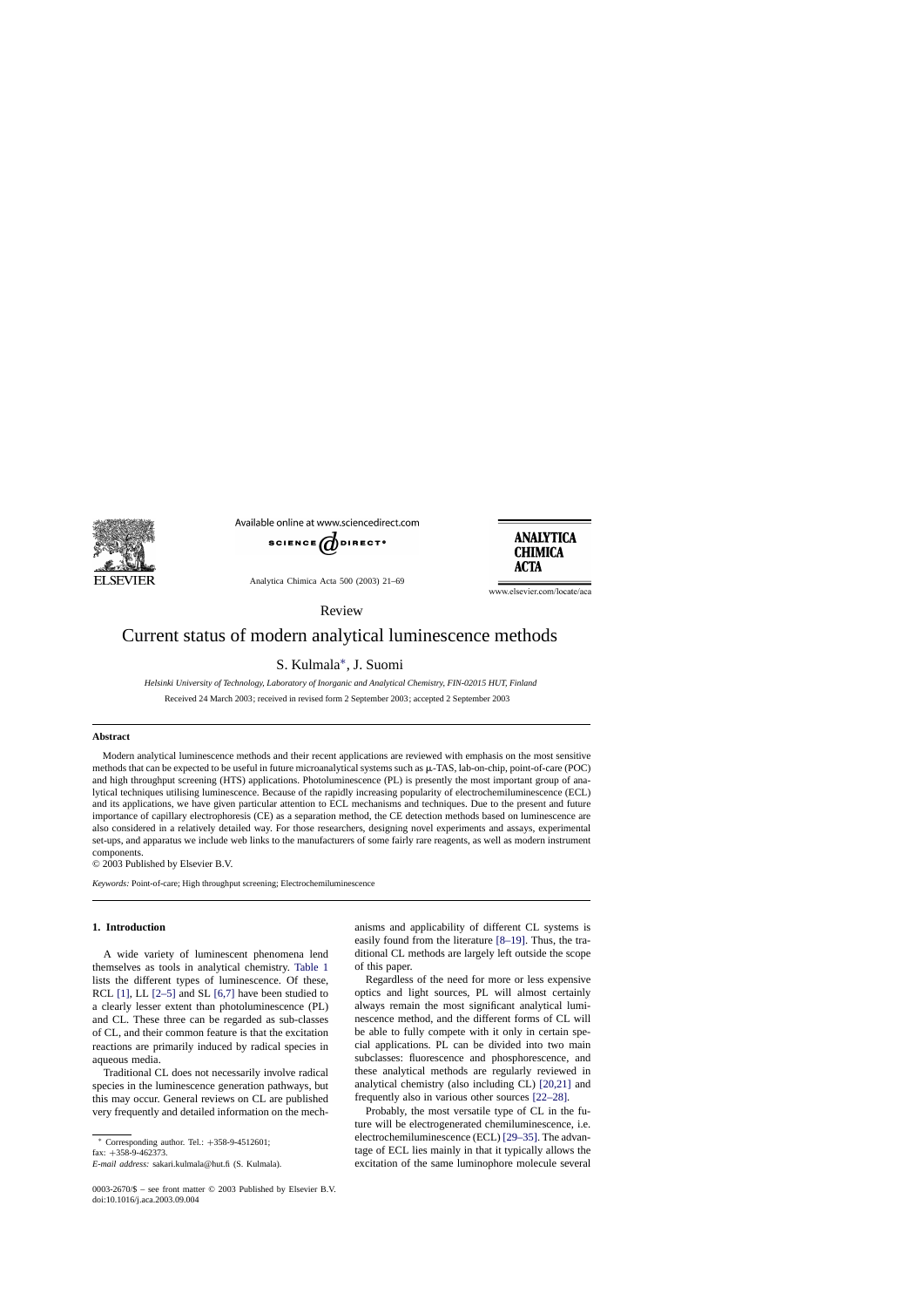<span id="page-1-0"></span>Table 1 Different types of luminescence

| Luminescence type        | Caused by                           |
|--------------------------|-------------------------------------|
| Photoluminescence (PL)   | Photo-excitation of compounds       |
| Chemiluminescence (CL)   | Chemical excitation of<br>compounds |
| Electrochemiluminescence | Electrogenerated                    |
| (ECL)                    | chemical excitation                 |
| Radiochemiluminescence   | Radiation-induced                   |
| (RCL)                    | chemical excitation                 |
| Lyoluminescence (LL)     | Excitation induced by               |
|                          | dissolution of an irradiated or     |
|                          | other energy-donating solid         |
| Sonoluminescence (SL)    | Excitation of compounds by          |
|                          | ultrasonication, either by energy   |
|                          | transfer from the intrinsic SL      |
|                          | centres of water or by chemical     |
|                          | excitation by hydroxyl radicals     |
|                          | and atomic hydrogen                 |

times and easily offers possibilities for time-resolved measurements, whereas in the other CL methodologies the excitation event of a molecule is normally a single shot event and then the molecule is destroyed. Time-resolved measurements are often either totally useless or very difficult to achieve in CL regimes other than ECL. However, it can be assumed that time-resolved CL could be carried out, e.g. by fast and reproducible reagent microinjection in microanalytical systems.

High sensitivity is common to practically all of the luminescence methods and it is not extraordinary to have detection limits (limit of detection, LOD) even in sub-picomolar levels. In addition, the log–log intensity versus concentration calibration plots can be linear over several orders of magnitude of concentration.

The main aim of this review is to provide a brief description accompanied by only very brief discussions of usable or potentially usable basic principles of currently important luminescence methods and their instrumentation in miniaturised and other modern analytical systems. Readers are guided to the very latest reviews on each specific topic when such papers are available. These reviews then provide the exact historical background of the phenomena and pioneers in the field, plenty of clarifying figures, and leads to older review papers not mentioned here. However, some novel applications and issues felt generally important are given more detailed consideration. The focus is on bioanalytical applications.

### **2. Generation of luminescence**

Molecules and metal chelates produce luminescence after photo-excitation relatively rarely, and usually the excitation energy of the molecule is just lost by non-radiative pathways. This is why the naturally photoluminescent molecules can quite often be directly determined selectively and sensitively also from relatively complicated solution matrices.

Fluorescence is a process in which a luminophore absorbs a suitable-energy light quantum (a photon) to raise an electron from an occupied orbital to a higher energy vacant orbital, followed by the electron returning back to the original ground state energy level, and emitting a quantum of light with an energy corresponding to the energy difference between the excited state and the ground state level, in such a way that the electron spin remains unchanged throughout the entire process. Thus, the molecule is all the time either in its ground or excited singlet states (the magnetic field does not split the energy levels of these electronic configurations). This process is very fast, and the luminescence lifetime is of the order of nanoseconds.

Only in very rare cases, a much slower radiative relaxation of the molecule can occur in a solution at room temperature. This requires rather special molecule properties, which allow the excited electron to reverse its spin while it is transitioned to a lower-energy state, called a triplet state because the singly occupied electrons in different orbitals are now in a parallel spin (the energy level is split into three levels in a magnetic field). When the electron transitions to a ground state level its spin must be reversed again, and therefore the time scale of the process is much slower than in the fluorescence process and is called phosphorescence. Typical luminescence lifetime of phosphorescence is from some tens of microseconds up to some milliseconds. Phosphorescence is a much more common phenomenon in a solid state than in a liquid solution phase.

In conclusion, spin-allowed transitions ( $\Delta S = 0$ ) are called fluorescence and spin-forbidden transitions  $(\Delta S = 1)$  are called phosphorescence. Some metal chelates, especially lanthanide(III) chelates, produce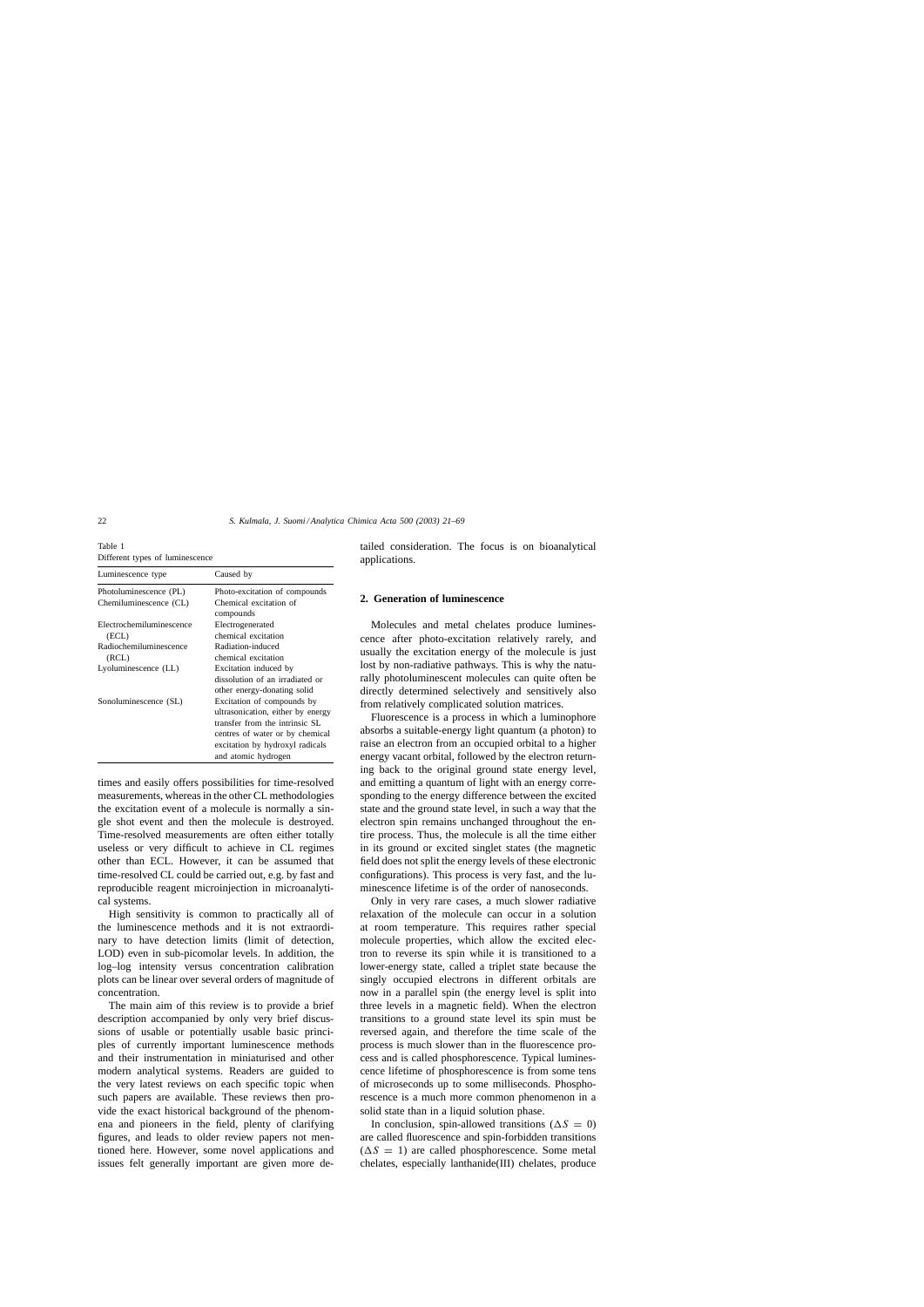<span id="page-2-0"></span>photoluminescence which cannot clearly be given the definition of fluorescence nor phosphorescence [\[36\].](#page-41-0) The spin multiplicity of the central ion during an emissive transition step may change, e.g. from 5 to 7, i.e. it neither remains unchanged as in fluorescence nor changes from 3 to 1 as in normal phosphorescence. Thus, some researchers [\[37\]](#page-41-0) strongly emphasise that the measurement of the emission of long-lived lanthanide(III) photoluminescence should be called time-resolved photoluminescence (TR-PL) instead of time-resolved fluorescence. In some very rare cases, also other types of delayed or long-lived luminescence processes than phosphorescence can occur (see, e.g. ref. [\[38\]\).](#page-41-0)

Relatively recently, the advent of multiphoton excitation of luminophores has opened up a lot of new possibilities [\[39\],](#page-41-0) which will be discussed below in Section 4.

When light is generated by chemical reactions there are two main pathway types giving the necessary excitation energy to the finally emitting species. One type is based on the disintegration of the luminophore itself when the energy is mainly available from the breakage of its bonds, and the other type is based on a sequence of electron transfer reactions.

One-electron redox reactions can lead to similar excited states as the photo-excitation of a molecule (or a metal ion or metal chelate, as well), which can be described by the schematic molecular orbital energy diagram presented in Fig. 1. There are three possible excitation pathways, namely (i) oxidation-initiated and (ii) reduction-initiated pathways and (iii) comproportionation pathway. Pathways (i) and (ii) can be shortened to *ox–red* and *red–ox* excitation routes. If the luminophore radical intermediates are produced in aqueous solution, there can be considerable differences in their stability, which alone may make either *ox–red* or *red–ox* excitation routes very unfavourable in which case the other one becomes predominant.

In the first pathway, an electron is first removed from the highest occupied molecule orbital of the compound (or from an occupied level of a metal ion). Then, a reducing agent may donate an electron to fill the hole in the HOMO levels of the compound (or low energy metal ion levels) and a ground state product is formed. However, if the energy levels of the lowest unoccupied orbitals of the oxidised form of the molecule (or high energy levels of an ion) and the reductant are

The analogy between photoexcitation and redoxexcitation of an uncharged compound L



In the step (2), either a ground state or an excited state product is formed, depending on the characteristics of the reductant/oxidant of this step.

Fig. 1. Schematic energy level diagram of excitation processes of a luminophore L in photo- and redox luminescence processes. In the photo-excitation pathway, an electron is raised to a higher energy orbital by the absorption of a photon, thus forming the excited state. In the redox excitation pathway with one-electron steps, two excitation routes are possible. If the reducing/oxidising agent at the final step is sufficiently strong, both excitation routes result in similar excited final products.

suitably matched, an electron can be donated preferably to the lowest unoccupied level (LUMO), which results in the formation of a product in its excited state. Analogously, in the reduction-initiated pathway, the properties of the oxidant of the second step determine whether the end product is formed in its ground or excited state. The prerequisite for comproportionation pathway is that the oxidised and reduced forms of the molecule are produced simultaneously or successively within the lifetime of the radical first formed. Comproportionation pathway results in the formation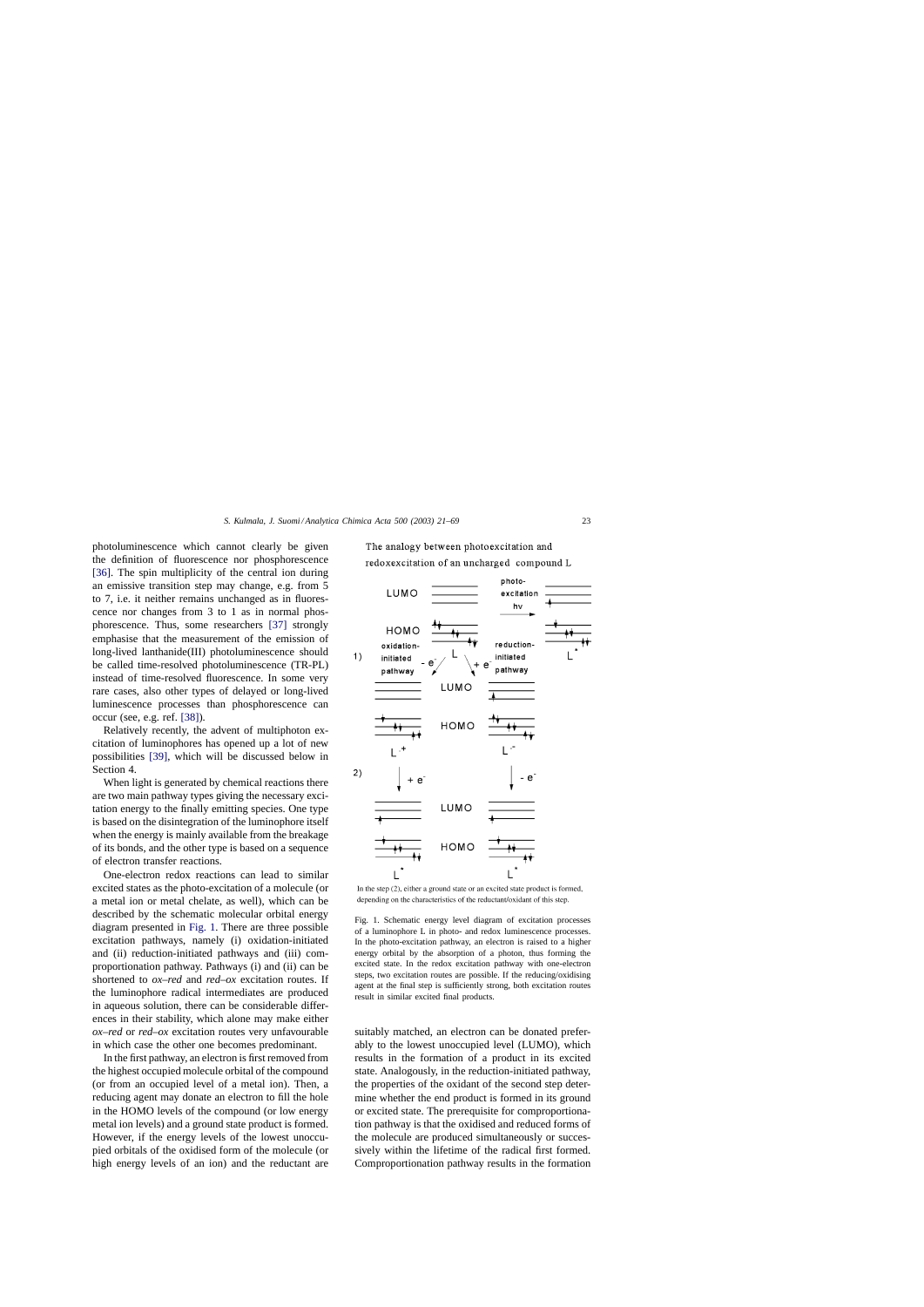of one excited and one ground state molecule from the reacting radicals.

For simplicity, this figure was drawn in a way as if only singlet state excitation would be possible (electrons remain all the time "net-spin paired"), but actually electron transfer can result in either excited triplet or singlet state end products. In organic, non-aqueous, solvents some molecules produce ECL involving singlet state emission both by so-called energy-insufficient T-route via triplet–triplet annihilation, and by the energy-sufficient S-route [\[29–35\].](#page-41-0)

In aqueous media, the necessary highly cathodic and/or highly anodic working electrode potentials can be reached only in very special cases, and in addition, if the luminophore anion and/or cation radicals can be formed at all, they are typically so reactive with water that most of them are consumed by unwanted side reactions. Those ECL methods requiring strictly non-aqueous conditions can have much value only in very limited areas of analytical chemistry.

In addition, some special molecules can be triggered to be disintegrated by pathways which produce light. The most commonly used molecules of this type are luminol, its relatives and derivates of acridine. The triggering step in the light emitting pathway can be based on chemical reaction, electrochemical reaction, light pulse, ultrasonic pulse, thermal pulse, etc., depending on the properties of the molecule in question.

# **3. Bioaffinity assays**

More than 40 years ago, the technique of radioimmunoassays was introduced for the quantitative analysis of molecules of biological interest [\[40\].](#page-41-0) The impact of this technique on clinical endocrinology has been vast: for the first time, it was possible to quantify hormones with specificity and sensitivity. Later, with improvements and newer assay configurations, the technique was used in other medical areas, including hematology, oncology, microbiology and pharmacology. The power of this technique arises from: (i) the use of antibodies (Ab), which confer specificity and sensitivity because of their high binding affinity for the analyte, and (ii) the use of a label, which can be accurately determined quantitatively at very low concentrations. Antibodies are specific binding proteins functioning in the natural defence mechanism of animals against foreign intruders. Immunoassays are based on the unique recognition reaction between antibodies and the antigens (Ag), which elicit their production [\[41\].](#page-41-0)

Recombination nucleic acid techniques have emerged relatively recently and strongly contribute to our understanding of the pathogenesis and diagnosis of genetic, neoplastic and viral diseases. The principles of these techniques rest upon the selective cleavage of nucleic acids by restriction endonucleases and by localisation of specific sequences of nucleotides after hybridisation with known DNA or RNA fragments (probes) labelled with a radionuclide or an alternative label [\[41\].](#page-41-0)

The use of photoluminescent labels in both of these closely related techniques has many advantages in the use of radionuclide labels and is presently quite well developed. Especially the time-resolved detection of these labels gives extremely high sensitivity for the assays [\[41,42\].](#page-41-0)

Immunoassays can be conducted on both heterogeneous and homogeneous basis. If the separation of an unbound label from a solid-surface-bound immunocomplex is carried out, the immunoassay is heterogeneous. If the separation is not necessary, the immunoassay is called homogeneous. Even though the sensitivity of heterogeneous assays is often higher, and the dynamic range of homogeneous assays is generally modest [\[43\],](#page-41-0) homogeneous assays are usually preferred unless sensitivity is an issue.

General methods in immunoassays and DNAprobing assays are treated in the literature every now and then [\[44–51\].](#page-41-0)

Quite often bioaffinity assays are carried out on the surface of small micro- or nanoparticles, which are easy to coat in large batches with desired biomaterial such as monoclonal antibodies. When, e.g. latex particles are used only as carriers they often contain paramagnetic material so that they can be easily separated with a magnetic field. A recent report of the state of the art of the different uses of particles in diagnostics is available from our National Technology Agency: <http://www.tekes.fi/julkaisut/Particle.pdf> (in English) [\[52\].](#page-41-0) If the nanoparticles are made from luminescent material they can be utilised as labels as well, or in encoding the different particle classes in multiplexed assays.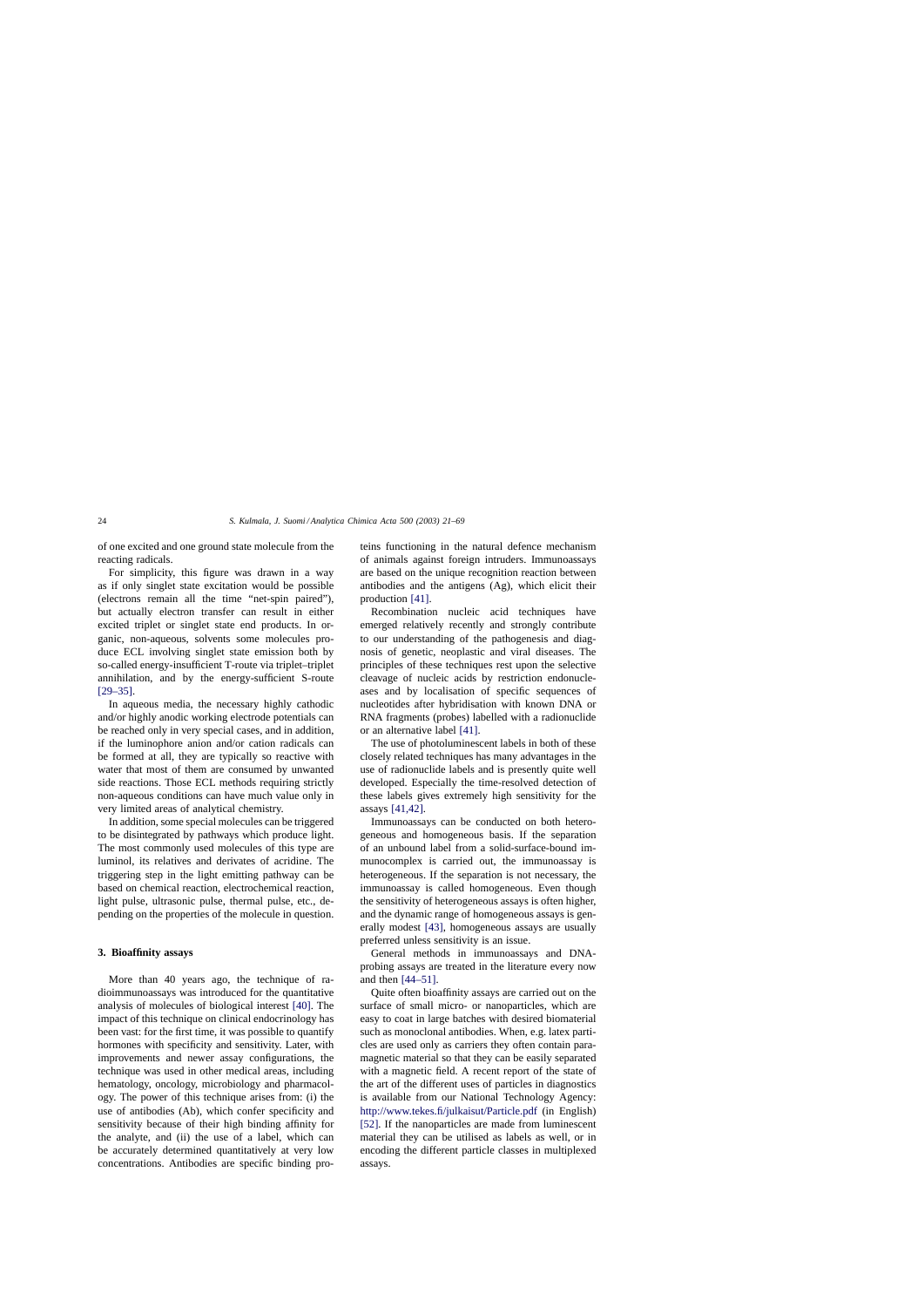# **4. Photoluminescence, luminescent molecules and metal chelates, and their use as probes and labels**

Photoluminescence has been used for a long time in the investigation of the properties of the excited states of atoms and molecules. Even though any field of material physics can take advantage of PL measurements, probably the most important area of PL is analytical chemistry.

Most analytes have no natural luminescence. In this situation, a derivatisation or labelling can be a very nice tool for sensitive analysis. Generally, the area of luminescent probes, indicators and labels (tags, markers) is continuously growing. Designing, synthesis and characterisation of luminescent molecules is in rapid progress due to the urgent needs for a wide variety of analytical applications, e.g. in the fields of biological, inorganic and organic analysis.

In biology and medicine, photoluminescent probes can be used in fluorescence or time-resolved imaging to study cell metabolism or detection of specific severe physiological conditions, etc. Thus, in principle, the same probes or markers can be used both in quantitative analytical chemistry and immuno-fluorescence microscopy [\[53\].](#page-41-0) Photoluminescence microscopy (mainly fluorescence microscopy) can give a lot of a very detailed information of species or microscopic specimens studied if (i) confocal detection (ii) two-photon excitation (TPE) or (iii) time-resolved detection is utilised [\[54\]. I](#page-41-0)n confocal microscopy, emission pinholes and descanning optics are necessary to achieve axial depth discrimination. Two-photon excitation (and multiphoton excitation in general) is naturally localised in the focal volume, and there is no significant off-local fluorescence to reject. In this case, an addition of a pinhole can enhance the resolution but at the expense of signal loss. The combination of these techniques creates an extremely selective detection method, time-resolved multi-photon excited photoluminescence, that can easily reveal a suitable single molecule from a solution.

Fluorescent probes are available from many manufacturers (see, e.g. <http://www.probes.com/handbook/> and [http://www.microscopy.bio-rad.com/fluorescence/](http://www.microscopy.bio-rad.com/fluorescence/fluorophora.htm) [fluorophora.htm](http://www.microscopy.bio-rad.com/fluorescence/fluorophora.htm) and [Table 3\)](#page-5-0) and some of these luminophores are also electrochemiluminescent in aqueous solutions if excited by hot electron electro-

Table 2 Common fluorescent luminophores used for labelling

| Luminophore                             | $\lambda_{\text{ev}}$ (nm) | Luminophore                       | $\lambda_{\rm ev}$ (nm) |
|-----------------------------------------|----------------------------|-----------------------------------|-------------------------|
| Fluorescein<br>isothiocyanate<br>(FITC) | 494, 518                   | Allophycocyanin 650, 651<br>(APC) |                         |
| Phycoerythrin (PE)                      | 565, 575                   | Cv3                               | 548, 562                |
| Rhodamine B                             | 540, 625                   | Cv5                               | 650, 670                |
| Texas Red (TR)<br>Coumarin              | 596, 615<br>384, 469       | Cascade Blue                      | 400, 420                |

chemistry, although the manufacturers probably are not aware about this.

Table 2 lists common luminophore labels. In PL and ECL methods stable metal chelates are also used; ruthenium labels being considered as the most important. [Table 3](#page-5-0) lists the manufacturers of luminophores.

Sometimes luminescent solid nanoparticles are also used as labels [\[55,56\]. T](#page-41-0)he luminescent dyes can also be bound on the surface of solid microparticles or beads, and the resulting particles are used as labels. When the microbeads or—particles are fabricated to contain different luminophores so that each particle type has a different emission spectrum, the beads can be individually recognised if they can be detected in the volume one particle at a time. In this manner, assay multiplexing becomes possible and several analytes can be determined on the basis of a single one-step incubation [\[57\].](#page-41-0)

The excitation mechanisms and the use of luminescent labels are discussed in the later sections of this paper. If we have missed an important manufacturer, please add it to the label-producers list located on our new web board at Graduate School of Chemical Sensors and Microanalytical Systems site: <http://www.chemsem.hut.fi/>.

# *4.1. Excitation step and side reactions of luminescence*

Photoluminescence is typically regarded as a very soft way of excitation of molecules, although some photo bleaching of the irradiated molecules is normally recognised and taken into consideration. Especially biochemists often ignore that molecules and metal chelates in their excited states have properties totally different to those they have in their ground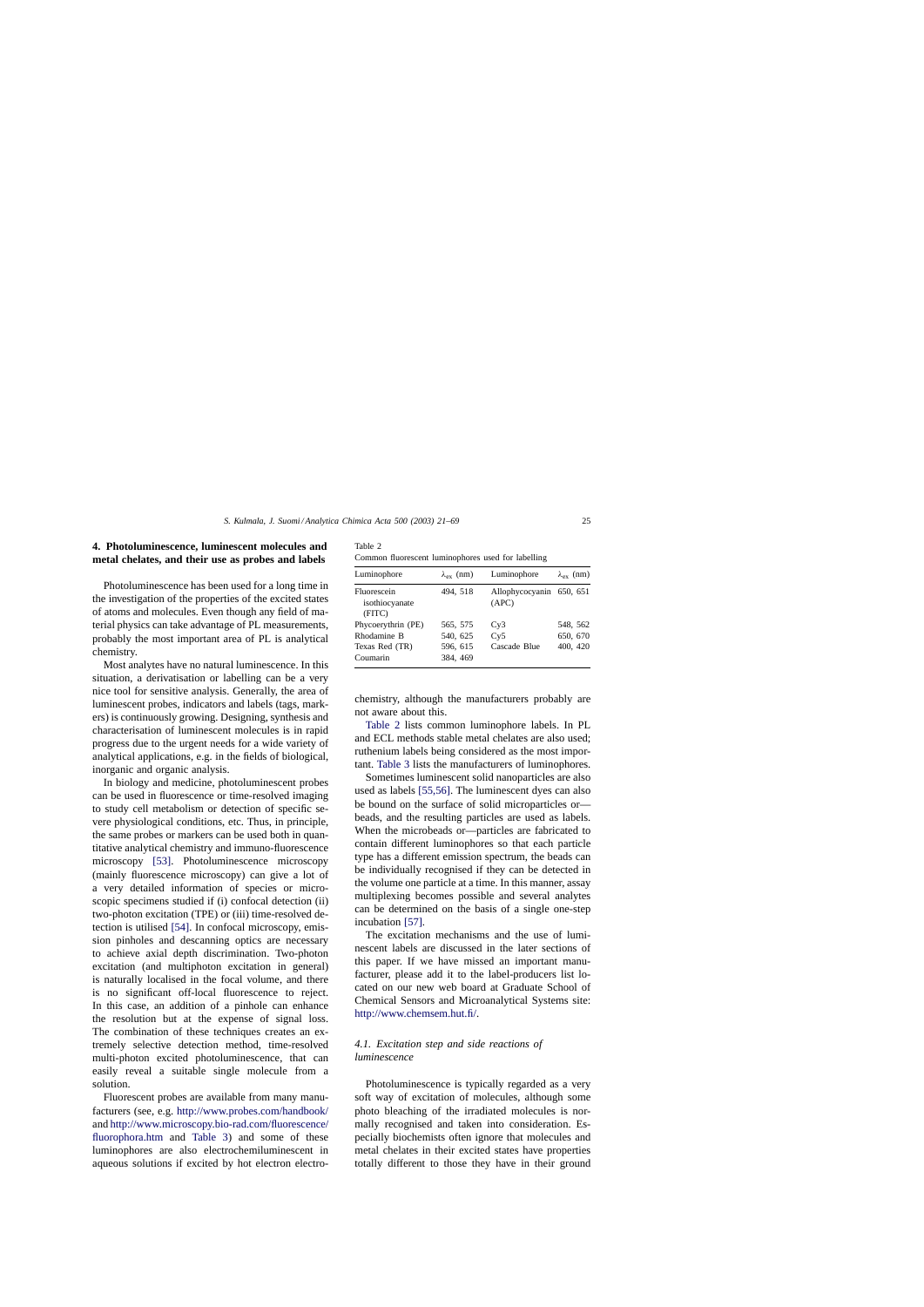<span id="page-5-0"></span>

| Table 3 |  |  |
|---------|--|--|

Distributors of labels

| Distributor                | Label                                      | Website                                                         |
|----------------------------|--------------------------------------------|-----------------------------------------------------------------|
| Amersham                   | Cy3 and Cy5 NHS esters                     | http://www.mdyn.com/aptrix/upp00919.nsf/Content/DrugScr         |
|                            |                                            | +CyDye+Fluors+introduction                                      |
| <b>Arctic Diagnostics</b>  | ArcDia BF NHS esters,<br>metalloporphyrins | http://www.arcticdiagnostics.fi                                 |
| Pierce Biotechnology       |                                            | http://www.piercenet.com                                        |
| ATTO-TEC GmbH              |                                            | http://www.atto-tec.com                                         |
| Chromagen                  |                                            | http://www.chromagen.com                                        |
| Research Organics          | Cy3                                        | http://www.resorg.com/cy3.htm                                   |
| Prozyme                    |                                            | http://www.prozyme.com                                          |
| MoBiTec                    |                                            | http://www.mobitec-germany.com/mobitec_us/                      |
| Igen Inc.                  | Ruthenium chelates                         | http://www.igen.com/home.htm                                    |
| Perkin-Elmer Life Sciences | Lanthanide chelates                        | http://www.lifesciences.perkinelmer.com/wallac.asp              |
| CIS bio International      | Lanthanide chelates                        | http://www.htrf-assays.com/reagents/index.htm                   |
| Research Organics          | Lanthanide chelates                        | http://www.resorg.com/quantum.htm                               |
| Sigma-Aldrich              | Lanthanide chelates                        | http://www.sigmaaldrich.com/Brands/Fluka_Riedel_Home/Analytical |
| <b>BioPAL</b>              | Lanthanide chelates                        | http://www.biopal.com/Fluorescent.htm                           |
| Lumiphore                  | Lanthanide chelates                        | http://www.lumiphore.com                                        |
| Newport Instruments        | Lanthanide chelates                        | http://www.newportinstruments.com/quantum/quantum.html          |
| Porphyrin Products         | Phosphorescent metalloporphyrins           | http://www.porphyrin.com/ppiweb.pdf                             |
| Luxcel Biosciences         | Phosphorescent metalloporphyrins           | http://www.luxcel.com                                           |
| Porphyrin Systems          | Phosphorescent metalloporphyrins           | http://www.porphyrin-systems.de                                 |
| Molecular Probes           | Microspheres: Pt<br>porphyrin- and Eu      | http://www.molecularprobes.com                                  |
|                            | complex-labelled                           |                                                                 |
| Seradyn                    | Lanthanide nanoparticles                   | http://www.seradyn.com                                          |

states. For instance, acid constants can be considerably changed and, most importantly, the redox properties are vastly changed. Orange light at the wavelength of 590 nm is composed of photons having energy of 2.0 eV. A luminophore capable in one-electron electron transfers in an excited state 2.0 eV above its ground state has a 2.0 V-shifted one-electron reduction and oxidation potential when compared to its ground state redox potentials. This is a huge difference and it is no wonder why excited state molecules often react with the other species existing in the medium, or most unfortunately, the label reacts with a molecule marked by the label in question. In this way, the excitation event may be totally wasted. The higher the energy of an incident photon is, the more different and possibly harmful photophysical and photochemical processes can occur in the excited luminophore.

If a luminophore in its excited state becomes reactive with the sample matrix, there is no difference whether the excited state has been produced by absorption of a single high-energy photon or two or three lower-energy photons. This is sometimes forgotten in the studies.

The scheme in [Fig. 2](#page-6-0) reminds us of some of the processes possible for a solvated molecule after an absorption of UV (or visible) photon [\[58\].](#page-41-0) Luminophore AB might just relax radiatively producing a fluorescence emission, or after intersystem crossing a phosphorescence emission might be possible. Typically, luminophores that yield both fluorescence and phosphorescence produce the most phosphorescence the lower the temperature is. In addition, a photo ionisation of the molecule AB can occur, if the energy of the absorbed photon is sufficiently high. Photochemical reactions might also occur as well as radiative or non-radiative energy transfers to other species present in the solution. It has been shown that energy transfer processes can be very nicely utilised in analytical chemistry. All in all, a variety of competing processes can exist, while the only desired one would normally, for our purposes, be either fluorescence or phosphorescence or some other form of long-lived luminescence.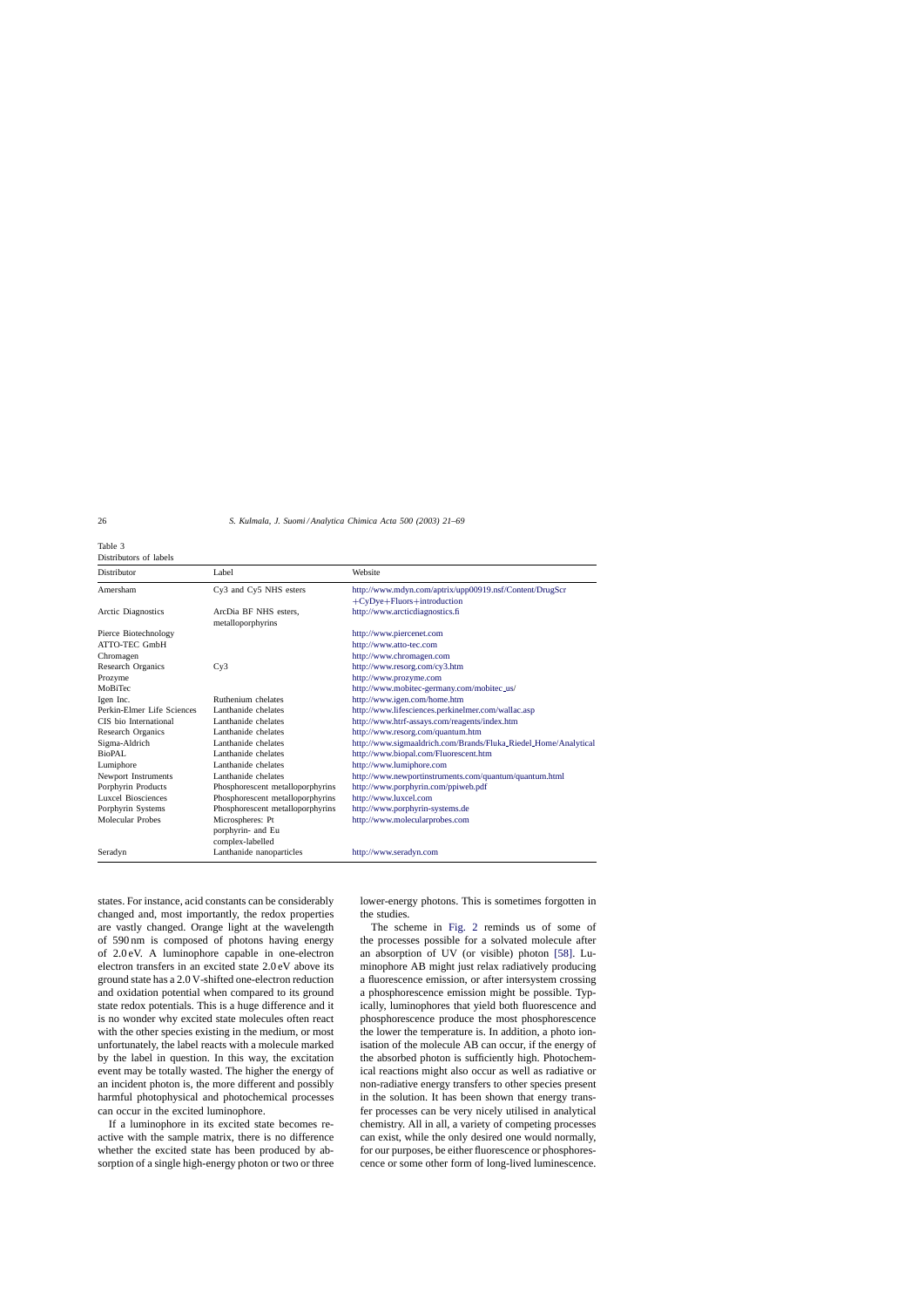<span id="page-6-0"></span>

Fig. 2. Possible de-excitation processes of electronically excited molecules (AB∗) in polar media [\[58\].](#page-41-0) Reprinted from [\[58\],](#page-41-0) Copyright 1989, with permission from Elsevier.

Thus, the luminophore and the media have to be carefully chosen to avoid unwanted side reactions.

However, it is worthwhile to emphasise that all of the CL pathways for excitation of molecules normally have as much unwanted side reactions as PL processes. One of the strongest benefits of the PL really is that under appropriate conditions a luminophore can be continuously cycled between the ground state and an excited state emitting a photon on most cycles. Nevertheless, even typically very stable molecules seem to finally photo decompose after absorbing around  $10^5 - 10^6$  photons [\[59\].](#page-41-0)

Fluorescence and phosphorescence of organic luminophores are described in a sufficiently detailed way already in the elementary analytical chemistry text books so these luminescence excitation and emission processes are not discussed further here.

# *4.2. Excited states and photoluminescence of lanthanide(III) chelates and metalloporphyrins*

Lanthanide(III) chelates and metalloporphyrins are at the moment the most important labelling compounds showing long-lived luminescence necessary for the time-resolved detection of the luminescence, which greatly increases the signal-to-background ration.

Direct bonding typically observed in the transition metal series is not seen in the lanthanide series mainly due to the inaccessibility of the 4f electrons. The lanthanides behave as hard-acid cations in solution preferring interaction with hard-base donors like oxygen and fluoride to that with sulphur or heavy halide donors. Significant interaction with nitrogen donors is observed only when steric factors force the interaction as in the chelates of aminopolycarboxylates [\[60\].](#page-41-0)

The lanthanide(III) ions, particularly those in the middle of the series, i.e. Sm(III), Eu(III), Tb(III) and Dy(III), form complexes that often emit visible radiation corresponding to the  $4f \rightarrow 4f$  intrashell transitions of the central metal ion when excited by the near-UV radiation. Generally the emission may occur (i) from the excited ligand perturbated by the cation, (ii) from the excited cation perturbated by the ligand, and (iii) as a consequence of a non-radiative energy transfer from the excited ligand to cation, followed by emission from the latter. These various types of emission are the consequence of differences in relative energy levels of the lowest excited states of the central ion and the ligand. Schematic energy level diagrams for three typical types of lanthanide(III) complexes are illustrated in [Fig. 3](#page-7-0) [\[61\].](#page-41-0)

When the resonance level of the central metal ion is energetically higher than the lowest triplet state  $(T_1)$ of the ligand (case c) or there are no excited f levels as in the case of La(III) or Lu(III) (case b), the ligand-localised emission can be observed. However, in the case of low-lying radiative 4f∗ levels (case a), an intramolecular energy transfer from the ligand excited  $T_1$  state to the 4f<sup>\*</sup> level of the lanthanide(III)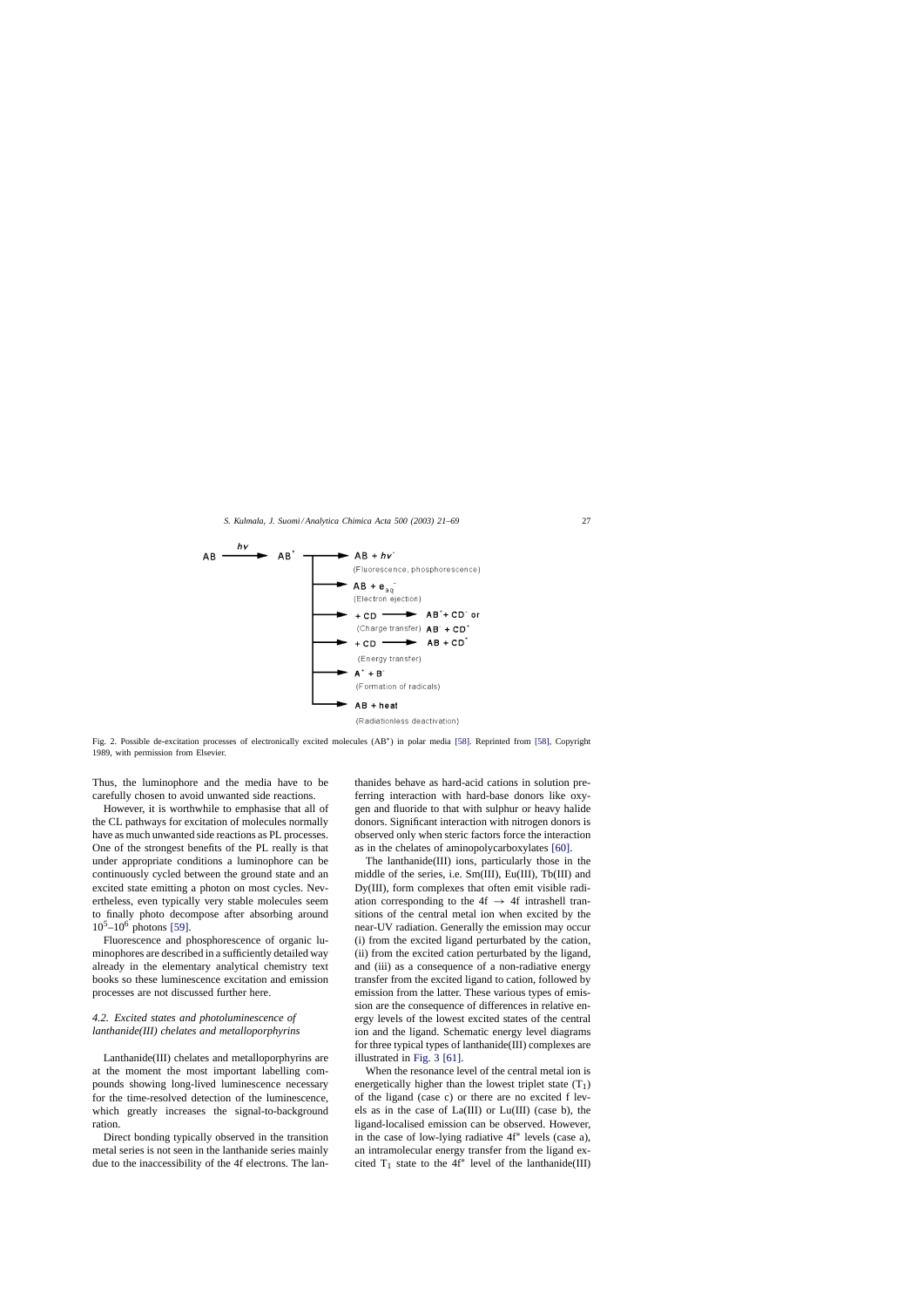<span id="page-7-0"></span>

Fig. 3. Schematic energy level diagrams for three typical types of lanthanide complexes. The lowest excited 4f levels (ff∗) of the central metal ion are located at energetically lower (a) or higher (c) states than the lowest triplet level  $(T_1)$  of a ligand. There are no excited 4f levels in La(III) or Lu(III) complexes (b). Radiative, very low efficient radiative and non-radiative processes are represented by  $(- - \rightarrow)$ ,  $(\rightarrow)$  and dashed arrow, respectively [\[61\].](#page-41-0) Reprinted from [\[61\], C](#page-41-0)opyright 1990, with permission from Elsevier.

ion may occur. In this case lanthanide(III) ion specific luminescence is observed.

From the point of view of metal ion luminescence, the chelated lanthanide(III) ions can be classified into three groups [\[61\]:](#page-41-0)

(i) Those ions that show no luminescence such as La(III)  $(4f^0)$  and Lu(III)  $(4f^{14})$ , and those for

which luminescence is seldom observed such as Gd(III) (4f<sup>7</sup>). Intra 4f  $\rightarrow$  4f transitions are, naturally, impossible for La(III) and Lu(III), whereas Gd(III) is luminescent, but its lowest lying excited level is energetically too high to accept energy of a typical ligand  $T_1$  state.

- (ii) Those ions that exhibit strong luminescence due to the fact that in each instance an excited energy state lies just below the ligand triplet state, and relatively large gaps exist between resonance levels and ground state, i.e. Sm(III), Eu(III), Tb(III) and Dy(III).
- (iii) Those ions that show only weak luminescence because of the small energy differences between resonance levels and ground states, which increase the probability of non-radiative transitions, i.e. Pr(III), Nd(III), Ho(III), Er(III), Tm(III) and Yb(III).

The emissions of Sm(III), Tb(III) and Dy(III) almost exclusively originate from the resonance levels, which usually are the lowest levels of the lowest excited multiplet, to the vibrational levels of the ground state multiplet. Eu(III), however, quite often emits from both of the  ${}^{5}D_1$  and  ${}^{5}D_0$  levels, but the emissions can be resolved by time-resolved techniques due to the short lifetime of  ${}^{5}D_1 \rightarrow {}^{7}F_J$  transitions [\[61\].](#page-41-0)

Three mechanisms by which the excitation energy can be transferred from ligands to central ions have been proposed [\[61\]:](#page-41-0)

*Mechanism I*: After an efficient intersystem crossing between the lowest singlet and triplet excited states of the ligand, an energy transfer occurs from  $T_1$  level to a lower-energy state of Ln(III) (emitting level, denoted by  $E_{\text{Ln,e}}$ ) which is finally radiatively relaxed

$$
S_1 \rightarrow T_1 \rightarrow E_{Ln,e} \rightarrow \text{ground state multiplet} + h\nu_J
$$
 (1)

*Mechanism II*: There is a direct energy transfer from the  $S_1$  level of the ligand to the emitting level of the  $Ln(III)$  ion

$$
S_1 \to E_{Ln,e} \to \text{ground state multiplet} + h\nu_J \tag{2}
$$

*Mechanism III*: There is an energy transfer from the  $S_1$  of the ligand to an upper intermediate level of the lanthanide(III) ion  $(E_{Ln,i})$ , then back to the T<sub>1</sub> of the ligand to return finally to a lower, emitting level of the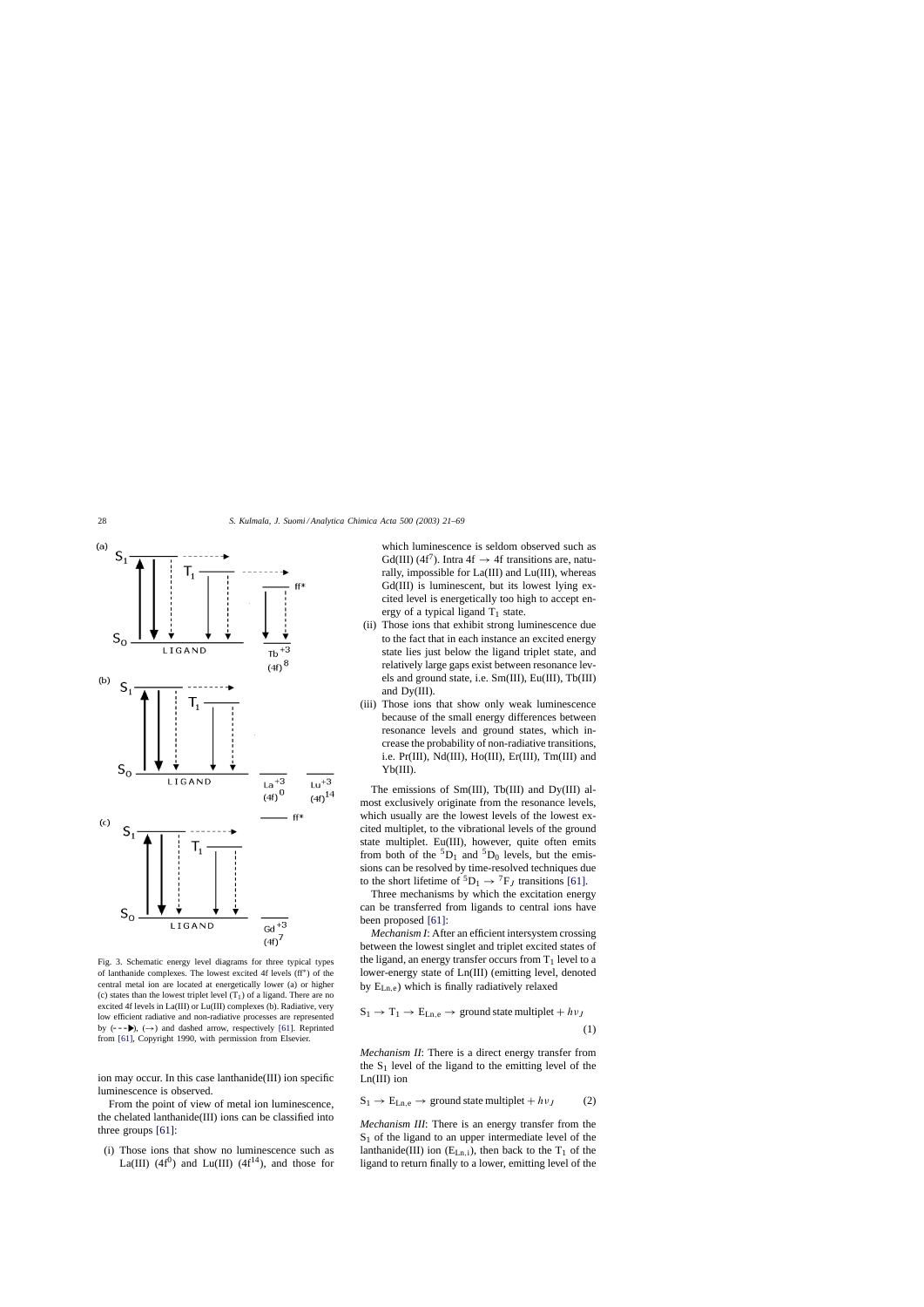lanthanide(III) ion:

$$
S_1E_{Ln,i} \to T_1 \to E_{Ln,e}
$$
  
\n
$$
\to \text{ground state multiplet} + h\nu_J
$$
 (3)

Aromatic Tb(III) and Eu(III) chelates usually follow mechanism I, where the emitting level  $E_{Ln,e}$  is normally the resonance level of Ln(III). Mechanism II is usually not efficient due to the short lifetime of singlet states, and an efficient energy transfer generally precludes the presence of an intramolecular triplet state sensitiser, which leads to mechanism I. In addition to this intramolecular energy transfer, aromatic triplet sensitisers can also promote intermolecular energy transfer to the lanthanide ions and chelates. Mechanism III is possible especially for Eu(III), which usually has several low-lying levels between the  $S_1$ and  $T_1$  levels of ligands.

Mechanism I is normally valid for the Ln(III) chelates used as labels in bioaffinity assays [\[42,62\].](#page-41-0) This mechanism is often called ligand-sensitised excitation mechanism because the ligand is first excited either by photo-excitation or by a chemical reaction and then it transfers the energy intramolecularly to the central ion finally emitting its specific emission lines.

Porphyrins are a large group of compounds having a tetrapyrrolic structure with side substituents. These compounds have been known for a long time since they widely occur in nature (e.g. chlorophylls, heme, their precursors and some vitamins). A large variety of porphyrins and their derivatives have also been synthesised in the laboratories. Porphyrins form stable complexes with metal ions to form metalloporphyrins. Metalloporphyrins display high quantum yields, intense absorption bands in the 360–400 nm region (Soret band) and in the 500–550 nm region (Q-band) accompanied by red phosphorescence emission (600–750 nm) with Stokes shifts greater than 100 nm, and long luminescence lifetimes  $(10-1000 \,\mu s)$  [\[63–65\].](#page-41-0) These properties allow effective spectral and/or decay resolution of luminescence from background light. The sensitivity in detection is higher if these dyes are excited at Soret band due to the higher molar absorption coefficient in comparison to that of Q-band. In the metalloporphyrin group, Pt(II)- and Pd(II)-porphyrins are of prime interest since they have the highest values of phosphorescence quantum yields.

# *4.3. Time-resolved photoluminescence ("time-resolved fluorescence")*

Time-resolved measurements can be made mainly by two approaches. The first concept is to use sinusoidically modulated excitation with different frequencies (phase-resolved fluorometry) and following either demodulation or phase shift of excitation [\[66\].](#page-41-0) The second, perhaps a more common method, especially with slower decaying luminophores, is the use of fast pulsed UV-light source and a gated detection of light after each excitation pulse. The delay time after the nominal excitation UV-pulse end must be sufficiently long to allow the lamp to decay to zero intensity. These principles are discussed in detail with clarifying figures already in modern basic analytical chemistry textbooks, e.g. in Harris textbook *Chemical Quantitative Analysis* [\[67\].](#page-41-0) In this text, time-resolved photoluminescence is used instead of TRF, i.e. TR-PL covers all the photoluminescence phenomena that allow the use of time-resolved measurements, irrespectively to the actual luminescence mechanism.

The power of this methodology lies mainly in two principles: (i) The scattering phenomena do not disturb the measurements because the excitation light is off during the emission measurement and (ii) the fluorophores existing in the serum matrix or originating from the buffers usually do not show any phosphorescence. Thus, the use of long-lived PL yielding labels generally induce a vast increase in the S/N ratio in comparison to those obtained with fluorescent labels, whose emission must be measured already during the excitation UV-pulse.

Most important labels for time-resolved luminescence measurements are certain lanthanide chelates that typically have luminescence lifetimes in the range from a few hundred microseconds to around 2 milliseconds [\[68\].](#page-42-0) Nicely chelated lanthanides typically show a single-exponential decay that is easy to measure and utilise. They have a large Stokes shift, which makes them also useful with instruments not capable of time-resolved PL measurements. An advantage of these chelates is that they are normally insensitive to the presence of triplet oxygen, which is generally not the case for true phosphorescent probes.

Another group of labels suitable to analogous use is metalloporphyrin labels [\[69–72\],](#page-42-0) which show true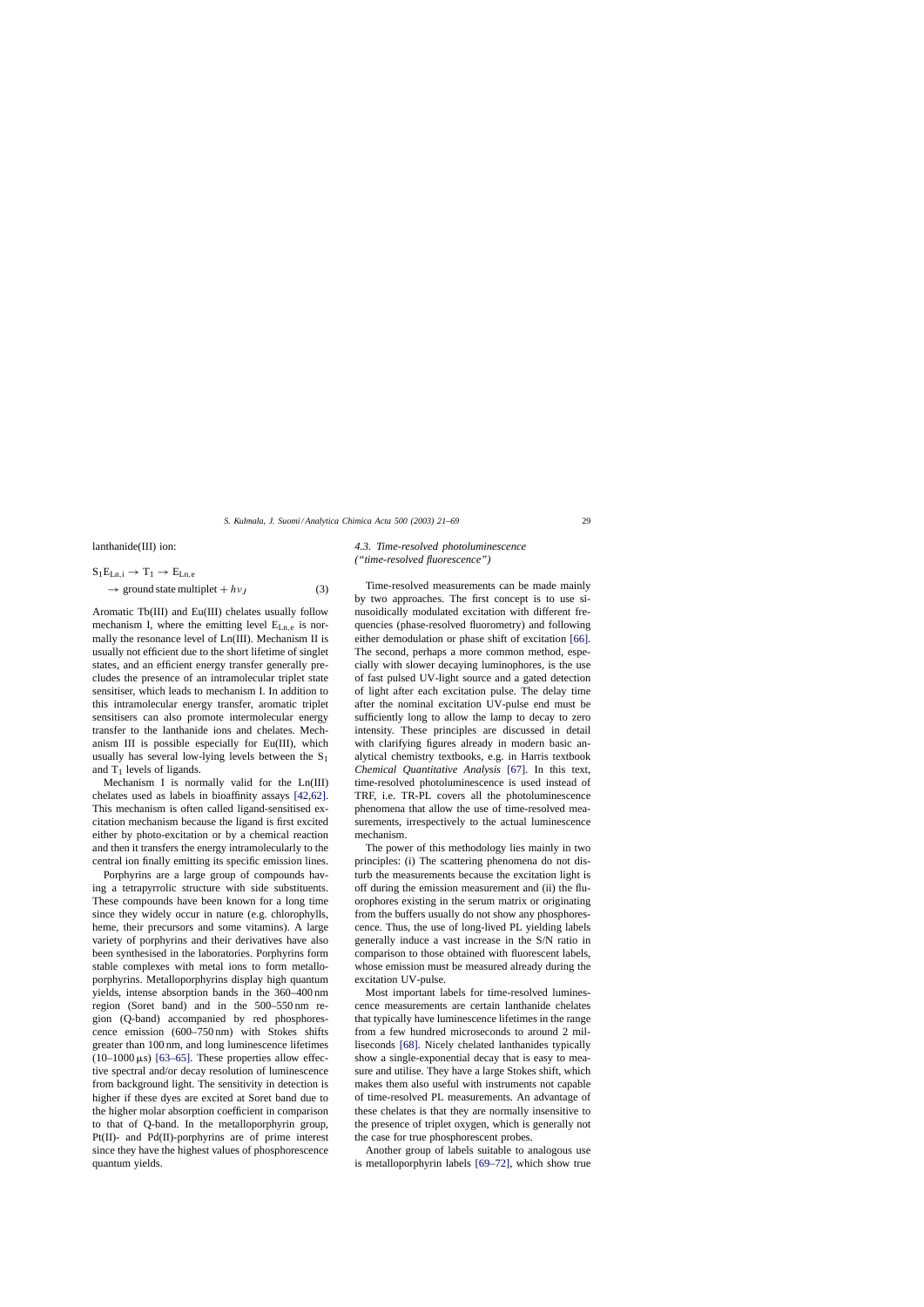phosphorescence. Typically, these labels need careful scavenging of the oxygen from the solution prior to as well as during the luminescence measurements. Oxygen concentration in an air-saturated buffer solution is around 0.2 mmol/l at room temperature [\[73\]. T](#page-42-0)he benefit of these probes is that the emission occurs in the red end of visible or NIR range, which is well suited to low-cost semiconductor-based detectors and diode lasers (DL).

The quenching effect of oxygen on metalloporphyrin phosphorescence can also be useful in analytical chemistry. This allows to construct oxygen sensors based on the oxygen-induced change of luminescence lifetime of immobilised metalloporphyrin dyes [\[74–79\].](#page-42-0) Also biosensors can be developed on this basis [\[80,81\].](#page-42-0) These types of oxygen sensors are developed by a small spin-off company of the University College Cork ([http://www.luxcel.com/\)](http://www.luxcel.com/).

#### *4.3.1. Delfia*

The oldest TR-PL technology was called Dissociation Enhanced Lanthanide Fluoroimmunoassay (DELFIA<sup>®</sup> [\[42,68\]\).](#page-41-0) In this technology, non-luminescent lanthanide chelates (derivatives of EDTA and DTPA) were used as labels, and after the immunoassay lanthanide(III) ions were dissociated from the original ligands and new luminescent chelates were formed by a development solution prior to TR-PL measurement. Mainly, Eu(III) and Tb(III) ions were used as the central ions of the labels. Most of the important patents in this area are probably no longer valid and this technology is beginning to be available to others rather than Perkin-Elmer Life Sciences alone.

Wallac Oy (Turku, Finland) developed a fully automated version of DELFIA® called AutoDELFIA®, and totally different system called Wallac Aio! (all-in-one) which is based on the use of strongly photoluminescent lanthanide(III) labels and measuring the TR-PL from the surface of single polystyrene sample vials. This technology is presently being commercialised by a small company called Innotrac Anal. Chem., Turku, Finland ([http://www.innotrac.fi/\)](http://www.innotrac.fi/). The automated random-access instrument Innotrac AIO Satelite carries out an immunoassay in 18–20 min [\[82,83\].](#page-42-0) The instrument seems to be quite expensive (US\$ 36,000) to naturally fit in many of the fields of point-of-care (POC).

#### *4.3.2. Photoluminescence resonance energy transfer*

Energy transfer phenomena can be nicely utilised in the development of fast and sensitive homogeneous binding assays [\[84\].](#page-42-0) True fluorescence resonance energy transfer (FRET) using organic luminophores as donors and acceptors is being studied and carried out [\[85\].](#page-42-0) However, with FRET only wavelength discrimination is normally available. More powerful methodology can be achieved, if long-lived luminescence displaying luminophores are used as energy donors [\[86\].](#page-42-0)

Canberra-Packard (Meriden, CT, USA) together with CIS Bio International (Bagnolis, France) have developed homogeneous time-resolved fluorescence  $(HTRF^@)$  technology, as they call it [\[87\].](#page-42-0) A logical name for this technology would have been time-resolved photoluminescence resonance energy transfer (TR-PRET) or less preferably time-resolved fluorescence resonance energy transfer. This technology uses Eu(III) cryptate (chelate) in which the ligand contains 2,2 -bibyridines as light absorbers. This Eu-cryptate is used as a label of one party of a binding assay. One other party of the assay is labelled by an allopchycocyanin related dye (XL665) which emits fluorescence at 665 nm. After excitation by pulsed nitrogen laser, Eu-cryptate shows long-lived PL by its characteristic sharp emission lines  ${}^5D_0 \rightarrow {}^7F_J$ , one of which is at 620 nm. When the labelled parties are brought in close proximity by a bioaffinity assay, the excited Eu(III) can transfer energy non-radiatively to the XL665, which can then emit long-lived luminescence at 665 nm by following "by transmission" the relatively long luminescence lifetime of Eu(III) in its excited state  ${}^{5}D_0$ . [Fig. 4](#page-10-0) displays the emission spectra of these luminophores and the FRET process during the detection step of a binding assay. In the figure, Eu(III) emission is not measured with high spectral resolution, thus the peaks are much sharper in reality.

During the time-resolved measurement of the signal at 665 nm, the time-resolved emission intensity at 620 nm is also measured. The former signal gives information about the concentration of an end product of a binding assay such as an immunocomplex, and the latter signal gives information about the concentration of the unbound label. Thus, instead of absolute signal values the ratio of intensities at 665 and 620 nm can also be utilised, which increases the precision and accuracy of the assays.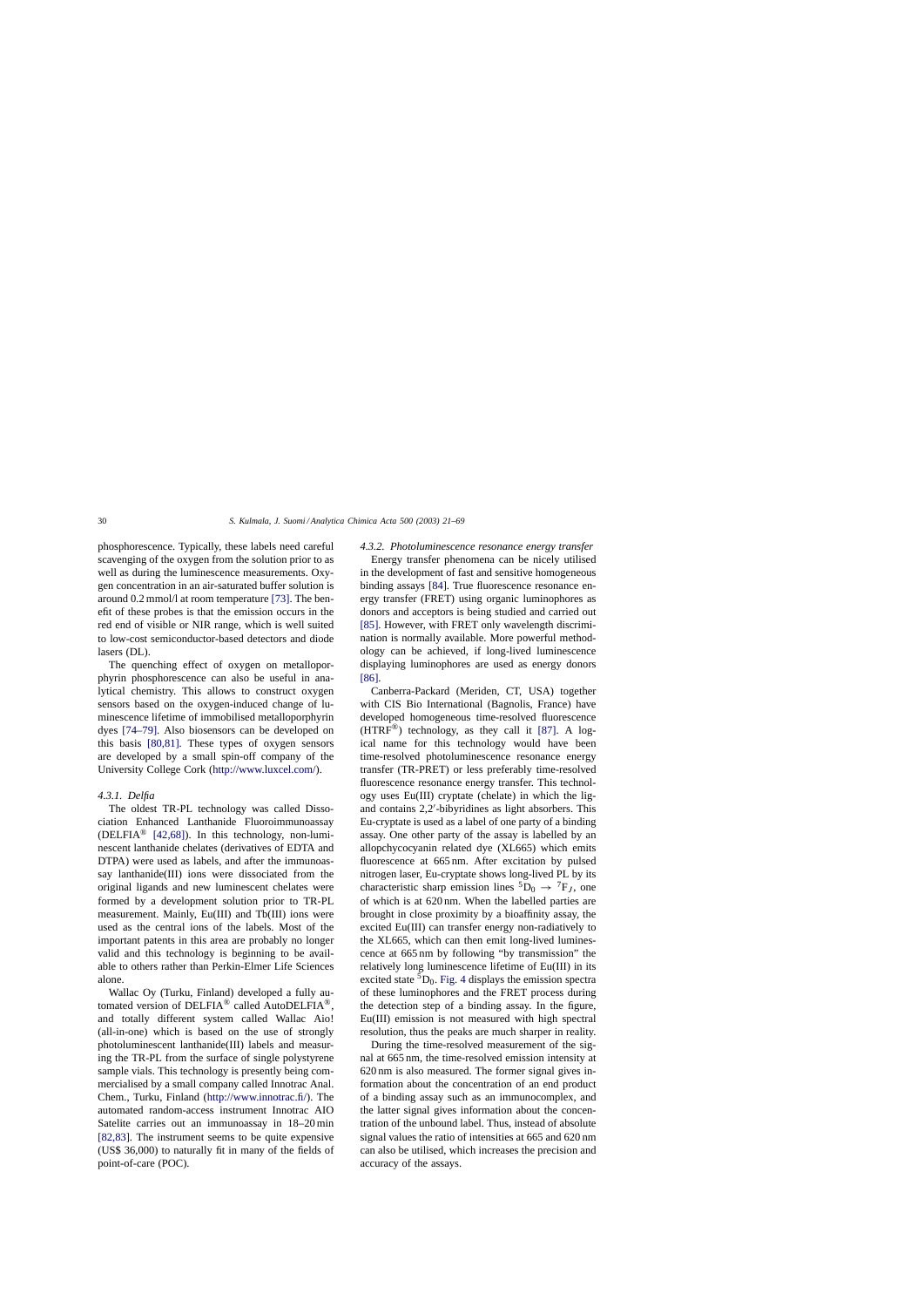<span id="page-10-0"></span>

Fig. 4. Eu(III) cryptate used by CIS Bio International as a long-lived PL displaying label, and the resonance energy transfer to the acceptor molecule XL665 in the detection step of a binding assay [\(http://www.htrf-assays.com/techno/index.htm/](http://www.htrf-assays.com/techno/index.htm/)). Reproduced with permission from CIS BIO International.

The energy transfer efficiency at a distance of 7.5 nm is said to be approximately 75% and this diminishes extremely rapidly as the distance is increased since the rate of energy transfer depends on the inverse sixth power of the distance between an excited donor and an acceptor molecule. Thus, only a bound XL665-label has a contribution to the time-resolved signal at 665 nm, because the direct fluorescence induced by the excitation light pulse has already decayed before the time-resolved emission measurement is

started [\[86\]. T](#page-42-0)herefore, extremely rapid binding assays in a homogeneous solution phase without any washing steps can be carried out. Time-resolved measurements allow discarding the Raman and Raleigh scattering and also background fluorescence originating from sample matrix. This system is usable not only in vitro diagnostics but also in many types of binding assays used in high throughput screening (HTS) in the development of new drugs. Later, trade marks TRACE® (Time-Resolved Amplified Cryptate Emission) and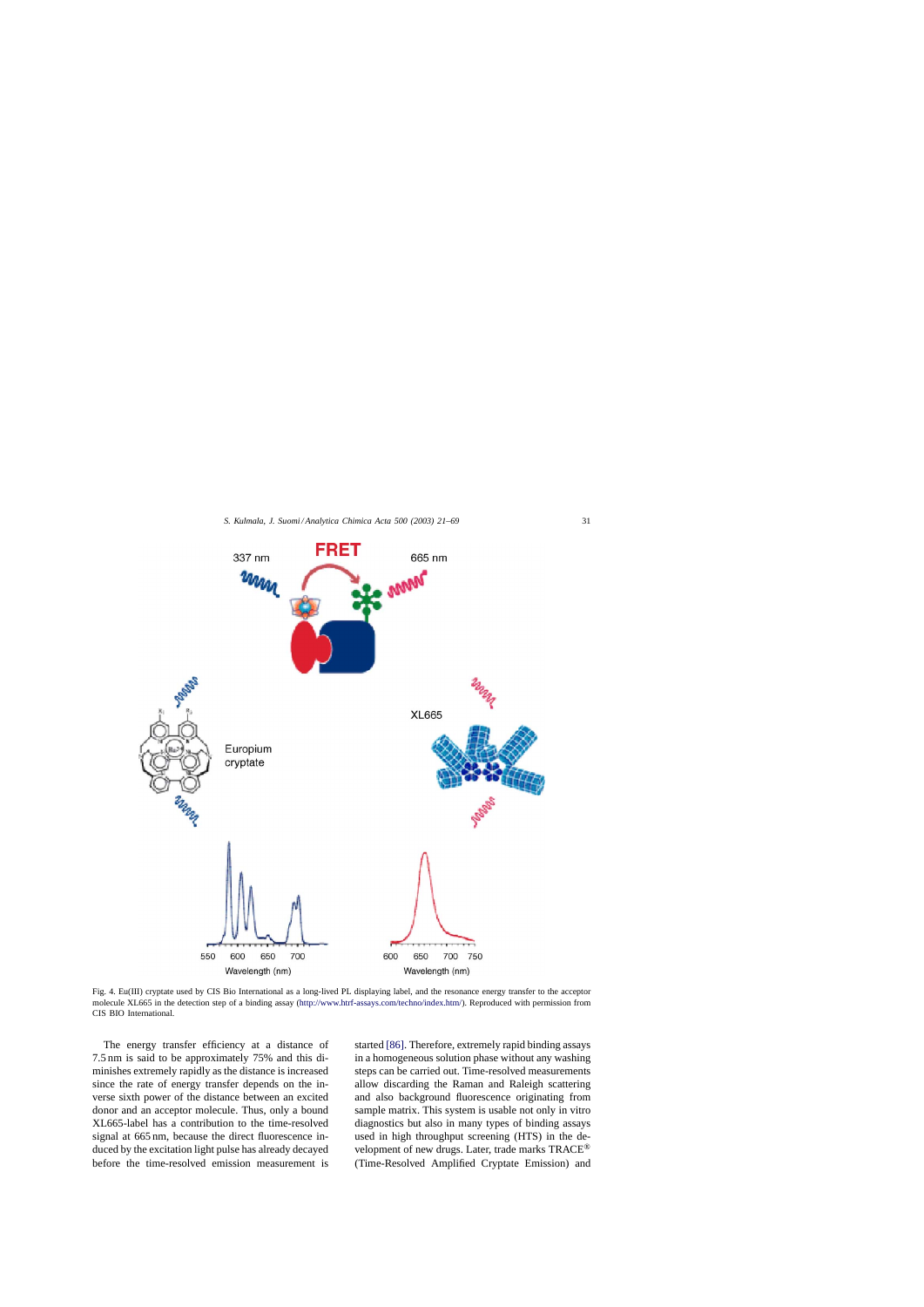HTRF® have been used to denote this type of technology developed for immunoassays, protein–protein interactions, cell surface receptor studies, nucleic acid hybridisation and enzyme assays [\[86\].](#page-42-0) Bazin et al. have illustrated their different developments in some quite clarifying figures. The availability of the reagents and technology can be checked on the web: [http://www.cisbiointernational.com/Ang/index.htm.](http://www.cisbiointernational.com/Ang/index.htm)

Wallac (Perkin-Elmer Life Sciences) has developed closely analogous assays with other lanthanide chelates and luminophores and their own instrumentation [\[43,88\]. L](#page-41-0)argely, the same types of applications are possible and already in commercial use. Either Eu(III) or Tb(III) ions are used as the central ions of the long-lived luminescence-generating primary label chelates, and the acceptors are Cy5 and rhodamine, respectively [\[43,88\].](#page-41-0) This company has used the name LANCE® (Lanthanide Chelate Exitation Technology) as an umbrella of different developments within their company. The availability of the reagents and instruments and the concepts of LANCE® variants are displayed: [http://www.lifesciences.perkinelmer.com/](http://www.lifesciences.perkinelmer.com/wallac.asp) [wallac.asp.](http://www.lifesciences.perkinelmer.com/wallac.asp)

## *4.4. Fluorescence polarisation*

Homogeneous bioaffinity assays can be developed also on the basis of fluorescence polarisation (FP) [\[89–91\].](#page-42-0) In FP excitation, light is plane-polarised, and large and small molecule interactions enhance or diminish the polarised fluorescence signal. In FP, the polarization of the emitted light depends on how far the luminophore rotates during the lifetime of its excited state. The smaller the molecule, the faster it rotates, and the smaller the FP signal will be. Binding of a fluorophore-labelled ligand to its receptor in a solution or on the surface of the living cell will result in slower rotation and, thus, an increase in FP signal. FP is independent of fluorescence intensity and is more tolerant of fluorescence quenching and light scattering than the traditional methods of fluorescence measurements. FP is a sensitive technology for the determination of molecular size and microviscosity and for monitoring pharmacokinetics in body fluids. At least the following companies utilise this technology: Abbott Laboratories ([http://www.abbottdiagnostics.](http://www.abbottdiagnostics.com) [com](http://www.abbottdiagnostics.com)), Molecular Devices [\(http://www.molecular](http://www.moleculardevices.com)[devices.com\)](http://www.moleculardevices.com), Perkin-Elmer, PanVera [\(http://www.](http://www.panvera.com) [panvera.com\)](http://www.panvera.com) and Jolley Consulting and Research (<http://www.jolley.com>).

### *4.5. Fluorescence correlation spectrometry*

Fluorescence correlation spectrometry (FCS) is a very sensitive technique for the measurement of fluorescent ligand concentration, and for quantification of ligand–receptor binding in homogeneous assays. For instance, Evotec OAI (Hamburg, Germany; <http://www.evotecoai.com>) is developing this technology to achieve miniaturised ultra-HTS systems based on confocal nano-fluorescence read-out techniques. In FCS single molecules are measured as they diffuse through the extremely small volume of around 1 fl. Free ligands diffuse through this measurement volume more rapidly than ligand–receptor complexes due to the latter's greater molecular mass. The whole measurement process takes only a few seconds. FCS has recently been thoroughly reviewed [\[92–94\].](#page-42-0)

## *4.6. Multi-photon excitation*

The term multi-photon excitation means two or more photon excitation processes [\[95\].](#page-42-0) In analytical use, typically only two-photon excitation is applied. TPE of luminophores is a non-linear process involving the absorption of two photons, whose combined energy is sufficient to induce a transition to an excited electronic state. [Fig. 5](#page-12-0) displays a comparison between one- and two-photon absorption [\[96\].](#page-42-0) A key feature of two-photon microscopic systems is the limitation of PL excitation to within a femtolitre size focal volume.

To achieve a TPE a high photon flux needs to be delivered to the sample. This is typically achieved with ultrashort pulsed laser excitation. Femtosecond and picosecond laser sources have been used but also continuous wave (cw) lasers. One of the most commonly used laser sources for multi-photon excitation is femtosecond titanium-sapphire laser systems. These are capable of generating a 100 fs pulse train at repetition rates of around 80 MHz. The tuning range of Ti-sapphire laser extends from 7000 to 1000 nm. Other commonly used femtosecond laser sources are CrLiSAF and pulse-compressed Nd:YLF lasers, and in the picosecond range, mode-locked Nd:YAG and pulsed-dye lasers [\[96\].](#page-42-0)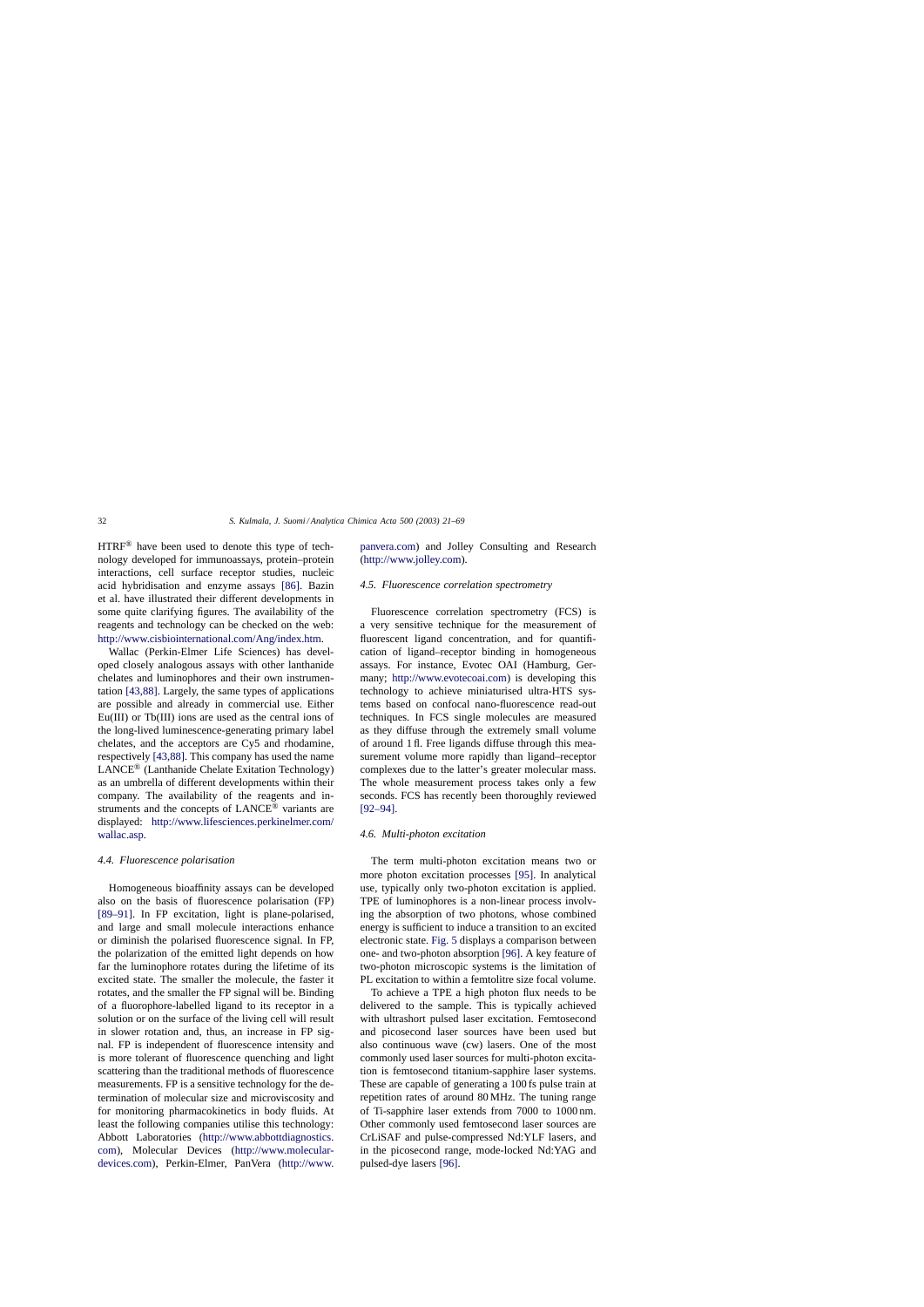<span id="page-12-0"></span>

Fig. 5. Jablonski diagram for one-photon (a) and two-photon (b) excitation. Excitations occur between the ground state and the vibrational levels of the first electronic excited state. One-photon excitation occurs through the absorption of a single photon. Two-photon excitation occurs through the absorption of two lower-energy photons via short-lived intermediate states. After either excitation process, the fluorophore relaxes to the lowest energy level of the first excited electronic states via vibrational processes. The subsequent fluorescence emission processes for both relaxation modes are the same [\[96\].](#page-42-0) Reproduced with permission from Annual Reviews.

In general, most luminophores can be excited in two-photon mode at twice their one-photon absorption maximum. However, one- and two-photon absorption processes have different quantum mechanical selection rules. Thus, a luminophore's two-photon excitation spectrum shape is not necessarily equivalent to its one-photon excitation spectrum.

A sensitivity necessary for detection of single molecules by PL has become more or less routinely achieved in recent years [\[97\].](#page-42-0) Although most of the single molecule work has used one-photon excitation, TPE can offer improvement in the signal-to-background ratio, owing to the excitation volume localisation and the wide spectral separation of the emission, excitation and Raman bands. The first demonstrated single-molecule detection in an aqueous solution was carried out using Rodamine B in 1995 [\[98\].](#page-42-0) Single molecules have been detected by TPE both in free solution [\[99,100\]](#page-42-0) and in flow cells [\[101\].](#page-42-0)

Soini and co-workers have developed methods for detecting biomolecules by TPE [\[102–104\].](#page-42-0) In their method, microparticles are used as solid phase in binding the target molecules. The degree of binding is then quantified from individual microparticles by use of two-photon excitation of PL. They have demonstrated the effectiveness of the TPE method (called

TPX by them) using the human  $\alpha$ -fetoprotein (AFP) immunoassay. The sensitivity and dynamic range obtained with this assay suggests that this method can provide a cost-effective and simple way to measure various biomolecules in solution [\[102,103\].](#page-42-0) Typically, they use Q-switched Nd:YAG laser emitting 1 ns pulses at 1064 nm, and the detection is normally based on CPMs. When a microparticle appears in the focal volume, the confocally arranged scattering detector monitors the arrival of the particle. Then the observed scattering signal triggers the stopping of the flow and switches the PL or TR-PL measurement on. At least 10–100 particles have to be measured to obtain statistically sufficient values for calculation of the analyte concentration. [Fig. 6](#page-13-0) shows the detection principle on the moment of a particle arriving to the focal volume around 1 fl.

The microparticles may be encoded with different photoluminescent dyes as explained above, and thus separation-free multiparametric assays are possible on the basis of single assay incubation step.

Another homogeneous method applicable with the same instrumentation is being developed by the same group. This coincidence particle assay is based on a formation of particle-particle pairs (or particle–luminophore pairs as well) [\[52\].](#page-41-0) The analyte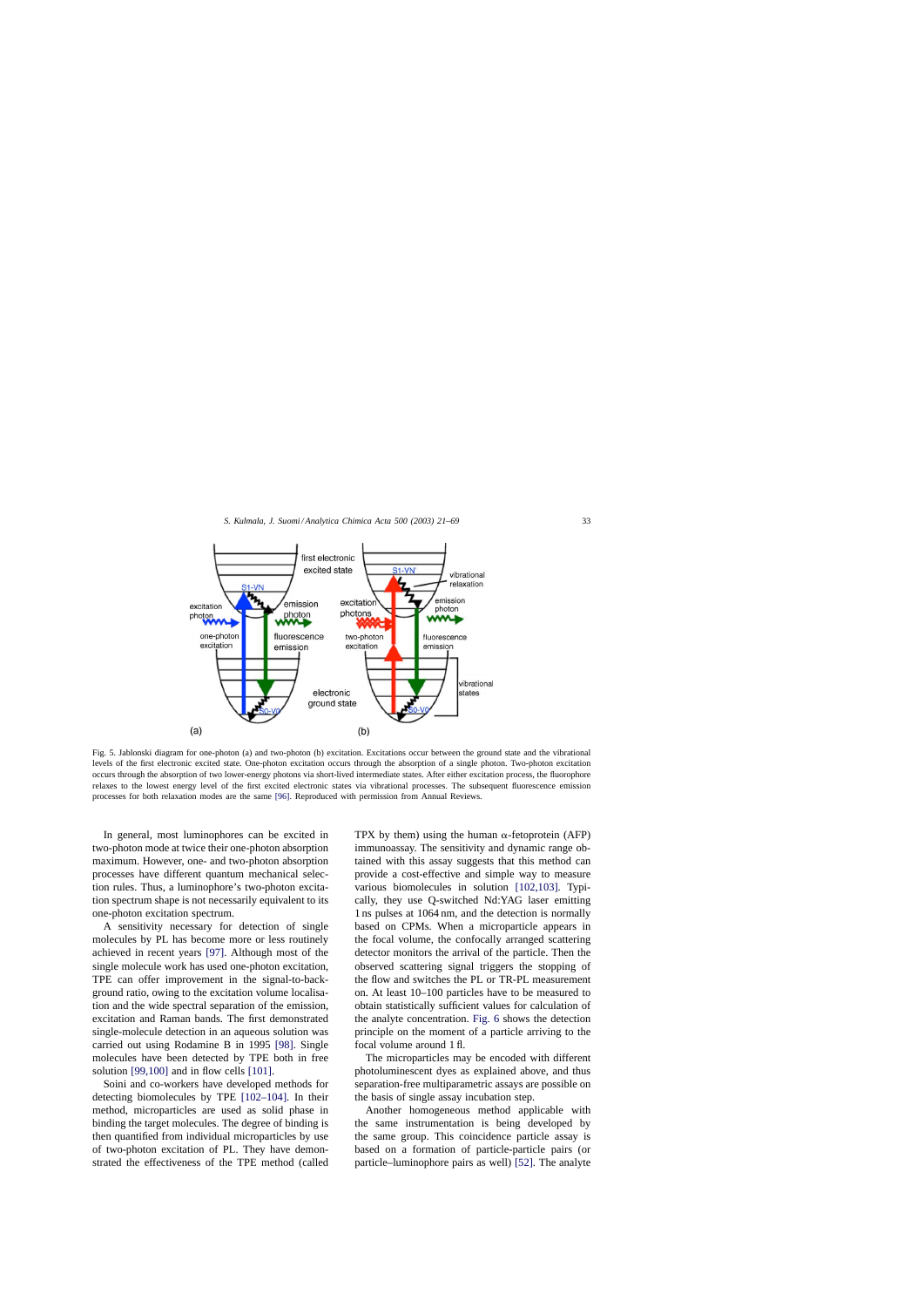<span id="page-13-0"></span>

Fig. 6. A latex particle moving through the detection volume during a two-photon excitation.

concentration is measured by detecting the presence of particle pairs, each having a different photoluminescent encoding. For example, one particle is coated with one antibody and the other particle is coated with a different monoclonal antibody having an affinity to the same biomolecule but to a different epitope. When the analyte is trapped between the two particles, the particles are bound together to form a pair. If only one of the particles is observed (only one type of emission) no analyte was present in the focal volume, but when both of the emissions are observed simultaneously in the focal volume an analyte molecule is detected. These methods are being commercialised by Arctic Diagnostics Oy, Turku, Finland ([http://www.arcticdiagnostics.fi\)](http://www.arcticdiagnostics.fi).

# *4.7. Solid labels*

If solid particles are sufficiently small and their other chemical properties do not interfere, they can be used as labels instead of single molecules. The solid state quite easily provides bases for phosphorescence due to the principles of photophysics, and thus wider variety for labelling in time-resolved PL format can be naturally expected. Of course fluorescence is useful as well if the background signal is not problematic for the sensitivity range required.

Chan and Nie [\[105\]](#page-42-0) have reported the use of CdSe quantum dots in biochemical analysis. They state that the emission brightness of their single nanoparticles corresponds to that of approximately 20 rhodamine molecules. Quantum Dot Corporation, Hayward, USA, has commercialised this technology (<http://www.qdots.com>). Quantum dot-encoded larger carrier particles are available from the former company and Crystaplex Corporation, Pittsburgh, USA (<http://www.crystalplex.com>).

Beverloo et al. [\[56\]](#page-41-0) introduced the use of Eu(III)-doped yttrium oxysulfide phosphorus particles as labels, and on the same basis, plenty of inorganic lanthanide(III) phosphorus particles can be selected for potentially good label materials for TR-PL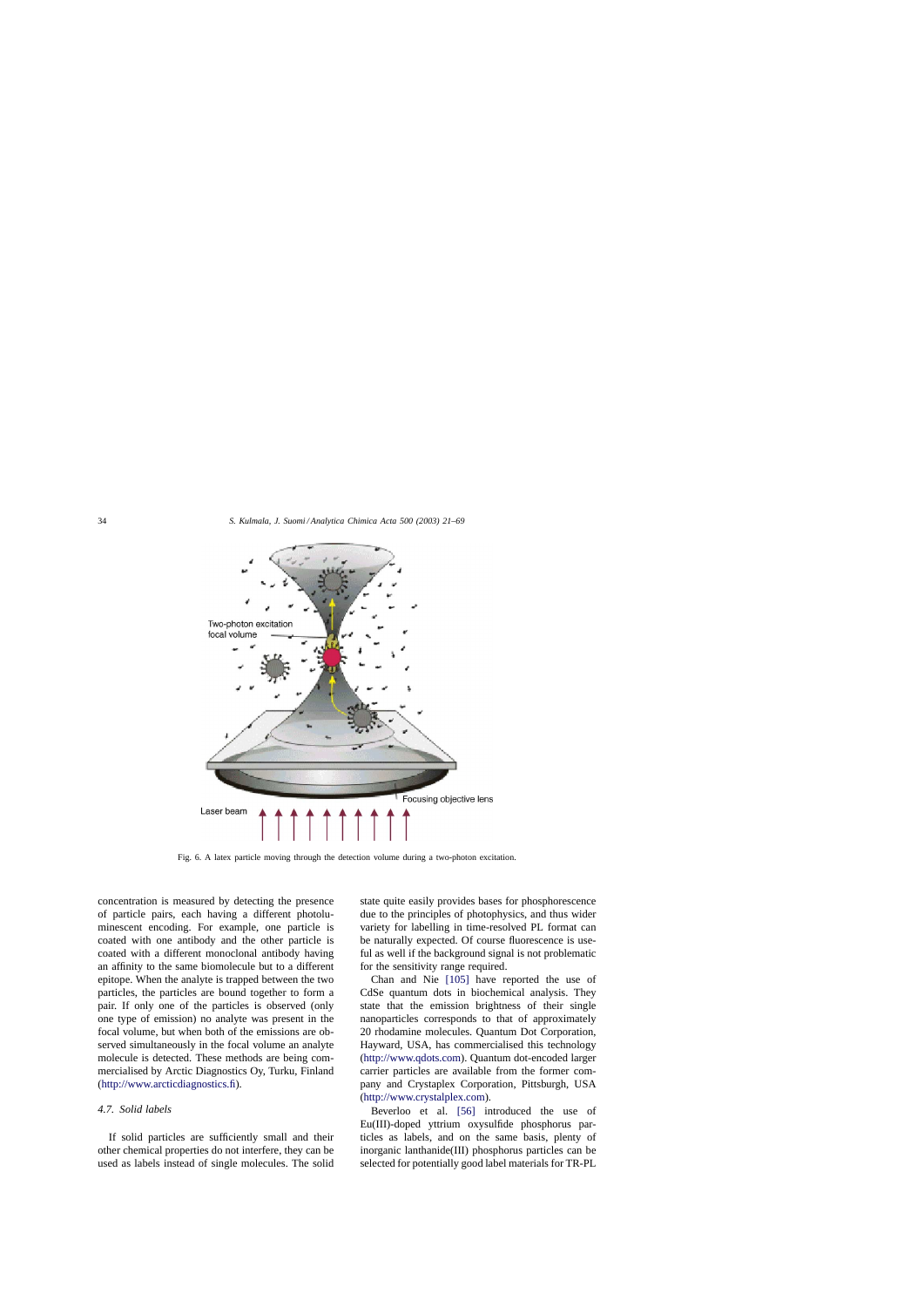detection. Latex particles containing lanthanide(III) chelates can also be efficiently used on the same basis [\[106,107\].](#page-42-0) Also, metalloporphyrins can be incorporated inside the particles offering an alternative label particle branch for similar time-resolved usage. Commercial porphyrin-doped particles have been available at least from Molecular Probes, Leiden, The Netherlands.

Lanthanide(III)-containing inorganic or organic nanoparticles probably allow the analogous use already explained in connection to TR-PRET. In this case, the nanoparticle is a long-lived PL displaying label and the acceptor is a suitable dye molecule as in the cases of HTRF® and LANCE® discussed above. This technology is going to be commercialised by Innotrac Oy, Turku, Finland [\(http://www.innotrac.fi](http://www.innotrac.fi)) [\[52\].](#page-41-0)

An interesting method based on photochemical excitation has been created with the aid of microparticles [\[108\]. T](#page-42-0)his method involves singlet oxygen generation from a photosensitiser and time-resolved detection of CL at a shorter wavelength than is used to photogenerate the primary reactants and is called AlphaScreen<sup>TM</sup> (Amplified Luminescence Proximity Homogeneous Assay). This assay format was commercialised by the former Packard Instruments, presently Perkin-Elmer Life Sciences ([http://www.packardinst.com/](http://www.packardinst.com/packardbioscience.asp) [packardbioscience.asp\)](http://www.packardinst.com/packardbioscience.asp).

# **5. Electrochemiluminescence**

Electrochemiluminescence is treated here as chemiluminescence produced directly or indirectly as a result of electron transfer between an electrode and some solution species or species bound to the electrode surface. Thus, electrochemiluminescence as a term is considered to have no difference with the term electrogenerated chemiluminescence. As a final luminophore-exciting step, ECL can have (i) a heterogeneous electron transfer between the luminescent species and an electrode or (ii) a homogeneous electron transfer between a solvated species and the luminescent species. In analytical chemistry, ECL can be used for determination of electrochemiluminescent compounds. Also, ECL can be used for detection of other compounds of high practical interest. This technique employs electrochemiluminescent labels in

analogous protocols developed earlier for bioaffinity assays utilising radioactive, photoluminescent or chemiluminescent labels.

For bioaffinity assays, it is essential that an aqueous medium can be used, and the methods that cannot tolerate the presence of water traces are practically of no value. Therefore, the classical ECL of organic compounds in aprotic solvents is not generally applicable in bioaffinity assays. On the other hand, employment of an aqueous solution severely restricts the potential window to quite a narrow region if the traditional electrochemistry and conventional metal electrodes are used. However, for some luminophores the conventional electrode materials are also applicable, especially if appropriate radical-forming coreactants are used. At present, the use of semiconductor electrodes already widens the available potential window or at least offers more attractive potential window edges. However, the widest potential window known so far can be obtained if thin insulating film-coated cathodes are used together with traditional metal or oxide anodes. The wider the obtainable potential window is, the more energetic emissions are possible.

ECL, in common with PL, has many advantages in bioaffinity assays over the other existing bioaffinity assay detection techniques. For both ECL and PL, the labels are very stable and have long shelf lives, and their handling and disposal are easy in comparison to radioactive tracers. The dynamic range of determination of the labels typically spans over several orders of magnitude in concentration, and the determination limits are extremely low. Normally, e.g. the immunoreactivity of antibodies remains intact if five to six or fewer label molecules are conjugated with each labelled antibody.

The commercially utilised anodically produced ECL methods based on  $Ru(bpy)_{3}^{2+}$  labels (discussed in Section 5.3) do not easily allow the use of multiple labels or internal standards. On the contrary, the newest available ECL technology, hot electron-induced ECL, is expected to provide a better basis for internal standardisation and for multilabel assays than the other presently known ECL methods. A special advantage of the hot electron injection into aqueous solution from tunnel emission electrodes is that this method enables wavelength and time discrimination or, even their combination, in efficient separation of the signals emerging from different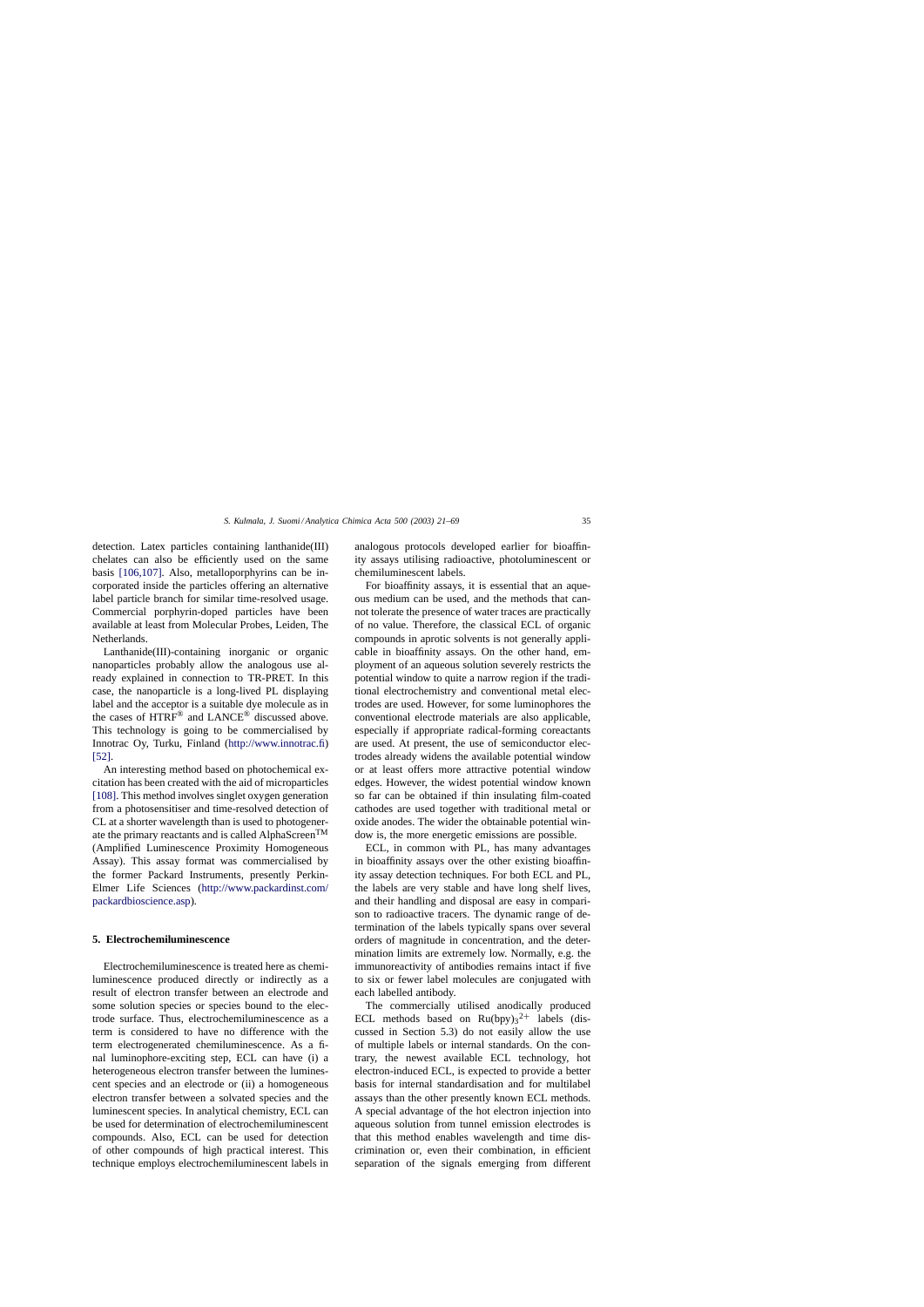labels. The time-resolved electrogenerated chemiluminescence (TR-ECL) of aromatic Tb(III) chelates at thin insulating film-coated electrodes allows a sensitive detection of Tb(III), along with biological compounds using aromatic Tb(III) chelates as labels in bioaffinity assays. The obtained low LODs are mainly based on the long luminescence lifetime of chelated Tb(III) and the use of time-resolved measuring techniques in connection with pulsed electrical excitation of the label chelates.

#### *5.1. Electrochemiluminescence mechanisms*

General ECL reviews have been published quite frequently [\[29–34\],](#page-41-0) and therefore only the essentials of the ECL principles and theory are dealt with here. Here the emphasis is put on the commonly used luminescent labels and their ECL. Quite often, ECL excitation pathways are very closely related to the basic PL excitation mechanisms.

In principle, e.g. for aromatic compounds (Ar) the above-mentioned two excitation pathways, *ox–red* and *red–ox* excitation routes, equations can be suggested:

$$
Ar \to Ar^+ + e^-
$$
 (4a)

$$
Ar^{+} + e^{-} \rightarrow Ar^{(1 or 3)*} \tag{4b}
$$

$$
Ar + e^- \to Ar^-
$$
 (5a)

$$
Ar^{-} \rightarrow Ar^{(1 or 3)*} + e^{-}
$$
 (5b)

It is assumed that the working electrode is rapidly pulsed between anodic and cathodic potential by a potentiostat following a pulse generator. It is noteworthy that a direct triplet state excitation can be obtained via redox reaction at room temperature [\[109–112\].](#page-42-0)

However, in practice the ECL mechanisms are generally not as simple as described above, due to the usage of aqueous solutions. In aqueous solution, the usable potential window for conventional metal electrodes is restricted by cathodic hydrogen evolution and anodic oxygen evolution reactions and their overvoltages [\[113\].](#page-42-0) Hence, the usable potential window normally would allow one to obtain excitation with emission only in the IR range. To avoid this, coreactants that produce highly reducing radicals upon oxidation or highly oxidising radicals upon reduction can be used in some cases. Another problem is that one-electron oxidised or reduced luminophores are normally extremely unstable having very short lifetimes in aqueous solutions.

At present, the most important ECL label molecules are the derivatives of ruthenium  $(II)$  tris- $(2,2)$ . bipyridine) chelate  $(Ru(bpy)_{3}^{2+})$ . Its PL properties, photophysics and photochemistry have been discussed several times in great detail [\[114,115\].](#page-42-0) It is of course also usable as a photoluminescent label, and its 3MLCT excited states decay sufficiently slowly to allow time-resolved phosphorescence (TR-P) measurements with suitable instruments. Single molecules have been detected by using a derivative of this chelate as a label by TR-P [\[116\].](#page-42-0)

This chelate and its derivatives are normally excited using an *ox–red* pathway in which tripropyl amine or some other aliphatic amine is used as a coreactant. At an appropriate pH, this results in the production of a highly reducing radical by a deprotonation of the one-electron oxidation product of this coreactant [\[117\].](#page-42-0) The *ox–red* excitation scheme is as follows:

$$
R-H_2C-NR'R''
$$
  
\n
$$
\rightarrow R-H_2CN^{\bullet} + R'R'' + e^{-} \text{ (to anode)}
$$
 (6a)

 $R-H_2CN^{\bullet} + R'R'' \rightarrow R-HC^{\bullet}N: R'R'' + H^+$  (6b)

$$
Ru(bpy)32+ \rightarrow Ru(bpy)33+ + e- (to anode)
$$
 (6c)

$$
\text{Ru(bpy)}_{3}^{3+} + \text{R-HC}^{\bullet}\text{N} : \text{R}'\text{R}''
$$
\n
$$
\rightarrow \text{Ru(bpy)}_{3}^{2+\ast} + \text{R-CH=NR}'\text{R}'' \tag{7}
$$

$$
Ru(bpy)_{3}^{2+\ast} \to Ru(bpy)_{3}^{2+} + hv
$$
 (8)

At the first step, amine is one-electron oxidised and deprotonated simultaneously with oxidation of  $Ru(bpy)_{3}^{2+}$  (reactions (6a)–(6c)). Second, the resulting radical reduces  $Ru(bpy)_{3}^{3+}$  to  $Ru(bpy)_{3}^{2+}$  in its <sup>3</sup>MLCT excited state, which finally emits light at around 620 nm (reactions (7)–(8)) [\[118,119\].](#page-42-0) However, in parallel, a *red–ox* excitation pathway may occur, i.e. Eqs. (9) and (10) followed by (8):

$$
\text{Ru(bpy)}_{3}^{2+} + \text{R-HC}^{\bullet}\text{N}: \text{R}'\text{R}''
$$
\n
$$
\rightarrow \text{Ru(bpy)}_{3}^{+} + \text{R-CH=NR}'\text{R}'' \tag{9}
$$

$$
Ru(bpy)3+ \rightarrow Ru(bpy)32+* + e-(to anode)
$$
 (10)

An excited reaction product is only formed if the anode potential is sufficiently positive.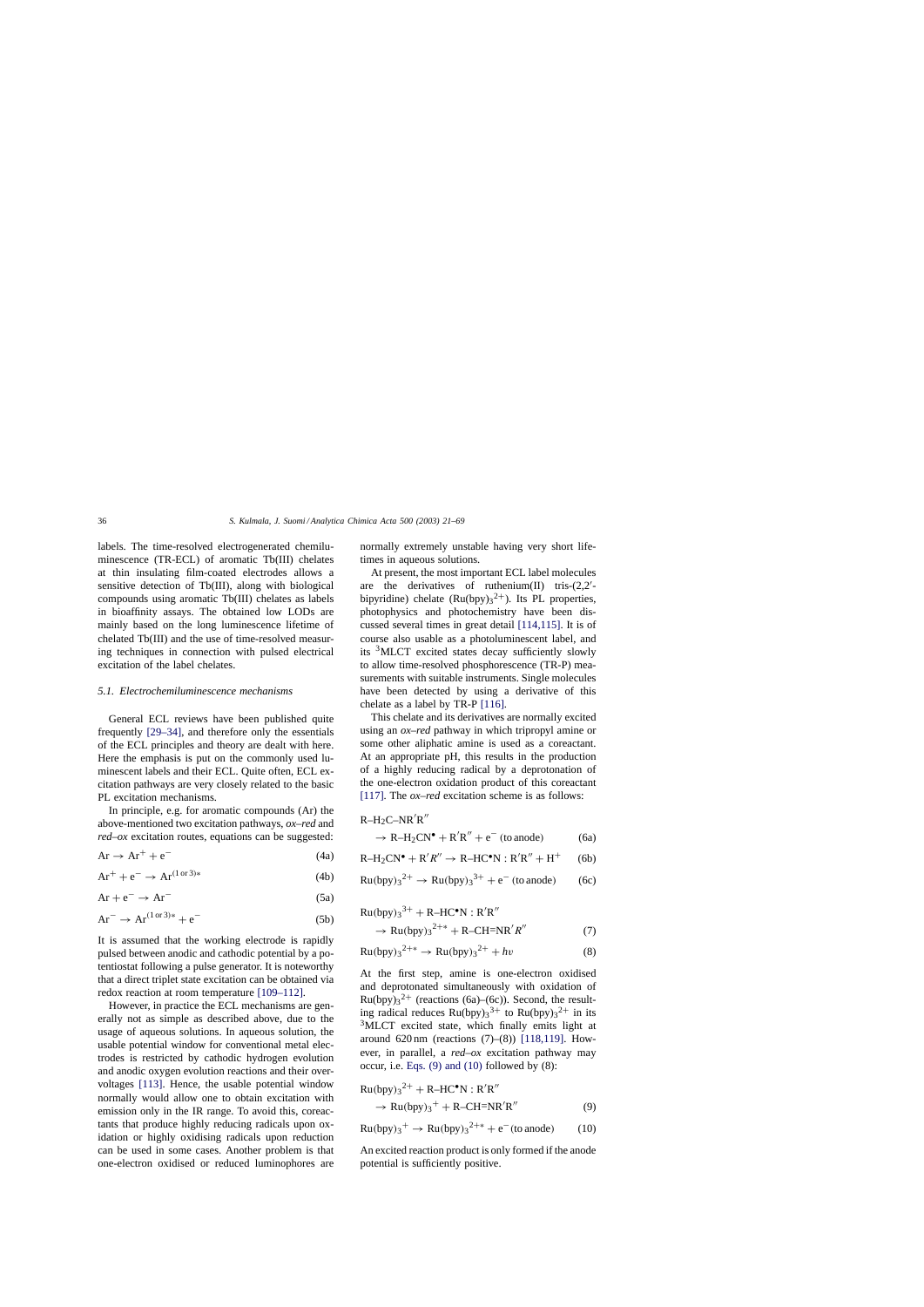This type of ECL is normally generated with potentiostatic control using a conventional three-electrode cell [\[117–121\].](#page-42-0) When amines are used as coreactants the working electrode material is usually gold or platinum. The electrodes are normally reusable (non-disposable). However, our preliminary results have shown that either disposable carbon or transparent indium tin oxide-coated (ITO-coated) glass or plastic electrodes are also applicable with this chemistry for designing low-cost, single-use cells, e.g. for point-of-care or physician's office analysis.

The *red–ox* excitation pathway using peroxodisulfate as coreactant with noble metal electrodes is applicable in a mixture of acetonitrile and water [\[120,121\],](#page-42-0) but not in a fully aqueous solution. Apparently, this is due to the practically concerted two-electron reduction of peroxodisulfate at these electrodes and very short lifetime of the one-electron reduced chelate [\[120,121\].](#page-42-0) However, the *red–ox* excitation pathway is applicable in cases of a hot electron injection into an aqueous solution (see below). The *red–ox* excitation pathway includes generation of a sulphate radical that is one of the strongest ( $E<sup>°</sup> = 3.4$  V versus SHE) known one-electron oxidants [\[122\]:](#page-42-0)

$$
S_2O_8^{2-} + e^- \to SO_4^{-} + SO_4^{2-}
$$
 (11)

 $Ru(bpy)_{3}^{2+}+e^{-} \rightarrow Ru(bpy)_{3}$  $(12)$ 

$$
Ru(bpy)_{3}^{+} + SO_{4}^{-} \to Ru(bpy)_{3}^{2+\ast}
$$
 (13)

Also in this case, a parallel *ox–red* excitation pathway of the chelate may occur. It is described with Eqs.  $(14)$ – $(16)$  followed by  $(8)$ :

Ru(bpy)<sup>3</sup> <sup>+</sup> + S2O8 2− → Ru(bpy)<sup>3</sup> <sup>2</sup><sup>+</sup> <sup>+</sup> SO4 <sup>−</sup> + SO4 <sup>2</sup><sup>−</sup> (14)

$$
Ru(bpy)_3^{2+} + SO_4^- \to Ru(bpy)_3^{3+}
$$
 (15)

$$
Ru(bpy)_3^{3+} + e^- \to Ru(bpy)_3^{2+*}
$$
 (16)

An additional comproportionation excitation pathway is in principle possible, but in bioaffinity assays it is typically insignificant:

Ru(bpy)<sup>3</sup> <sup>+</sup> + Ru(bpy)<sup>3</sup> 3+ → Ru(bpy)<sup>3</sup> <sup>2</sup>+∗ <sup>+</sup> Ru(bpy)<sup>3</sup> <sup>2</sup><sup>+</sup> (17)

It has been recently demonstrated that the lifetime of  $TPA^{\bullet+}$  cation radicals is much longer than previously

assumed [\[123\],](#page-42-0) which at least partially explains the anomalities of Igen's ORIGEN® technology, based on this chemistry, and the use of quite large (either 2800 or 4500 nm) optically non-transparent paramagnetic beads as a site of their assays [\[117\].](#page-42-0) The applications of this technology are discussed below in Section 5.3. In this technology, an immunometric immunoassay is carried out on the surface of the above-mentioned beads, and then the beads are collected for ECL detection on a gold disc electrode by a magnetic field (which also keeps the beads in a rigid position) to be followed by an ECL measurement from above.

Bard and his students explain that  $TPA^{\bullet+}$  under the excitation conditions has a half life of 0.2 s [\[123\].](#page-42-0) Thus,  $TPA^{\bullet+}$  would have sufficient lifetime to diffuse around the beads, and these species being sufficiently strong oxidants, they can one-electron oxidise the label chelates all around the beads. Now, the relatively stable Ru(III) species [\[115\]](#page-42-0) just sits and waits until a deprotonoted TPA. radical encounters it within a tunnelling distance and excites it by reaction (7).

In a particular system, the energetics of the luminophore and the other intermediates along with the obtainable electrode potentials determine the possibility of the occurrence of the emission in accordance with the basic thermodynamics. The enthalpies of the excitation steps of each pathway can be evaluated using the equation:

$$
-\Delta H^{\circ} = -\Delta G^{\circ} - T \Delta S^{\circ} = E^{\circ} (Ox^{\bullet +}/Ox)
$$

$$
- E^{\circ} (\text{Red}/\text{Red}^{-}) - T\Delta S^{\circ}
$$
(18)

where  $E^{\circ}$ ( $Ox^{+\bullet}$ , $Ox$ ) and  $E^{\circ}$ (Red/Red<sup>-</sup>) denote the standard potentials of the oxidant and the reductant of the excitation step (or electrode potential, if the heterogeneous electron transfer occurs), respectively, and the other symbols have their usual meanings. The entropic term of Eq.  $(18)$  is about  $0.16 \text{ eV}$  [\[124\]](#page-42-0)  $(9)$ . If the calculations show that the  $-\Delta H<sup>∘</sup>$  value in the excitation step is higher than the energy difference between the luminophore ground and excited states, the excitation is possible on the basis of energetics. Juris et al. [\[115\]](#page-42-0) summed up the luminescence and redox properties of  $Ru(bpy)_{3}^{2+}$  [\(Fig. 7\).](#page-17-0)

Anodically induced ECL of  $Ru(bpy)_{3}^{2+}$  is analytically quite versatile, and its use is typically based either on the use of its suitable derivative as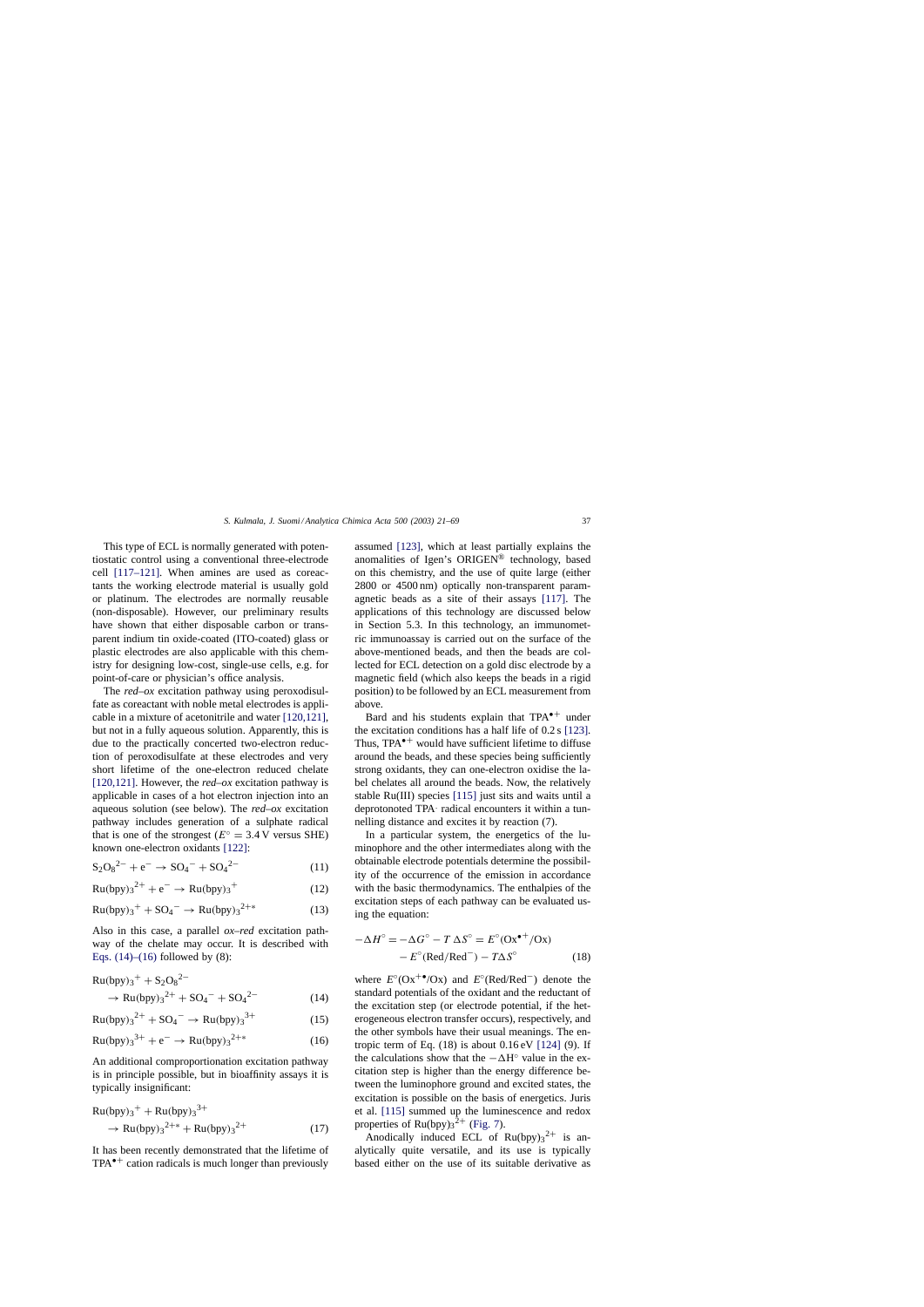<span id="page-17-0"></span>

Fig. 7. The properties of  $Ru(bpy)_3^{2+}$  in a nut shell [\[115\].](#page-42-0) Juris et al. [\[115\]](#page-42-0) have denoted the metal-to-ligand charge transfer excited triplet state  $({}^{3}$ MLCT) with one asterisk and the excited singlet state ( ${}^{1}$ MLCT) with two asterisks. Reprinted from [\[115\], C](#page-42-0)opyright 1988, with permission from Elsevier.

electrochemiluminescent label, or the analyte replacing the TPA's role in the above excitation pathways (mainly different types of amines or amino groupscontaining molecules can be determined [\[34,35\]\).](#page-41-0) In addtion,  $Ru(bpy)_{3}^{3+}$  has such a long lifetime in aqueous solutions that in flow analysis systems it can be generated anodically elsewhere and just joined and mixed to the analyte stream in the detection zone. In this contribution we are, however, only dealing with labelling applications of this chelate, except in the section considering novel applications of capillary electrophoresis (CE).

An alternative system that often has a higher technical simplicity for certain applications is based on the use of cathodically pulse-polarised disposable thin insulating film-coated electrodes such as oxide-covered aluminium or silicon electrodes combined with almost any counter electrode. According to previous studies, strongly oxidising species such as sulphate and hydroxyl radicals can be cathodically generated in fully aqueous solutions on pulse-polarized oxidecovered aluminium electrodes [\[125–127\].](#page-42-0) As a primary step, the cathodic pulse polarization of thin oxide film-covered aluminium electrodes induces a tunnel emission of hot electrons (ehot−) into an aqueous electrolyte solution. This apparently results in a subsequent generation of hydrated electrons  $(e_{aa}^-)$ and oxidising radicals (such as sulphate radicals

SO4 •−) from added coreactants [\[128,129\].](#page-42-0) Hot and hydrated electrons can react with compounds very hard to reduce. Therefore, cathodic reductions can occur that are usually impossible in aqueous solutions [\[130\].](#page-42-0) Similar phenomena have also been observed with oxide-covered silicon electrodes [\[131\].](#page-42-0) During the high amplitude cathodic pulse polarization, apparently not every emitted hot electron reacts at the aluminium oxide/solution interface with solute species. If tunnel-emitted electrons have enough energy, they may enter the conduction band of water and turn into hydrated electrons as a result of the thermalisation and solvation processes [\[132,133\].](#page-43-0) This precludes that the concentration of the coreactant added to produce oxidising radicals is not too high and electron species are not too efficiently scavenged by oxidising radical precursors, such as peroxodisulphate ions, hydrogen peroxide or molecular oxygen. These react with hydrated or presolvated hot electrons, at or near diffusion controlled rate, and produce highly oxidising sulphate or hydroxyl radicals upon one-electron reduction [\[134\]. H](#page-43-0)ence, highly reducing and oxidising conditions are simultaneously achieved in the vicinity of the electrode surface by appropriate selection of the cathodic coreactant concentration [\[125–130\].](#page-42-0)  $Ru(bpy)_{3}^{2+}$  based labels can be efficiently excited in fully aqueous solutions by using hot electron chemistry in the presence of peroxodisulphate ions [\[135\].](#page-43-0) The special feature of hot electron injection into aqueous solution is that luminophores having very different optical and redox properties can be simultaneously excited [\(Fig. 8\).](#page-18-0) The mechanism of tunnel emission of hot electrons into aqueous solution is described in detail elsewhere [\[128–131\].](#page-42-0)

The scheme in [Fig. 1](#page-2-0) is also applicable for metal chelates and some metal ions, providing that HOMO levels are taken as occupied low-energy orbitals and LUMO levels as unoccupied high-energy orbitals in ground state species. In the case of  $Ru(bpy)_{3}^{2+}$ , its one-electron reduced form,  $Ru(bpy)_{3}^{+}$ , has an additional electron in the ligand centred orbital. This makes the ligand reactive with water and determines a very short lifetime of this species in comparison with the one-electron oxidised form of  $Ru(bpy)_{3}^{2+}$ .  $Ru(bpy)_{3}^{3+}$  lacks an electron at a metal centred orbital due to a true oxidation state change of the central ion. This species is quite stable in an aqueous environment [\[115\].](#page-42-0) Therefore, for some applications,  $Ru(bpy)_{3}^{3+}$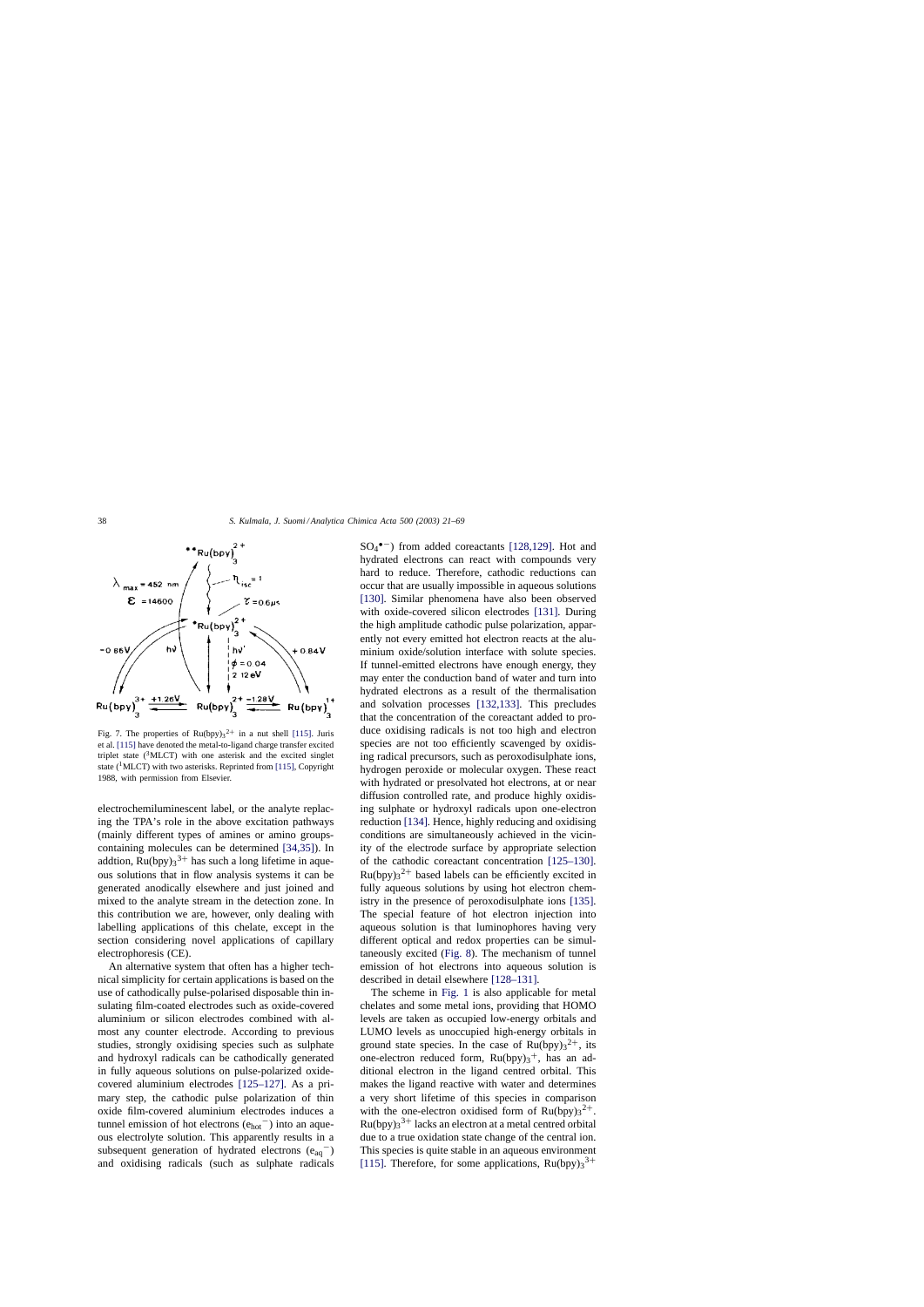<span id="page-18-0"></span>

Fig. 8. ECL spectrum of a solution containing  $1 \mu M$  9-methyl chloroformate (FMOC, emits at about 309 nm),  $10 \mu M$  luminol (emits at about 425 nm) and 0.1  $\mu$ M Ru(bpy)<sub>3</sub><sup>2+</sup> (emits at about 620 nm). An oxide-covered Al-plate working electrode and Pt-wire counter electrode were used in a 1 cm quartz cuvette equipped with electrode supports made from PTFE. Conditions:  $0.2 M$  borate buffer, pH 9.2,  $0.5$  mM  $K_2S_2O_8$ , pulse charge 120 µC, pulse voltage 40 V, pulse frequency 40 Hz. All measurements were carried out with a Perkin-Elmer LS 5 luminometer.

can be electrochemically generated outside the luminescence measuring cell and then transported through tubing toward desired area [\[136\].](#page-43-0)

An injection of hot electrons into an aqueous solution provides a possibility to excite aromatic lanthanide chelates electrochemically by a ligandsensitised mechanism [\[125–127,137\].](#page-42-0) The ligand is excited by redox reactions, and it transfers energy to the central ion that finally emits due to its typical f–f transitions. However, this is directly applicable only for Tb(III) chelates.

Of aromatic lanthanide chelates, those of Tb(III), Eu(III), Sm(III), Dy(III) and Yb(III) are applicable as labels. Currently, Tb(III) phenolic chelates are the best labels known [\[137–140\].](#page-43-0) Tb(III) is very redox inert [\[141\]](#page-43-0) and has its resonance level at an appropriate energy for the energy transfer to occur from the triplet states of various aromatic compounds [\[141,142\].](#page-43-0) In addition, the luminescence lifetime of the Tb(III) ion that is well-screened from water molecules by a multidentate ligand is of the order of 1.7–2.4 ms, thus allowing the efficient use of time-resolved measuring techniques [\[125–127\].](#page-42-0) Time-resolved ECL measurements provide excellent signal-to-noise ratio and about the same sensitivity of detection as the time-resolved PL of lanthanide(III) chelates. The

benefits of ECL appear mainly in development of small-sized low-cost devices for POC or doctor's office use. An ECL apparatus presently requires simple electronics costing less than US\$ 100 instead of the UV-flash lamp system necessary in TR-PL that costs around US\$ 2000. However, the competition situation will be quite different when pulsed diode lasers emitting sufficiently short wavelengths become commercially available at sufficiently low price.

The ECL excitation mechanisms for Tb(III) chelates are as follows [\[125–127,137\]:](#page-42-0)

$$
\text{Tb(III)} - L + \text{Ox}^{\bullet} \to \text{Tb(III)} - L_{\text{ox}} + \text{Ox}^{-}
$$
 (19)

$$
\text{Tb(III)} - L_{ox} + \text{e}_{\text{quasi free}} - (\text{or } \text{e}_{\text{aq}} - \text{)}
$$
  

$$
\rightarrow \text{Tb(III)} - L^{1*} \tag{20}
$$

$$
\rightarrow 10(\text{m}) - L \tag{20}
$$

$$
\text{Tb(III)} - {}^{1}L^{*} \rightarrow \text{Tb(III)} - {}^{3}L^{*} \tag{21}
$$

$$
\text{Tb(III)} - {}^3L^* \to {}^* \text{Tb(III)} - L \tag{22}
$$

<sup>\*</sup>Tb(III) – 
$$
L \rightarrow
$$
 Tb(III) –  $L + h\nu_J$  (23)

where  $L$  is an aromatic multidentate ligand, and  $Ox^{\bullet}$ is a either hydroxyl or sulphate radical.

Other luminescent lanthanide ions cannot be considered as redox inert [\[141\].](#page-43-0) In particular, a relatively easy reducibility of Eu(III), Sm(III) and Yb(III) causes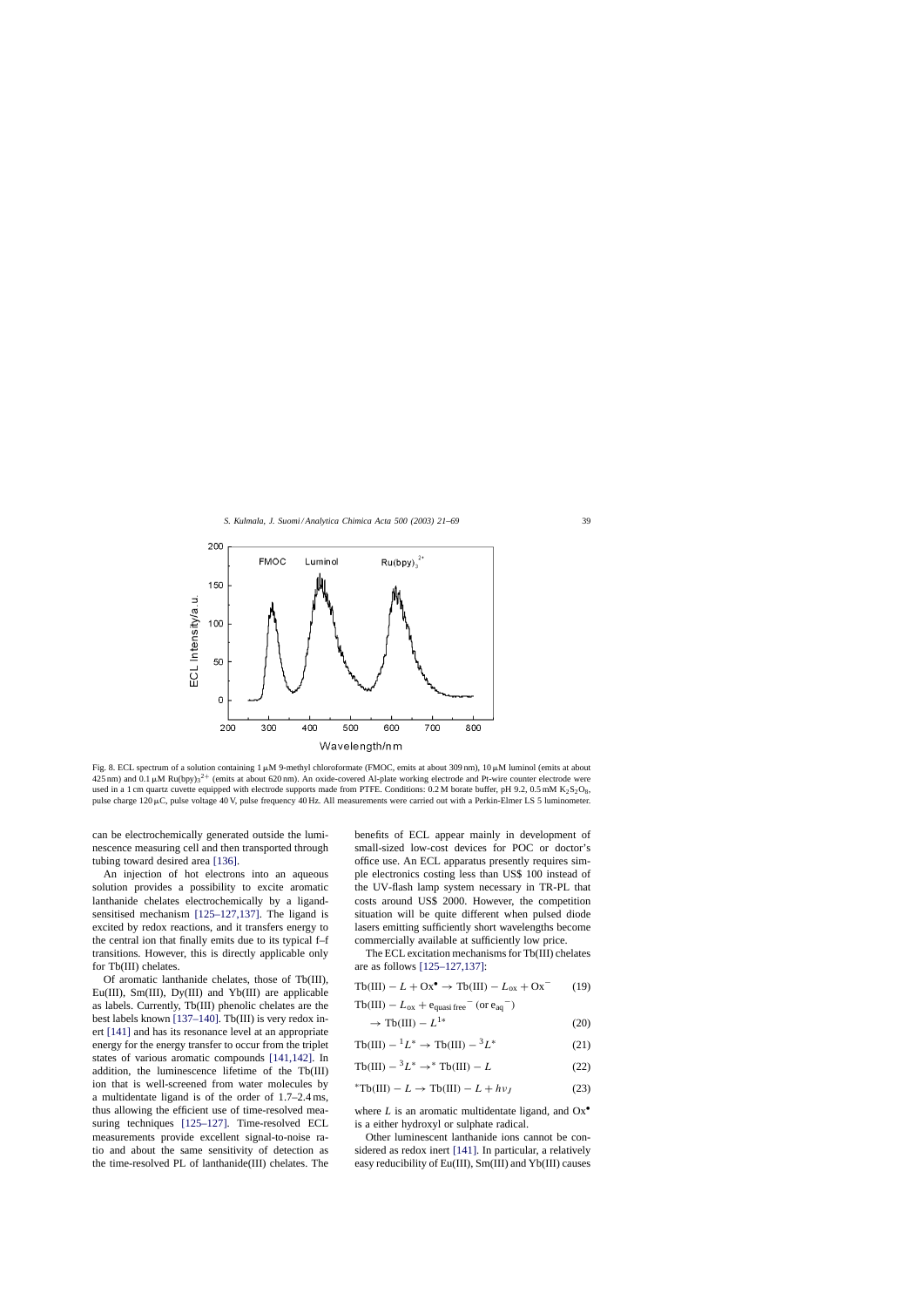problems since the emission intensity and luminescence lifetime of their chelates are poor in comparison to those of Tb(III).

Luminol is well known to be excited anodically at platinum and carbon electrodes [\[143,144\],](#page-43-0) and also cathodically at either ITO electrodes [\[145\]](#page-43-0) or thin insulating film-coated electrodes [\[146\].](#page-43-0) The ECL of luminol is apparently among the first observations of an ECL phenomenon. Harvey [\[147\]](#page-43-0) was the first to study the ECL of luminol. Epstein and Kuwana published a series of important papers in the 1960s [\[148\].](#page-43-0) Later, the anodic luminol ECL was studied at the rotating ring-disc electrode by Haapakka and Kankare [\[149\].](#page-43-0) A few years later, Sakura and Imai [\[143,144\]](#page-43-0) found that the ECL mechanism is different at around 0.7 V versus SCE, and at potentials above 1 V versus SCE at the glassy carbon working electrode.

Luminol chemiluminescence (CL) mechanisms are relatively complex. Luminol normally exhibits a strong CL only in alkaline solutions. The p*K*a1 and  $pK_{a2}$  of luminol are 6.2–6.7 and 15.1, respectively [\[150–152\].](#page-43-0) Hence, the luminol CL is efficient only if the luminol's singly deprotonated form, LH− predominates. The chemiluminescence pathway is usually commenced by a hydrogen atom abstraction (24), or by a one-electron oxidation followed by a rapid deprotonation of the formed  $LH<sup>•</sup>$  radical (25) (p*K*<sup>a</sup> of LH• is 7.7) [\[153–156\]:](#page-43-0)

$$
LH^{-} + Ox^{\bullet} \to L^{\bullet -} + \text{Hox}
$$
 (24)

$$
LH^- + Ox^{\bullet} \to L^{\bullet-} + H^+ + Ox^- \tag{25}
$$

where  $Ox^{\bullet}$  is a one-electron oxidant or an oxidising electrode. L•− radicals can either disproportionate to yield  $LH<sup>−</sup>$  and diazaquinone (L) (26), or they can be oxidised for the second time by a one-electron oxidation to yield L (27).

$$
L^{\bullet-} + L^{\bullet-} + H^+ \to LH^- + L \tag{26}
$$

$$
L^{\bullet-} + Ox^{\bullet} \to L + Ox^- \tag{27}
$$

In the presence of oxyradicals or hydrogenperoxide, an endoperoxide species,  $LO_2^2$ <sup>-</sup> or  $LO_2H_2$ , respectively, is produced as a result of the reaction of L•− with a superoxide radical (28) or the reaction of L with a hydrogen peroxide (29)

$$
L^{\bullet-} + O_2^{\bullet-} \rightarrow LO_2^{2-} \tag{28}
$$

$$
L + H_2O_2 \rightarrow LO_2H_2 \tag{29}
$$

After this,  $LO_2^2$ <sup>-</sup> or  $LO_2H_2$  eliminates molecular nitrogen (or  $LO<sub>2</sub>H<sup>-</sup>$ , p $K<sub>a1</sub>$  and p $K<sub>a2</sub>$  of  $LO<sub>2</sub>H<sub>2</sub>$  being 10.4 and 16, respectively) [\[157\],](#page-43-0) generating excited 3-aminophtalate dianion  $AP^{2-*}$ ) which finally emits light (30, 31).

$$
LO_2^{2-} \to N_2 + AP^{2-*}
$$
 (30)

$$
AP^{2-*} \to AP^{2-} + hv \quad (425 \,\text{nm}) \tag{31}
$$

In the cathodically generated ECL, hydrogen peroxide is usually added as a coreactant that produces the hydroxyl radical needed for the first common step of CL routes (24, 25) and for the reaction (27) to produce diazaquinone, L. In the presence of oxygen, its one-electron reduction supplies a superoxide radical for the reaction (27). The reaction (29) can occur due to the presence of hydrogen peroxide. A superoxide radical is too weak as an oxidant (formal reduction potential 0.75 V versus SHE at pH 9) [\[113\]](#page-42-0) to initiate the CL pathway by reactions  $(24, 25)$  [ $E$ ° (LH<sup>•</sup>/LH<sup>-</sup>) = 0.87 V versus SHE, *E*◦ (L/L•−) = 0.24 V] [\[158\].](#page-43-0) However, a hydroxyl radical having a reduction potential range from 2.2 to 1.8 V versus SHE at pH from 7 to 14 [\[113\]](#page-42-0) is a sufficiently strong one-electron oxidant. Therefore, the luminol ECL can be formed by at least two parallel CL pathways, both requiring the presence of hydroxyl radical as a trigger. On the other hand, for the anodically generated ECL, an electrode itself can serve as oxidant in steps (25) and (27). Alternatively, water and hydroxide ions can serve as sources of hydroxyl radical, hydrogen peroxide and superoxide radical, if sufficiently high anodic potentials are used at platinum or gold electrodes, which are oxide-covered under these conditions.

Pastore et al. [\[159\]](#page-43-0) have recently studied the ECL behaviour of luminol/ $H_2O_2$  and luminol/ $O_2$  systems at Pt electrode by using different electroanalytical techniques such as chronoamperometry, cyclic and rotating disk electrode voltammetry in addition to ECL measurements, and Itagagi et al. [\[160\]](#page-43-0) by electrochemical impedance spectroscopy.

During the last few years, the ECL of luminol has been used quite frequently in flow injection analysis (FIA) for determination of various compounds and metal ions which can be coupled one way or another with the luminol ECL mechanisms [\[161–167\].](#page-43-0) ECL of luminol has also been utilised to reveal defects in non-conductive metal coatings [\[168\].](#page-43-0) Also, biosensors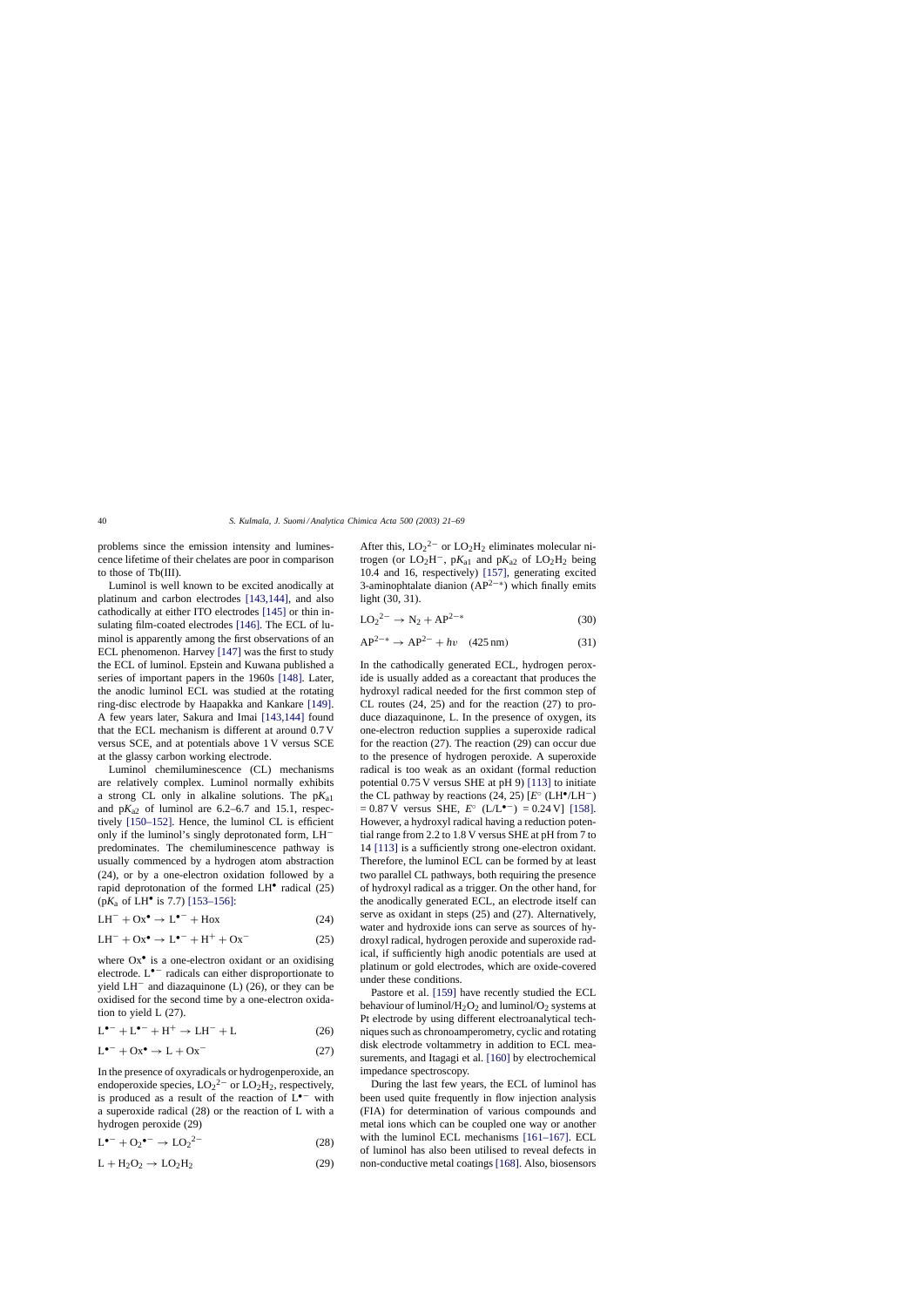for determination of cholesterol, glucose and related substrates producing  $H_2O_2$  based on the ECL FIA have been constructed and studied [\[169–171\].](#page-43-0)

Low-cost screen-printed electrodes that can be used in disposable biosensors have been fabricated and studied [\[172–175\].](#page-43-0) In addition, some other inexpensive methods for making new type of electrodes for generation of ECL from luminol have been tested and investigated [\[175–177\].](#page-43-0) The use of luminol and its derivatives as labels is considered in the next chapter.

# *5.2. Organic compounds and metalloporphyrins as labels*

Hot electron electrochemistry allows excitation of a variety of organic luminophores such as derivatives of fluorescein and coumarines, methyl chloroformate or water soluble naphthalene derivatives that emit in the range from UV to NIR and have very different redox properties [\[178,179\].](#page-43-0) In principle, many of the common labels in fluoroimmunoassay methodology are anticipated to be applicable as ECL labels excitable by the hot electron electrochemistry. However, examples of actual immunoassays utilising the organic labels in such way have not yet been described in the literature.

Derivatives of isoluminol and luminol are the most popular pure organic labels that are currently applied in ECL, but acridine derivatives lucigenin and acridinium esters have recently also been used in ECL methods.

Relatively recently, a synthesis and an ECL study of a new derivative, *N*-( $\beta$ -carboxylpropionyl)luminol (CPL), has been published [\[180\].](#page-43-0) CPL can be coupled to a hydroxyl or amino group due to the presence of a carboxyl group. The linear response range of CPL is shown to be 10 pM to 400 nM, with R.S.D. of 5.8% for 5 nM of CPL [\[180\].](#page-43-0)

Campbell and Patel have described the synthesis of ABEI and its isothiocyanate derivative in detail, as well as the conjugation procedure of SCN-ABEI with proteins [\[181,182\].](#page-43-0) In contrast to luminol, ABEI labels do not markedly lose their chemiluminescence efficiency if conjugated with proteins. Arai et al. [\[183\]](#page-43-0) have carried out electrochemiluminoimmuno assays with a flow injection analysis system using ABEI-isothiocyanate as a label. The LOD of ABEI alone was 6 fmol  $(S/N = 2)$ , and R.S.D. was 1.7% at 1.5 pmol ( $n = 10$ ). The authors used a labelled anti-hIgG–hIgG system as a model and demonstrated that the formation of immunocomplexes had an ECL enhancing effect. The new homogeneous immunoassay method has a better performance than either single-radial immunodiffusion or nephelometric immunoassay methods [\[183\].](#page-43-0)

Yang et al. [\[184\]](#page-43-0) have shown recently that ABEI could be detected in the range of  $6.5 \text{ pM}$  to  $1.3 \text{ µM}$ , and a LOD of  $2.2 \text{ pM}$  (S/N = 3) for ABEI was obtained when oxidised at a  $+1.0 \text{V}$  (versus Ag/AgCl) potential in alkaline solution. ABEI was also used as an oligonucleotide marker to label a DNA probe. The intensity of the ECL was linearly related to the concentration of the complementary sequence in the range 96 pM to 96 nM, and the LOD was 30 pM.

Yoshimi et al. [\[145\]](#page-43-0) used luminol that was coupled to antibodies using glutaraldehyde, and showed an enhancement of the cathodically generated ECL at ITO electrodes caused by immunocomplex formation. At certain cathodic conditions, luminol was observed to be electrochemically inert, and the ECL generation was based on the generation of hydroxyl radicals from hydrogen peroxide [\[145\].](#page-43-0) Luminol induces strong chemiluminescence in the presence of either hydroxyl or sulphate radicals [\[185,186\]](#page-43-0) and luminol, ABEI and AHEI can be sensitively detected by hot electron chemistry [\[146\].](#page-43-0)

Although luminol CL and ECL has been investigated for a long time, we believe that luminol still has an unknown cathodic excitation pathway which needs to be studied, because it has been observed to show CL in highly reducing conditions in the absence of any apparent oxidants [\[187,188\].](#page-43-0)

Littig and Nieman have shown that acridinium esters can be excited by electrochemically producing hydrogen peroxide from dissolved oxygen, the optimal pH being just below 12. The working curve dynamic range covered four decades in concentration and the LOD for acridinium ester-labelled lysine was 10 fmol [\[189\].](#page-43-0) Later, Lin and Yamada [\[190\]](#page-43-0) showed that the ECL of methyl-9-(*p*-formylphenyl) acridinium carboxylate fluorosulfonate (MFPA) at platinum electrode (2.5 V versus SCE) was affected by the presence of minute amounts of chloride and hydrogen peroxide in the solution. A positive square wave pulse was exerted on the reaction cell, which allowed MFPA to be determined in the range 1.0–400 nM and the detection limit was reported to be 0.21 nM.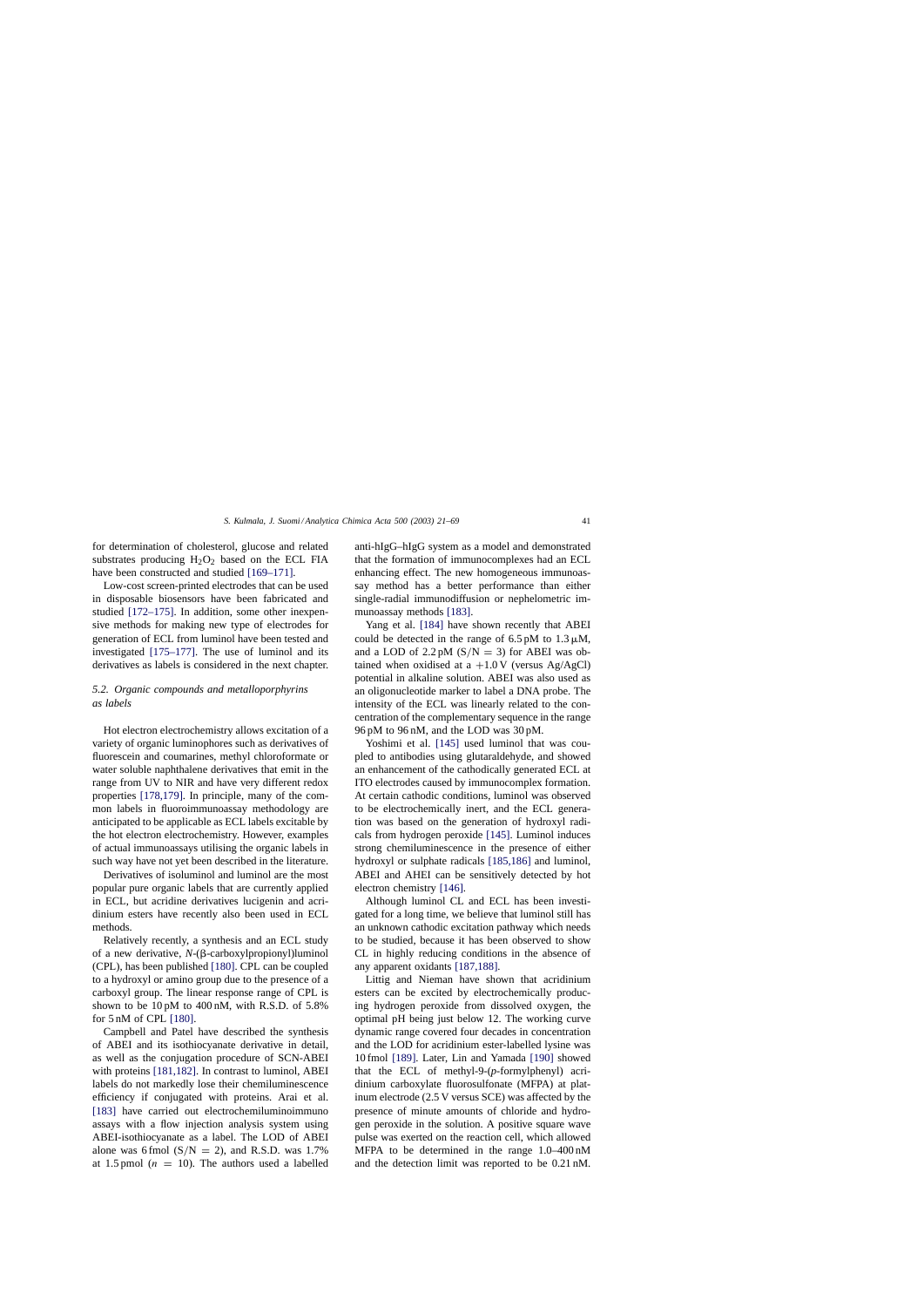The application of this method to immunoassay was also demonstrated by the determination of human gonadotropin using MFPA as label. A reaction mechanism study suggested that MFPA decomposed in alkaline aqueous solution containing hydrogen peroxide to 4-hydrobenzaldehyde and *N*-methylacridone. The latter could be oxidised to form an excited state molecule at the surface of the electrode. Other acridinium ester studies have been carried out by Wilson et al. [\[191\]](#page-43-0) and Yang et al. [\[192\]. W](#page-43-0)ilson proposes that in their case electrochemical oxidation of the acridan 2 ,6 -difluorophenyl 10-methylacridan-9-carboxylate produces the corresponding acridinium ester, which reacts with hydrogen peroxide forming a dioxetanone intermediate. Decomposition of this dioxetanone generates light at 430 nm. At pH 8.0 and a hydrogen peroxide concentration of 10 mM, light emission from the ECL reaction was used to determine the acridan concentration with a LOD of 54 pM. Thus, acridan esters were considered to be useful labels in ECL immunoassays and nucleic acid assays.

Lucigenin (*N*,*N* -dimethyl-9,9 -biacridinium dinitrate) has been found out to be cathodically excitable at about −0.5 V versus Ag/AgCl at glassy carbon electrodes [\[193\]](#page-43-0) and at around  $-0.65$  V at platinum electrodes [\[194\].](#page-43-0) This cathodic ECL has been also studied at modified gold electrodes[\[195\]. I](#page-43-0)n this study, the ECL intensity increased in the micellar solutions considerably. The light emitters are *N*-methylacridone and the excited lucigenin [\[193\].](#page-43-0)

Wilson et al. [\[196\]](#page-43-0) have made comparisons between an acridan ester  $(2', 3', 6'$ -trifluorophenyl 10-methylacridan-9-carboxylate), luminol and  $Ru(bpy)_{3}^{2+}$ ECL at optically transparent ITO electrodes. At ITO electrodes,  $Ru(bpy)_{3}^{2+}$  had the strongest emission at 1.5 V versus Ag/AgCl. They also discuss the advantages and disadvantages of ITO as an electrode material.

ECL of hemin at a platinum electrode in the alkaline solutions has been observed [\[197\]. U](#page-43-0)nder the optimum conditions the linear response range of hemin was  $1.0\times10^{-5}$  to  $1.0\times10^{-8}$  g ml<sup>-1</sup>, the LOD was around  $1.0 \times 10^{-8}$  g ml<sup>-1</sup>, and the R.S.D. for  $1 \times 10^{-7}$  g ml<sup>-1</sup> hemin was 2.8%. It was also found out that hemin could catalyse the ECL of lucigenin at a platinum electrode in a neutral solution in the presence of hydrogen peroxide, the catalytic ECL intensity was linear with the concentration of hemin in the range of  $1.0 \times 10^{-14}$  to  $1.0 \times 10^{-10}$  g ml<sup>-1</sup>. IgG labelled with hemin was used to determine that hemin retained ECL catalytic activity when conjugated to protein.

Some porphyrins have recently been shown to produce ECL by the means of traditional electrochemistry [\[198,199\].](#page-43-0) In addition, porphyrins and metalloporphyrins and their protein conjugates seem to be electrochemiluminescent in aqueous solution during cathodic hot electron injection [\[178,200\],](#page-43-0) which suggests that metalloporphyrins can be used as ECL labels in bioaffinity assays, some of which even allow the use of time-resolved detection [\[200\].](#page-44-0)

# *5.3. Ru(bpy)*<sup>3</sup> <sup>3</sup><sup>+</sup> *and other transition metal chelates as labels*

Although the use of  $Ru(bpy)_{3}^{2+}$ -based labels was proposed a long time ago [\[120,121\],](#page-42-0) practical applications in immunoassays and closely related DNA-probing assays have only appeared during the last decade. This area has presently a tight patent coverage by Igen Inc. (Gaithersburg, USA) and their applications based on these patents are marketed under the ORIGEN® technology umbrella. In 1991, Blackburn et al. reported first immunoassays based on the use of tris(2,2 -bipyridyl)ruthenium NHS ester, [4-(*N*succimidyloxycarbonylpropyl)-4 -methyl-2,2 -bipyridine]bis(2,2 bipyridine)-ruthenium(II) dihexafluo-rophosphate [\[117\].](#page-42-0) The structure of  $Ru(bpy)_{3}^{2+}$  was chemically modified with reactive groups on one of the bipyridyl ligands to form activated species able to react with proteins, haptens, nucleic acids, etc. Utilising the  $Ru(bpy)_{3}^{2+}$  NHS ester, Blackburn et al. carried out heterogeneous ECLIAs for carcinoembryonic antigen and  $\alpha$ -fetoprotein as well as competitive electrochemiluminoimmuno assays for digoxin and thyrotropin [\[117\].](#page-42-0) They also demonstrated that their methods were applicable for the determination of the HIV-1 gag gene by detection of a polymerase chain reaction (PCR) product [\[117\].](#page-42-0)

Roche Diagnostics (formerly Boehringer-Mannheim) offer ECL instruments and commercial ECL kits based on Igen's ORIGEN® technology. In both commercially available models, Elecsys 1010 and 2010, the whole ECLIA procedure is fully automated. For example, the Elecsys hTSH ECLIA is based on the immunometric sandwich principle where the overall assay time is only 18 min. The test reproducibility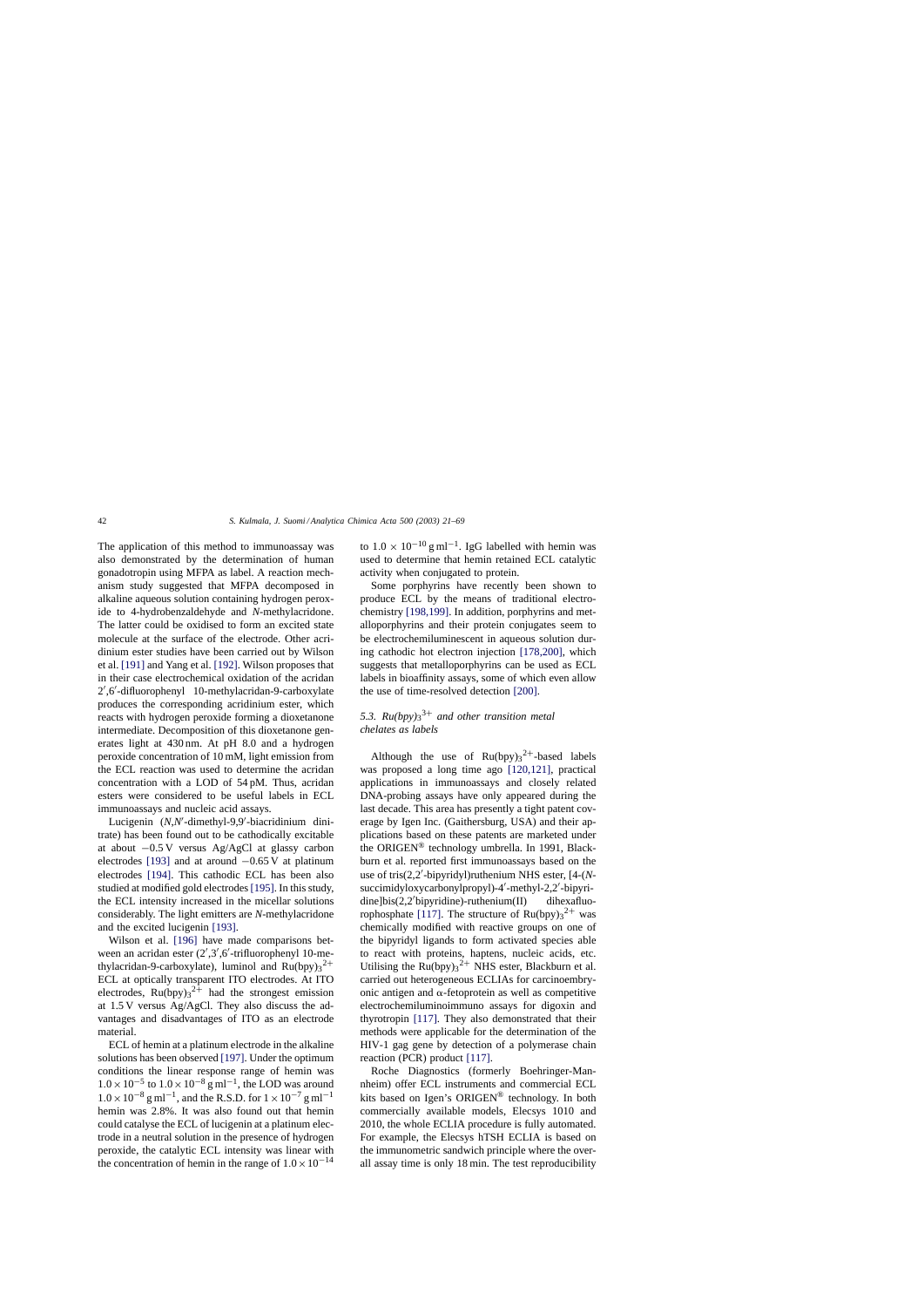is shown to be improved by daily BlankCell procedures [\[201,202\].](#page-44-0) According to our observations, the nice performance of these commercial instruments is difficult to reproduce with our laboratory instruments. This is mainly caused by the high blank emission induced by inappropriately preconditioned gold or platinum electrodes, which become oxide-coated in the ECL generation conditions. In the evaluation test of the Boehringer-Mannheim (presently Roche Diagnostics) Elecsys 2010 immunoanalyser, the system showed an acceptable analytical performance [\[203–206\].](#page-44-0)

Various immunoassays have been developed for Elecsys 2010 since the year 1999, and lot of comparisons between different assay formats have been made [\[207–219\].](#page-44-0) Generally, ECLIA has always had at least an equal analytical performance in these comparisons to other present competing technologies.

Kenten et al. used the  $Ru(bpy)_{3}^{2+}$  NHS ester as a label in the quantification of PCR-amplified products from viruses, cloned genes and oncogenes [\[220\].](#page-44-0) Other PCR applications based on the use of the same label have been developed by Gudibande et al. [\[221\]](#page-44-0) for specific amplified DNA sequences. Similar techniques were also used by other groups for determination of biotoxoids, viruses, bacterial spores [\[222,223\],](#page-44-0) and both HIV-1 DNA and RNA [\[224,225\].](#page-44-0) An alternative  $Ru(bpy)_{3}^{2+}$ -based label was developed by DiCesare et al. (Perkin-Elmer label) [\[226\].](#page-44-0) It is applicable mainly for DNA and RNA probing assays [\[222,227–240\].](#page-44-0)

An alternative method for PCR is nucleic acid sequence-based amplification (NASBA) which was commercialised by Organon Teknika BV, Boxtel, The Netherlands, using Igen's ORIGEN® technology. This method utilises simultaneously three different enzymes in isothermal conditions and it allows to selectively amplify either RNA or DNA. Quantitative NASBA (QNASBA) allows to determine HIV-1 virus in approximately in 1.5 h and the measuring range covers several orders of magnitude which nicely allows to monitor the effectiveness of antiviral medication [\[224\].](#page-44-0) New NASBA papers are continuously being published [241-250]. ORIGEN<sup>®</sup> technology has been applied also in drug discovery [\[251\].](#page-45-0)

In all  $Ru(bpy)_{3}^{2+}$  systems mentioned above, the excitation mechanisms are mainly based on the anodic *ox–red* excitation pathway where the chelate is partly oxidised by electron transfer from the electrode, and partly via  $TPA^*$  cation radical-mediated pathway. However, the hot electron electrochemistry is also applicable, but it has less sensitivity due to the solid-state blank emission produced by the insulating films under high-field current injection conditions. The cathodic ECL at oxide-covered aluminium electrodes permits the detection of  $Ru(bpy)_{3}^{2+}$  and its derivatives below nanomolar concentration levels yielding linear log–log calibration plots that span over several orders of magnitude of concentration. The applicability of this method has been demonstrated by a heterogeneous immunometric assay of hTSH as a model analyte [\[135\].](#page-43-0)

In addition to ruthenium chelates, some other transition metal chelates are also applicable as labels for ECLIA. Thus far, the ECL of rhenium, osmium and iridium complexes has been studied, but no actual immunoassay utilising these labels has been published yet [\[198,252–256\].](#page-43-0)

#### *5.4. Lanthanide chelates as labels*

Some lanthanide(III) chelates can be detected by the hot electron chemistry at the pM level with the linear calibration range spanning over five to six orders of magnitude of concentration [\[125–127\].](#page-42-0) Within this method the working electrode is composed of a conducting base material (C) and a thin good-quality insulating film (I) on its surface. The insulating film can consist of one or several layers of the same or different insulating material. The use of super-lattice type multi-potential barriers is also possible. The working electrode can be either optically transparent or non-transparent. In the case of transparent working electrodes, the light measurement can be performed through the working electrode. A two-electrode cell is usually sufficient, though a conventional three-electrode cell, composed of a working, an auxiliary and a reference (such as Ag/AgCl electrode) electrode, can also be used. With optically non-transparent working electrodes, the geometry of a working electrode or an auxiliary electrode has to be designed to ensure that the light detection can be performed from the counter electrode direction. If both working and counter electrodes are sufficiently optically transparent, the dual labelling and the light detection at two different wavelengths (filters  $F_1$  and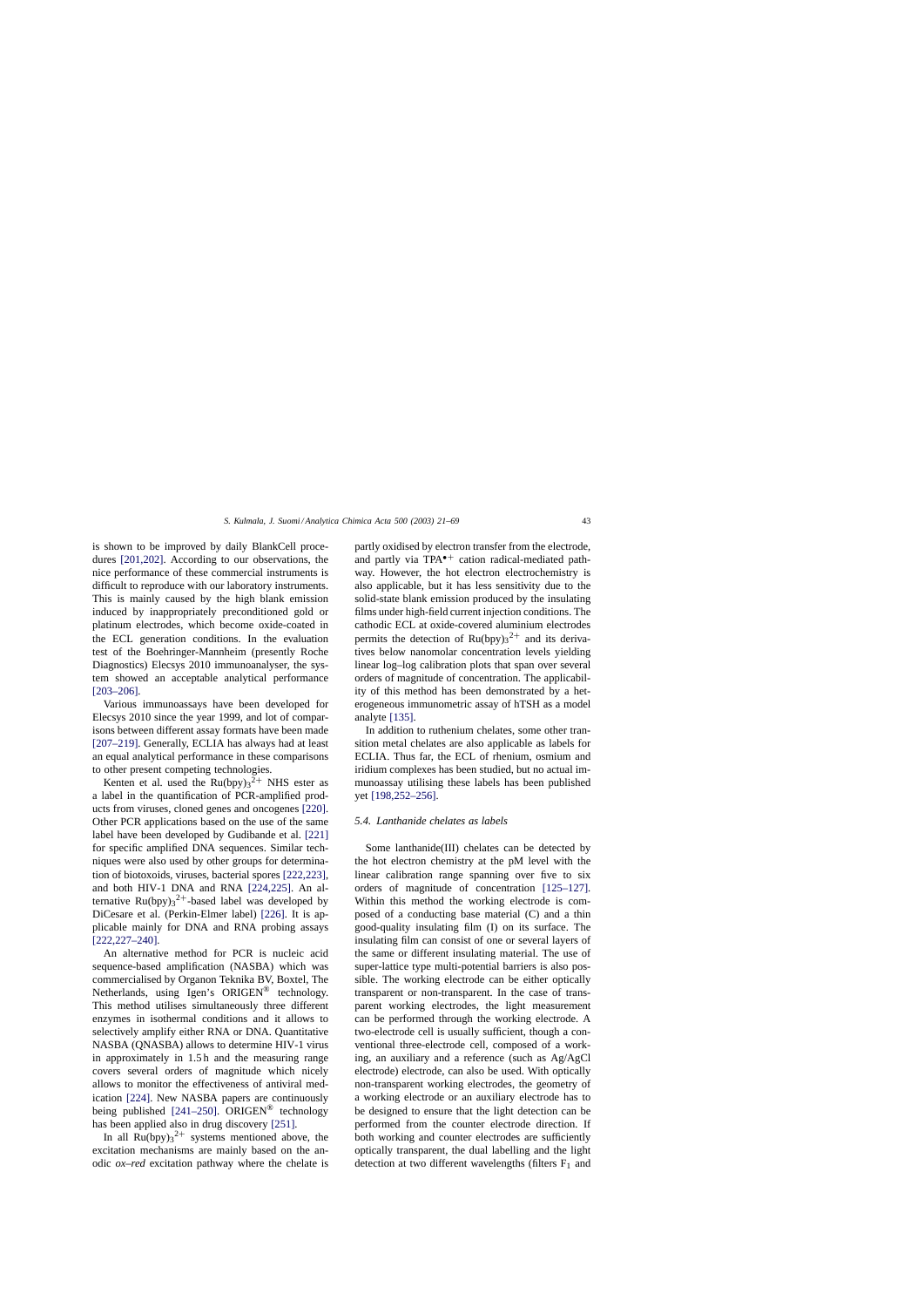

Fig. 9. Excitation of luminophores at thin insulating film-coated tunnel emission electrodes. Luminophores can be excited only at a distance up to ca. 50 nm from the tunnel emission electrode surface. This allows carrying out homogeneous assays. However, heterogeneous assays always provide a higher sensitivity. The best detection limits are obtained if the luminophores display sufficiently long-lasting ECL (e.g. the decay time solid-state electroluminescence of thin insulating films is typically of the order of  $6-10 \,\mu s$ ), thus easily permitting the time-resolved measurements with lanthanide(III) labels.

 $F<sub>2</sub>$ ) can be easily performed without expensive optics or a beam splitter.

The measuring principles of an immunochemical reaction employing the insulator electrodes are presented in Fig. 9. The working electrode consists of a base material  $C(1)$  and an insulating film I (2). Most commonly, the immunoassay is performed using an immunometric principle; thus, the insulating film I (2) is coated with antibodies (4) that are specific to an analyte (5). To perform the immunoassay, the mixture of a sample and a label (6)–(7), a labelled second antibody specific to the analyte (5), is incubated in the buffer solution in contact with the working electrode surface. This results in the formation of immunocomplexes I– $(4)$ – $(5)$ – $(6)$ – $(7)$  on the surface of the insulating film. If the sensitivity requirement of the analyte determination is not that high, the analyte level can be quantified after this reaction step by electric pulse excitation of the label molecules (7) involved in the complex I– $(4)$ – $(5)$ – $(6)$ – $(7)$  formation. This homogeneous assay principle is applicable because the excitation of the label molecules only occurs at a certain distance (8) from the surface of the insulating film, whereas more

distant label molecules are not excited. In the case of heterogeneous assays, the labelled antibodies (the entities  $(6)$ – $(7)$ ) not bound to complexes I– $(4)$ – $(5)$ – $(6)$ – $(7)$ are washed away, providing a better sensitivity than in the case of homogeneous assays. The chemical reactions occurring on the counter electrode (3) do not usually produce luminescence with the luminophores used in these applications nor the dissolution of anode material has sufficient time to induce problems at the cathode during the short ECL measurement.

If the working electrode is fabricated from ITO-glass electrode by coating ITO with an insulating film, e.g. by atomic layer deposition (ALD), an optically transparent working electrode is created and light can be detected both through an optically transparent cathode and anode. ITO serves nicely as an anode material, but in many cell designs stainless steel wires, grids or tubes can serve as much cheaper counter electrodes. However, there is no need to have more than one detector and one optical path for detection if only a single label is used in the assay, or if the detector is able to record both the emission spectra and the time dependence of the ECL of several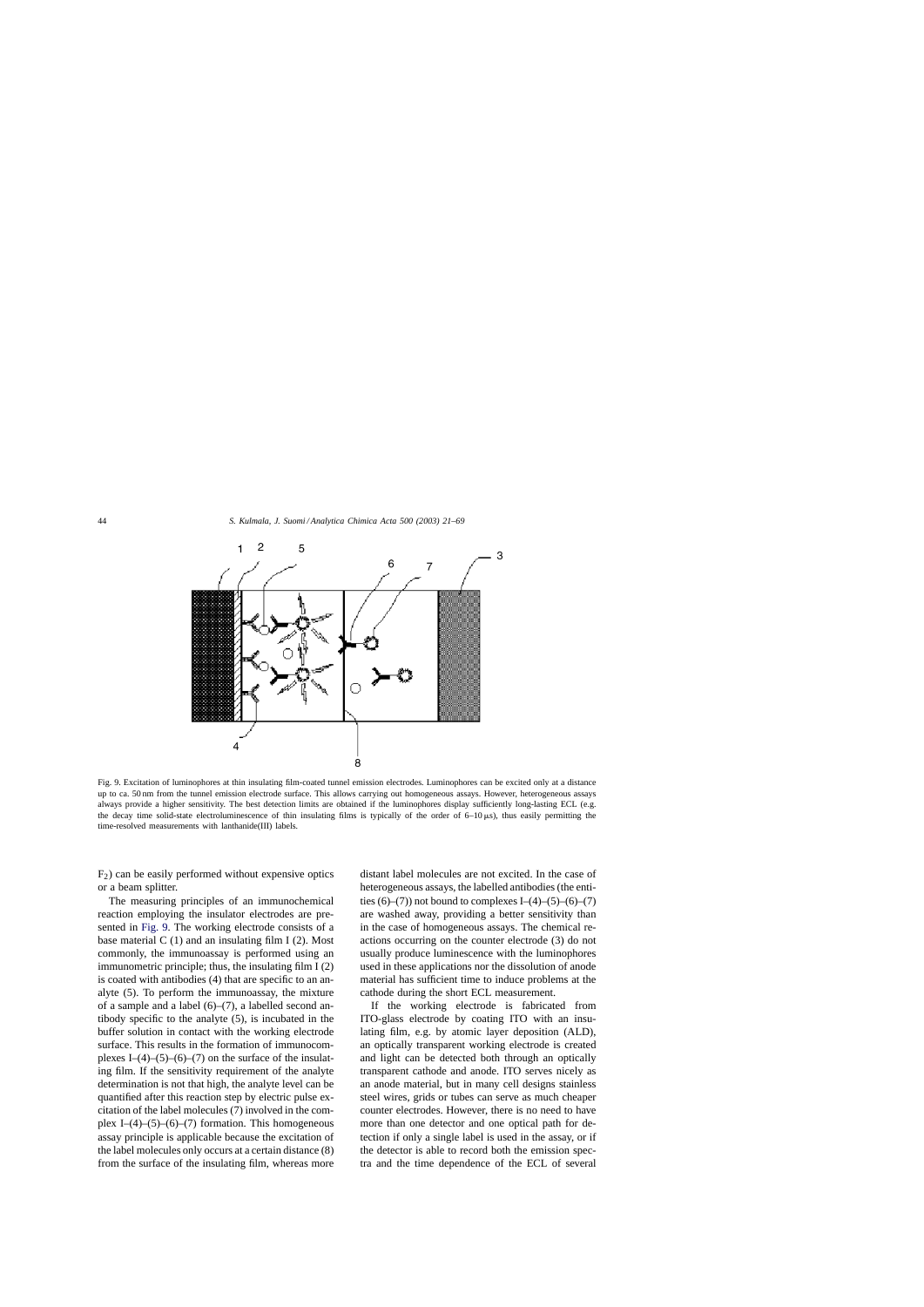

Fig. 10. Simultaneous ECL excitation of  $Ru(bpy)_{3}^{2+}$  and a Tb(III) chelate. Reprinted with permission from [\[135\],](#page-43-0) Copyright 1999, American Chemical Society.

labels (Fig. 10). Plenty of different cell designs have been tested by us, but these solutions must still remain unpublished.

The synthesis of 2,6-bis[*N*,*N*-bis(carboxymethyl) aminomethyl]-4-benzoyl phenol-chelated Tb(III) and its isothiocyanate derivative has been described [\[257,258\].](#page-45-0) Suitable electrochemiluminescent Tb(III) chelates for labelling are commercially available from Perkin-Elmer Life Sciences as isothiocyanate, iodoacetetamido-, or amino derivatives. Their Labelling Services may be able to offer also other Tb(III) chelates carrying these moieties for efficient coupling with various biomolecules. Tb(III) chelated by 2,6-bis[*N*,*N*-bis(carboxymethyl)aminomethyl]-4- (phenylethyl)phenol as an isothiocyanate derivative is the best electrochemiluminescent label so far synthesised for TR-ECL.

Actual immunoassays utilising hot electron electrochemistry in the detection step of the bioaffinity assay have been demonstrated so far only a few times [\[127,257,259,260\],](#page-42-0) and no commercial reagent kits or instruments are available yet.

#### *5.5. Novel solid labels?*

Nanocrystals (quantum dots) have very recently been shown to be electrically excitable in non-aqueous media [\[261,262\],](#page-45-0) but as far as we know, no ECL studies using aqueous nanocrystal suspensions have been carried out. Already now, fullerens are known to be excitable in aqueous solution with hot electron chemistry [\[263\]](#page-45-0) thus, we cannot see any reasons why nanocrystals having a suitable band gap would not be electrochemiluminescent during cathodic hot electron injection in the presence of suitable coreactants.

#### **6. Developments in the instrumentation**

General reviews on fluorescence mentioned in the introduction and in the Sections 4 and 5 typically contain chapters on instrumentation, but some other specific and relatively recent reviews also exist [\[264–266\].](#page-45-0)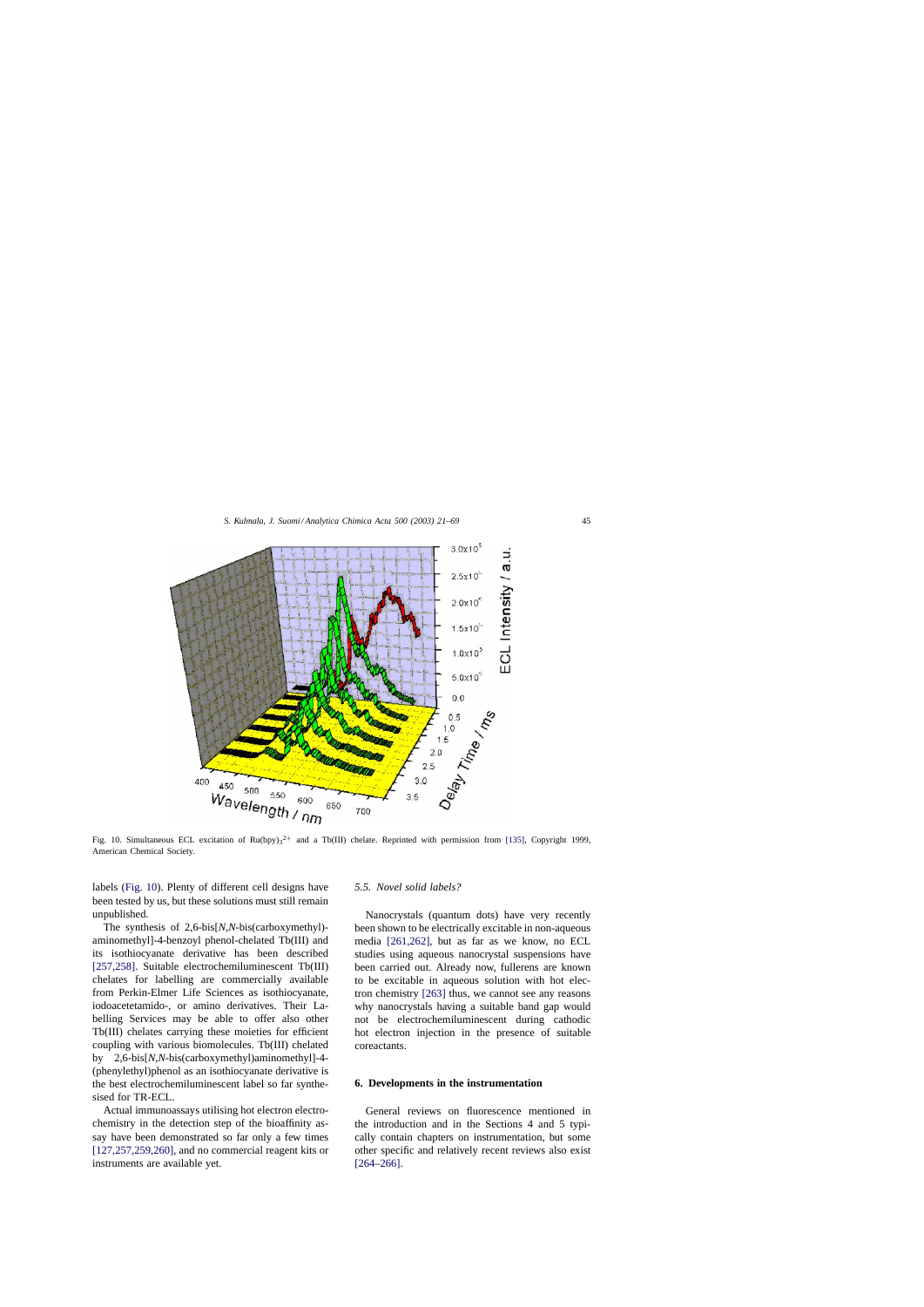## *6.1. Light detectors*

An efficient and accurate light detection is a common need to all analytical luminescence methods. The size of the required photosensitive area of the detector varies depending on the application. Usually a high detection sensitivity is needed, but the detector must also be able to handle many orders of magnitude higher light fluxes than those corresponding to the LOD of the wavelengths in question.

In photo-cathode devices, the photons are incident on the active region of the material forming the detector. The surface material of the photo-cathode plays a key role in the functioning of a photo-emissive light detector and the wavelength range of sensitivity is dictated primarily by the absorption band of the cathode material and to some extent the work function of the surface [\[267\]. O](#page-45-0)ne of the strengths of the devices based on the photo-cathodes is their very low noise level.

In all semiconductor photo-detectors, one or more semiconductor layers are typically grown on a suitable substrate. The simplest of semiconductor photo-detectors, the photo-conductive types, are not very usable in analytical applications. The other type requires a junction, either of the p–n junction variety or of the Schottky barrier variety. In both cases, the light must be allowed to penetrate to the region designed for absorption. When the energy of the absorbed photon is large enough to raise an electron from the valence band to the conduction band, they create holes in the valence band. The existing electric field separates then the electrons and holes and causes the terminal current to flow in proportion to the photon flux.

When low light intensities need to be detected and measured, single-photon counting using photocathode devices, photomultiplier tubes (PMT), has for long been the first choice. However, the traditional way of measuring just the photocurrent of the PMT is often perfectly satisfactory. If high magnetic fields are problematic for vacuum PMTs the gas-filled PMTs can be a solution [\[268\].](#page-45-0) When the specific needs of an application are not very wide, the price of the detectors can be decreased by an appropriate choice of usable wavelength range and properties of the PMT (window material, side-on or end-on PMT, photo-cathode material, size of the photo-cathode, cooling, etc.). The novel commercial solutions can be looked at, e.g. Hamamatsu Ltd, [http://www.hpk.co.jp/](http://www.hpk.co.jp/Eng/products/etdpro.htm) [Eng/products/etdpro.htm](http://www.hpk.co.jp/Eng/products/etdpro.htm) and Electron Tubes limited, Ruislip, England, [http://www.electron-tubes.co.uk/](http://www.electron-tubes.co.uk/menu.html) [menu.html](http://www.electron-tubes.co.uk/menu.html). Presently, also multi-anode photomultipliers are available. For instance, Hamamatsu has produced a compact 16-channel multi-anode linear array PMT.

Channel photomultipliers (CPM, or microchannel plate photomultipliers, MCP) are performing better than ordinary PMTs. In these devices, electrons from the photo-cathode pass through a narrow semi-conductive channel. Multiple secondary electrons are emitted each time the electrons on their way to the anode hit the inner wall of the curved channel. This effect occurs multiple times along the path, leading to an avalanche effect with a gain exceeding  $10<sup>8</sup>$ . These detectors also have extremely low dark current (much lower than the traditional PMTs), but they require special high voltage sources due to the needed very high operating voltage of 2400–3000 V. For instance, Perkin-Elmer produces both CPMs and also single photon counting modules based on CPMs [\(http://optoelectronics.perkinelmer.com\)](http://optoelectronics.perkinelmer.com). CPMs presently cost between US\$ 800–2300 depending on their cathode and window materials and other properties. Rockwell International Corporation has produced solid-state photomultipliers based on the impurity band to conduction band ionisation [\[269\].](#page-45-0)

We all know how great the impact on the diode array detectors has been on the UV-Vis spectrophotometry and UV-detectors in HPLC during the last decades. However, in applications of spectrophotometry it is sufficient to measure changes in a rather high intensity light beam passing through the cuvette. Luminescence methods typically need measuring ability of many orders of magnitude lower light intensities with sufficient precision and accuracy. The different applications need very different methods of light collection from the sample area to the detector, and the cost and the needed versatility of the instruments varies vastly from one application to another.

Scientific instruments typically need a full selectability of wavelength and bandwidth of the light beam, and typically they allow the use of large size components, cooling of the detector, several alternative expensive light sources, etc. In this area, most problems can be solved with traditional instrumentation. Sometimes, traditional arc and lamp sources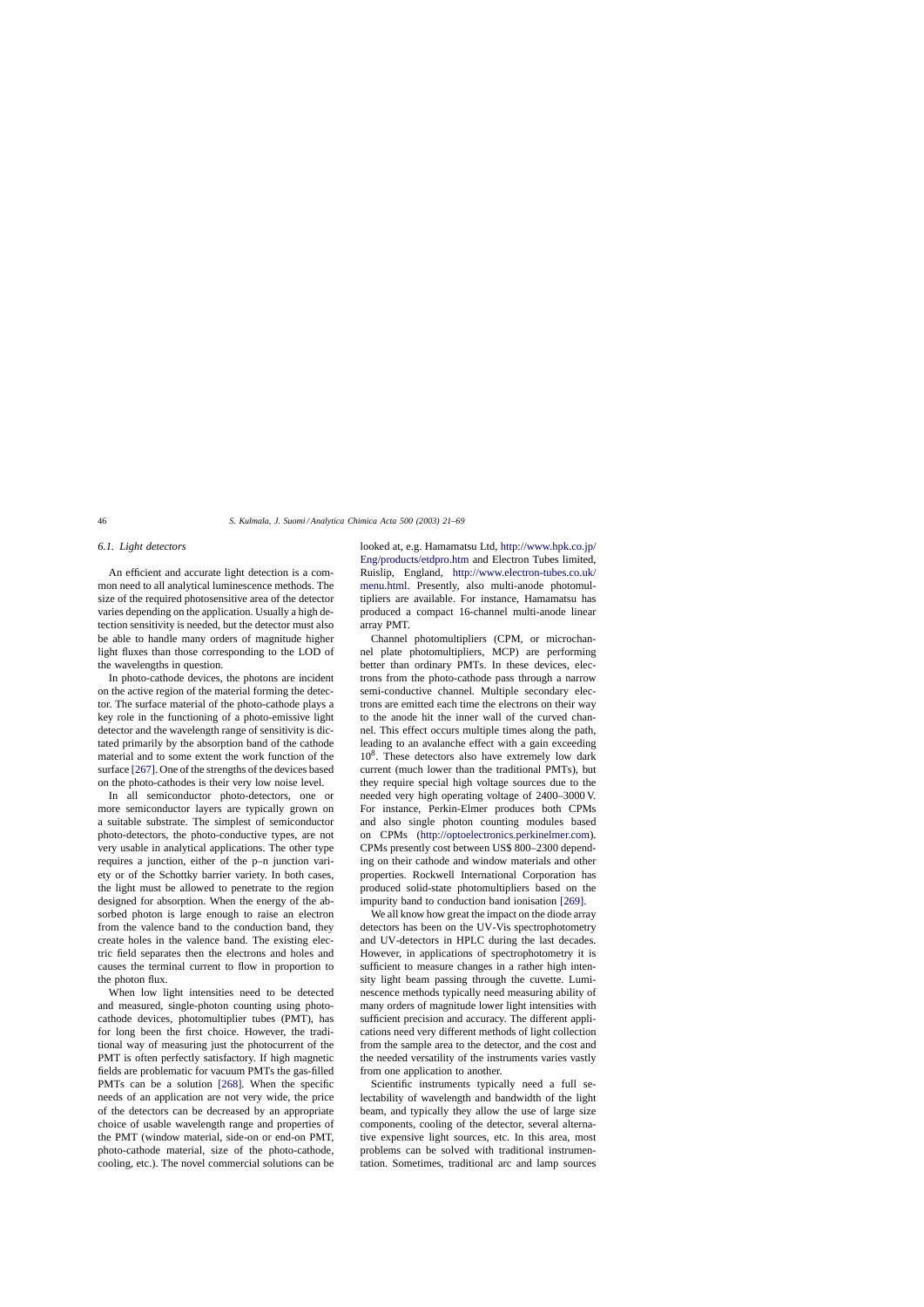cannot give sufficient excitation intensity but lasers or dye-lasers are required. Often, discrete wavelength laser light sources are sufficient but sometimes cw-light sources are necessary. In this area, the low cost is typically not very important.

The economically most promising area of the rapidly developing analytical chemistry lies in the area of analysis made outside of big central laboratories, in the actual place needing the analysis: in the points of environmental problems, at home, at the site of a chemical production processes, etc. Most often these applications would require a very inexpensive apparatus, and often the methods utilised should preferably allow for reliable use by untrained personnel or final end users. The apparatus should normally also be small in size and optionally battery operated. Fortunately, the new emerging technologies seem to realise these needs better and better.

Silicon photodiodes with effective areas of a few square millimetres have proved to be inexpensive and useful in some applications of steady state fluorometry. These are based on a reverse biased p–n junction. The reverse bias voltage has the effect of increasing the voltage across the depletion layer compared with a forward bias voltage so that any photo-induced electron–hole pairs are swept rapidly across the junction to create a current pulse. However, these diodes are not suitable for single-photon counting purposes.

Avalanche photodiodes (APD) have been developed for photon counting purposes and are then called single-photon avalanche diodes (SPAD) [\[270,271\].](#page-45-0) These devices consist of a reverse biased p–i–n junction and operate in a non-proportional multiplication mode analogous to a Geiger Müller tube. The reverse bias is held slightly above rather than below the breakdown voltage for the junction. The electric field is sufficiently high to sustain an avalanche of carrier multiplication via secondary ionisation once a primary electron–hole pair has been photo-induced by absorption in the depletion layer. The diode current is either turned off passively by limiting the current flowing with a suitable resistor, or actively by lowering the bias voltage after the onset of the avalanche [\[272,273\].](#page-45-0)

In the PMT or MCP the primary photoelectron is emitted from the photo-cathode into vacuum and then multiplied by secondary electron emission. The shower of secondary electrons is collected by the anode and produces a current impulse at the output. To

operate a PMT or MCP as a single photon detector, the gain (controlled by the operating voltage) must be set to a level to produce output pulses (from single primary electrons) in excess of the threshold of the timing device. In the SPAD a conduction electron is excited internally, which triggers an avalanche breakdown.

A characteristic feature of a SPAD is the extremely small variance of the amplitude of the output pulses even if more than one primary photo-electron was to be excited by the light pulse. The PMT produces, on the other hand, output pulses with high variance (depending on the type) and the mean amplitude is proportional to the number of primary photo-electrons. An important parameter of all detectors is the percentage of photo-electrons produced per photon, the quantum efficiency. It ranges from a few percent (MCP) to more than 50% (SPAD).

The spectral response of a SPAD is determined on the long wavelength side by the band gap of the semiconductor employed. Single-photon counting modules (SPCMs) [\[273\]](#page-45-0) are commercially available, see, e.g. Perkin-Elmer Optoelectronics SPCM-AQR-13 or equivalents [\(http://optoelectronics.perkinelmer.com/](http://optoelectronics.perkinelmer.com/Downloads/spcmaqr.pdf) [Downloads/spcmaqr.pdf](http://optoelectronics.perkinelmer.com/Downloads/spcmaqr.pdf)) which produce ca. 25 ns TTL pulses induced by single photons. SPCMs are presently priced between US\$ 4500–12,000 depending on the specifications of the modules.

In addition to silicon, semiconductor nitrides such as those of aluminium, gallium and indium are promising materials for both light detectors and emitters. These materials and their ternary and quaternary alloys cover the band gap range of 1.6–6.2 eV, suitable for band-to-band light detection and generation from red to ultraviolet wavelengths [\[267\].](#page-45-0)

For those making their microanalytical chips from silicon, a promising alternative could be a photodetector based on porous silicon [\[274\]. A](#page-45-0) relatively new detector type in the NIR range is superlattice avalanche photodiodes, which have quite recently been reviewed by Taguchi et al. [\[275\]. A](#page-45-0)lso superconducting NbN detectors for visible and NIR range have been fabricated as well [\[276\],](#page-45-0) but cooling the detector down to 4.2 K is not attractive for most of the applications. Quite interestingly, also single-photon field effect transistors have been recently designed for light detecting purposes [\[277,278\].](#page-45-0)

Sometimes an array of tiny detectors is not sufficient but a two-dimensional matrix of detectors is needed.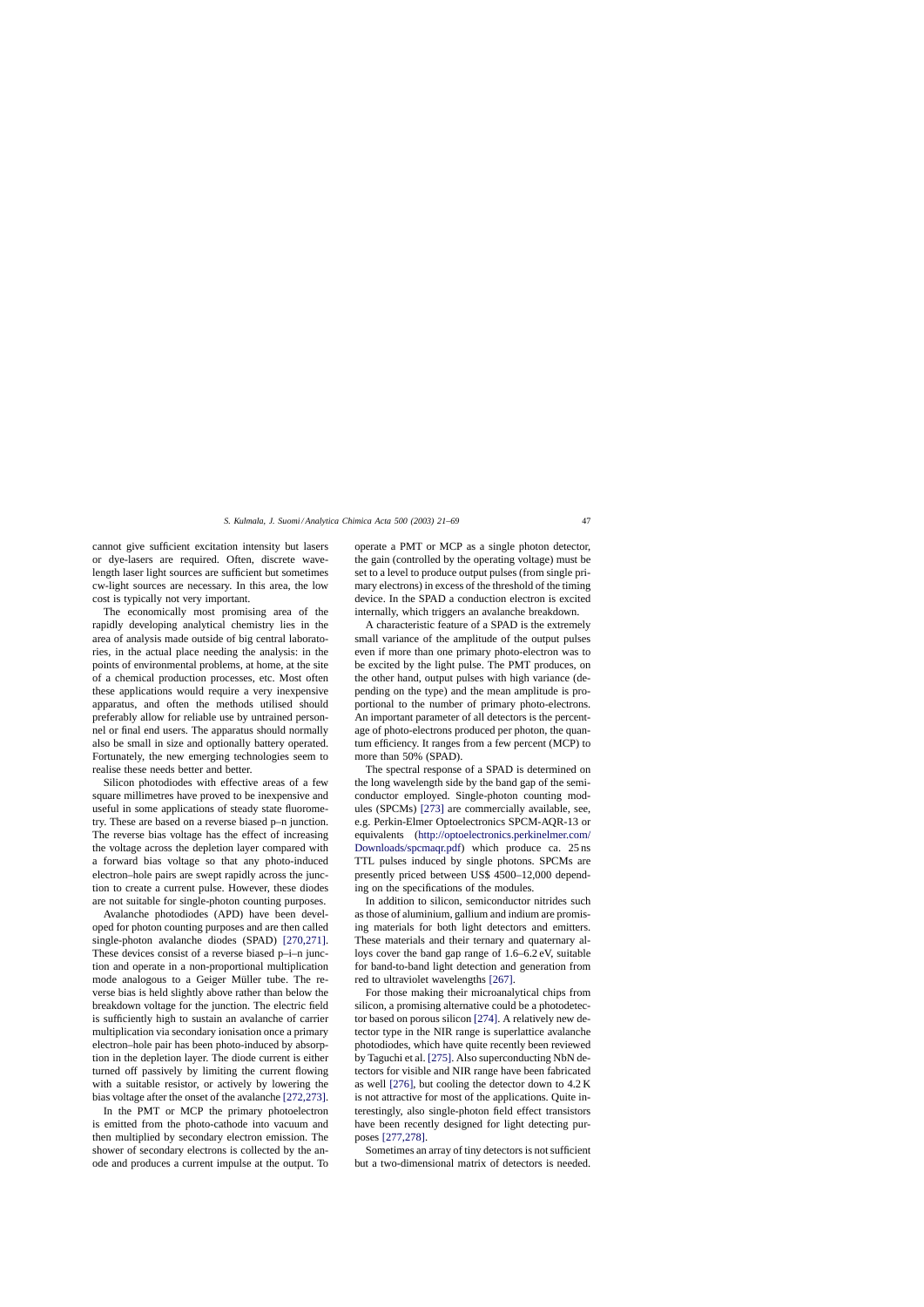Charge-coupled device (CCD) sensors and cameras are available for both of these purposes. CCD cameras are useful, e.g. in the areas of HTS and astronomy. CCD-detection has also been taken in use in atomic emission spectrometry [\[279\],](#page-45-0) and in fact it has also been predicted that in atomic absorption spectrometry the Charge-coupled array detector together with a high intensity continuum light source would be in the future the choice number one [\[280\]. A](#page-45-0) CCD is best described as a semiconductor chip, one face of which is sensitive to light. Typically, it is fabricated from p-doped silicon layer on an n-doped substrate. This structure is then capped with an insulating layer of  $SiO<sub>2</sub>$  (easily obtainable by thermal oxidation), on top of which is placed a pattern of highly doped and strongly conducting silicon electrodes. The light sensitive face is rectangular in shape and subdivided into a grid of discrete rectangular areas, pixels. The arrival of a photon on a pixel generates a small electrical charge, which is stored for later read-out. The size of the charge increases cumulatively as more photons strike the surface. By using a few clocking circuits, an amplifier and a fast analogue-to-digital converter (ADC), it is possible to evaluate the amount of light that has fallen onto each pixel by examining the amount of charge it has stored. The chip will usually be cooled to reduce the noise level. The whole instrument is often referred to as a CCD camera. The electronics controlling the CCD chip are interfaced to a computer, which in turn controls them. Thus, the images observed by the CCD are transferred directly to computer memory without an analogue stage, hence they can be plotted on an image display device or written to magnetic disk.

The principal advantages of CCDs are their high sensitivity, dynamic range and linearity. It is common for CCDs to achieve a quantum efficiency of about 80%. CCDs are also sensitive to a broad range of wavelengths and are more sensitive to red light than typical PMTs. The typical dynamic range of CCDs is about  $10<sup>5</sup>$ , and the response in this range is essentially linear.

For instance, Johansson and Pettersson [\[281\]](#page-45-0) have constructed a spectrometer for the range 250–975 nm, which is based on the use of CCD camera and holographic gratings. The instrument provides spectral information from each selected 5 nm wavelength band depicted with its corresponding geometric location, i.e. a single pixel on the CCD chip. Hence, objects can be visualised in different wavelength bands and a spectrum can be produced for each location of the object. The imaging spectrometer system provides a powerful combination of spectroscopy and image processing. Messler et al. [\[282\]](#page-45-0) have constructed an instrument for multi-wavelength excitation imaging composed of fluorescence ratio-imaging system which is based on a 12 bit, 2 MHz slow scan CCD camera and a fast wavelength selector based on the use of a diffraction grating mounted onto a galvanometric scanner.

Charge transfer detectors (CTDs) is a larger class that includes CCDs and charge injection devices (CIDs). In atomic spectrometry, CIDs allow a better separation than CCDs of strong and weak emission lines situated closely to each other in the emission spectrum [\[279\].](#page-45-0)

Presently, photon counting using PMTs still seems to be the most cost-effective way to detect very low light levels and they have quite large photo-cathode areas, if such are needed by the application. Somewhat more expensive and better quality choice is the use of CPMs for the same purposes. SPAD-detectors will surely become more and more attractive as time goes by and their development proceeds further and the prices decrease. Also, CCD detectors surely will find their way to the relatively low-cost instruments later on.

### *6.2. Light sources*

Traditional light sources for PL instruments are not expected to develop much because their technology has taken such a long time to reach present quality standards. The greatest impact for low-cost instrumentation has lately been created by the development of light emitting diodes (LEDs), diode lasers (DL) and Diode pumped solid-state lasers (DPSSL) [\[283\].](#page-45-0) The use of NIR DLs in analytical chemistry has recently been discussed by Imasaka [\[284\].](#page-45-0) Blue [\[285\]](#page-45-0) and violet [\[286\]](#page-45-0) DLs have been in use for a while now. Very recently, also UV-LEDs and UV-LED pointers have appeared on the markets. [Table 4](#page-28-0) sums up some of the currently available light sources, their distributors and prices.

Hirayama and Aoyagi have reported the fabrication of 330 nm UV-LEDs [\[287\]](#page-45-0) and 300 nm UV-LEDs [\[288\]](#page-45-0) based on the InAlGaN. They state that also LDs can be fabricated from this alloy. Thus, it is possible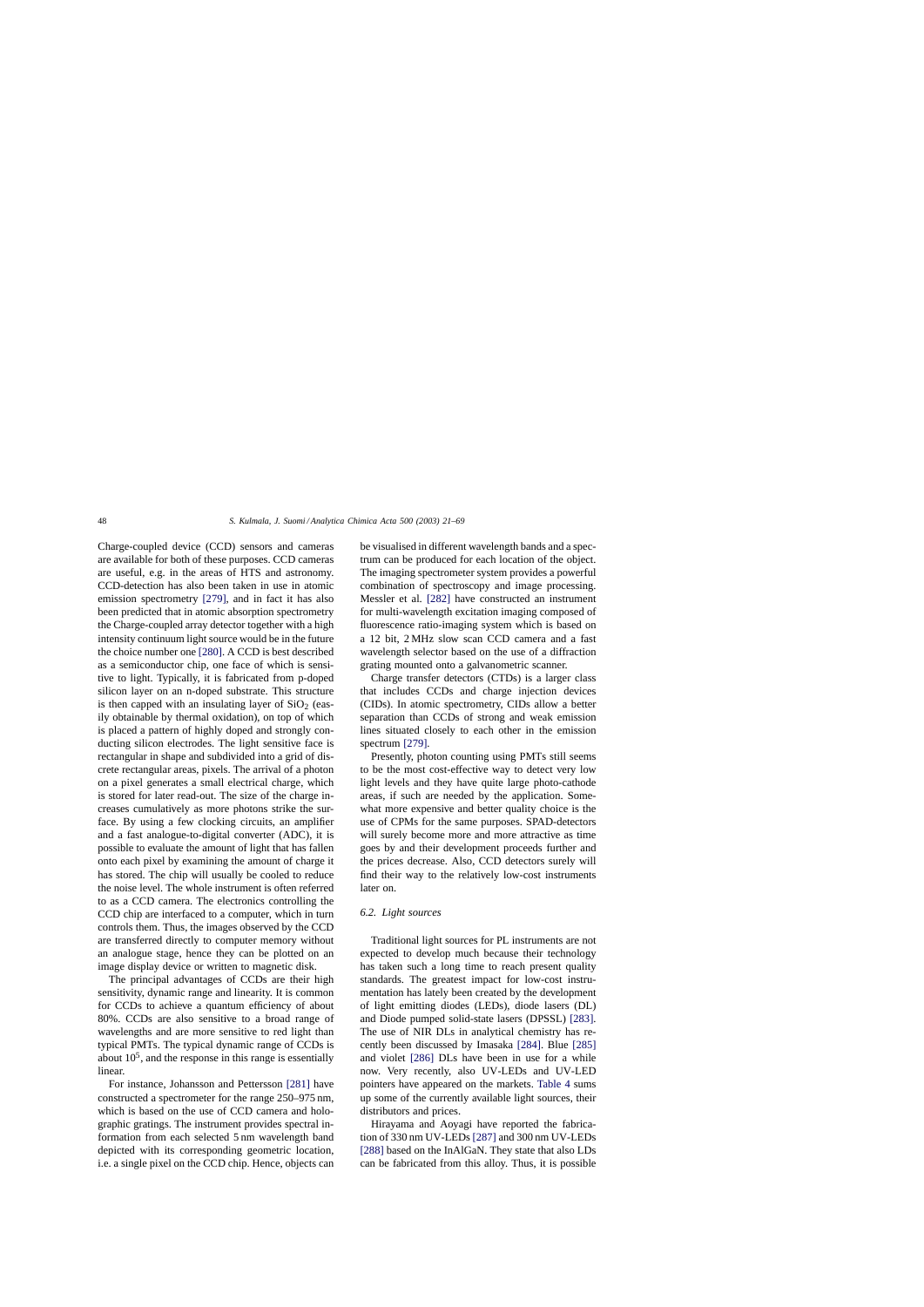<span id="page-28-0"></span>

| Table 4 |  |                                            |
|---------|--|--------------------------------------------|
|         |  | Light sources and commercial manufacturers |

| Light source                                   | $\lambda$ (nm) | P(mW)             | Price (US\$)                                | Manufacturer                                                        | Other                                             |
|------------------------------------------------|----------------|-------------------|---------------------------------------------|---------------------------------------------------------------------|---------------------------------------------------|
| UV-LED pointer                                 | 370            | 0.75              | 120                                         | Roithner, http://www.<br>roithner-laser.com                         |                                                   |
| UV-LED "Money checker"                         | 370            | 1                 | 50                                          | Roithner                                                            |                                                   |
| RLT350-30                                      | 350            | $30 \mu W$        | 32                                          | Roithner                                                            | Based on AlGaN                                    |
| RLT370-10                                      | 370            | 0.75              | 45                                          | Roithner                                                            |                                                   |
| LED370-66-60-10 illuminator                    | 370            | 60                | 990 per piece                               |                                                                     | 60 InGaN diode chips,<br>$110^\circ$ output angle |
| PDL 800-B pulsed diode laser                   | 375            | 1 W peak<br>power | 7000/driving unit,<br>375-8900 per head LDH | PicoQuant GmbH,<br>http://www.psplc.com                             | 70 ps pulses, repetition<br>rates 1-40 MHz        |
| PLS 370 pulsed UV LED                          | 370            | 2.5               | 2000 per head                               |                                                                     |                                                   |
| UV LED                                         | 365            | 100               | Ready to be distributed<br>by end of 2003   | Nischia, http://www.<br>nischia.co.jp/info/<br>news/new20020926.htm |                                                   |
| UV DL                                          | 375            | 10                |                                             |                                                                     |                                                   |
| NCCU001E                                       | 380            | 100               | 85                                          | Nischia                                                             |                                                   |
| NDHU2000APAE2                                  | 375            | $\overline{2}$    | 2700                                        |                                                                     |                                                   |
| NDHV310APB                                     | 405            | 30                | 1900                                        |                                                                     |                                                   |
| OUV349-100                                     | 349            | 100               | 27000                                       | CrystaLaser, http://www.<br>crystalaser.com                         | Diode pumped<br>O-switched lasers                 |
| QUV349-50                                      | 349            | 50                | 20000                                       |                                                                     |                                                   |
| OUV349-25                                      | 349            | 25                | 17000                                       |                                                                     |                                                   |
| <b>OUV266-10</b>                               | 266            | 10                | 28000                                       |                                                                     |                                                   |
| <b>OUV266-5</b>                                | 266            | 5                 | 23000                                       |                                                                     |                                                   |
| <b>OUV266-2</b>                                | 266            | $\mathfrak{2}$    | 20000                                       |                                                                     |                                                   |
| Spectra-Physics Millennia<br>solid-state laser | 266            | 200               | 175000                                      |                                                                     |                                                   |

UV LED and UV DL are both manufactured by Nischia.

that also 300 nm UV LEDs and DLs might be commercially available within a couple of years. Earlier, Nishida et al. have reported fabrication of 352 nm UV LEDs from the same material [\[289\]. I](#page-45-0)n this paper, they forecast that this material allows to fabricate efficient UV LEDs covering the range between 200 and 360 nm, which is interesting to those who need reasonably hard UV light for their applications. This group has later manufactured UV LEDs emitting at around 342 nm [\[290\].](#page-45-0) Other researchers have anticipated that AlIn-GaN LEDs emission peak can be tuned between 305 and 340 nm by varying the alloy constituents [\[291\].](#page-45-0)

Very interestingly, Kipshide et al. [\[292\]](#page-45-0) have grown AlGaN/GaN and AlN/AlGaInN superlattices on Si(1 1 1). These LEDs emit in the range from 290 to 334 nm, which is quite attractive especially for the users of many lanthanide chelates. Thus, the same chip could now be integrated to contain highly efficient SPAD for single photon counting together with a hard UV emitting pulsed light source. Fabrication of UV LEDs has been carried out from several other materials, and possibly we will hear more about them in the future.

We are convinced that LEDs and DLs or arrays formed from these devices will be in a paramount role in the inexpensive PL instruments of the future. Today, a nice site to search suitable companies and manufacturers in the different areas of optical instrumentation is The OpticPages Buyers Guide ([www.opticspages.com/bg/pd228.htm\)](http://www.opticspages.com/bg/pd228.htm).

# *6.3. Optical fibres, waveguides, filters and wavelength dispersing elements*

Optical fibres and waveguides are often much more convenient to use than traditional lense systems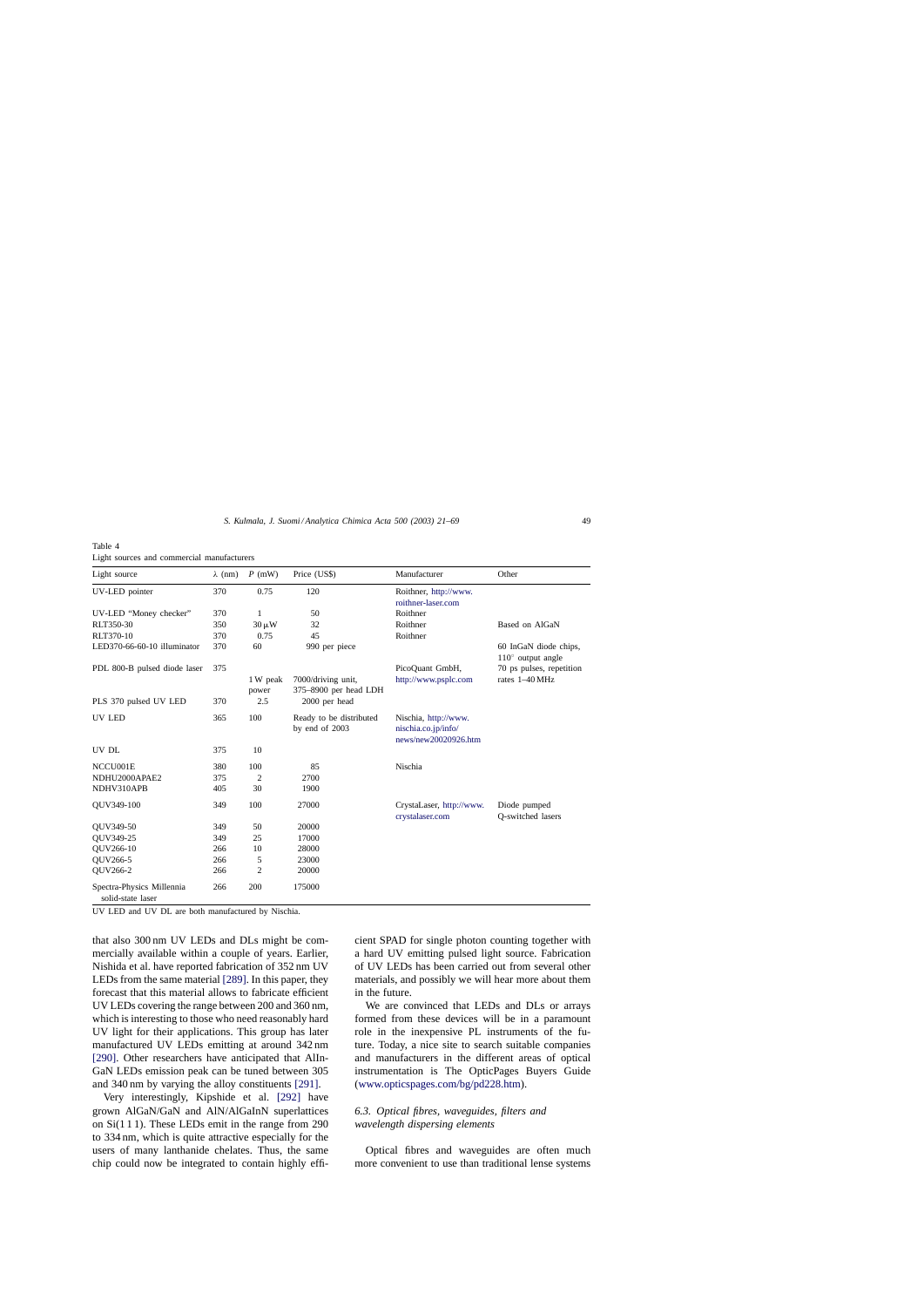in optical paths. Optical fibres are composed of a high-refractive index core and transparent cladding which is finally enclosed typically in a black plastic jacket. In analytical chemistry, many types of probes or optodes ("optical electrodes") [\[293\]](#page-45-0) have been constructed for getting light in or out to and from various devices, reactors and sample cells. Also, living cells can be studied from inside with miniaturised optodes by PL [\[294\].](#page-45-0) Novel microstructured optical fibres, holey optical fibres, have been recently discussed by Monro et al. [\[295\].](#page-45-0)

Potyrailo et al. have extensively reviewed the area of optical waveguide sensors in analytical chemistry a few years ago [\[264\]. A](#page-45-0)t about the same time, advances in miniature optical waveguide sensors were discussed by Klainer et al. [\[296\]. I](#page-45-0)n addition to PL-based probes, also optodes and sensors based on ECL have recently appeared [\[297,298\].](#page-45-0)

In miniaturised systems, optical fibres are typically replaced by flat waveguides, which also work on the same total reflectance principle as optical fibres. When light is totally reflected, the electric field of the light penetrates the interface to some extent. When the oscillating electric field encounters the reflective interface, the field decays exponentially inside the cladding. The part of the light that penetrates the wall of an optical fibre or waveguide is called an evanescent wave. This evanescent wave can be used to PL excitation of luminophores situated on the surface or in the close proximity of the surface. Evanescent field can be also utilised in light absorption measurements by attenuated total reflectance.

One of the application areas has been capillary waveguide sensors [\[299\].](#page-45-0) These are multifunctional devices: optical waveguides, sample cavities, sampling devices, flow-through cells, mechanical support for sensor coatings and wavelength discriminators. The optical properties of the inner coating vary with the analyte to be measured and can be detected by methods including measurement of refractive index, absorption, reflection, luminescence and luminescence lifetime. In many cases, this is accomplished by evanescent wave spectroscopy. Bioaffinity sensors for trace analysis based on luminescence excitation by utilising planar waveguides have been developed to provide a novel generation of optical bioaffinity sensors for ultra trace analysis [\[300\].](#page-45-0) These sensors are based on luminescence generation in the evanescent field of high-refractive index single-mode planar waveguides. With the waveguiding layers and the grating parameters chosen, a very sharp discrimination of bulk against surface-confined excitation in combination with high excitation intensities in the evanescent field can be achieved, leading to extremely high sensitivity. Incoupling of excitation light is performed using diffractive gratings.

An important issue is the outcoupling and incoupling of the light in different parts of light transportation chain, which is usually carried out by gratings. Barnes has treated the problems in fluorescence near surfaces and the roles of surface and waveguide modes [\[301\],](#page-45-0) and e.g. Duveneck et al. discuss the available different methods for the detection of both transmitted and luminescence light [\[300,302\].](#page-45-0) The transmitted excitation light can be detected either at the distal waveguide chip end or using a second outcoupling grating. Both isotropically emitted luminescence, collected by a lens located below the transducer substrate ('volume detection'), and emission coupled back into the waveguiding layer can be monitored, the latter via a second outcoupling grating. With these devices 100 amol of fluorophore-labelled DNA can be detected [\[300\].](#page-45-0) Later, planar waveguides have been developed for even more sensitive analysis of nucleic acids [\[302\].](#page-45-0)

Whereas, the requirement for performing simultaneously multi-analyte detection is solved by the approach of nucleic acid microarrays, requirements on sensitivity may often remain unsatisfied by classical detection technologies. Inherent limitations of conventional fluorescence excitation and detection schemes can be often overcome by the implementation of planar waveguides as analytical platforms for nucleic acid microarrays, with fluorescence excitation in the evanescent field with the guided excitation light. Duveneck et al. [\[302\]](#page-45-0) discuss the relevant parameters for an optimisation of sensitivity and the specific formats of their planar waveguide platforms, which are compatible with established industrial standard formats allowing the integration into industrial high throughput environments. They also explain their optical system for fluorescence excitation and detection. In a direct comparison with a state-of-the-art scanner, they demonstrate that the implementation of genomic microarrays on planar waveguide platforms allows for unprecedented, direct detection of low-abundant genes in very limited amounts of sample.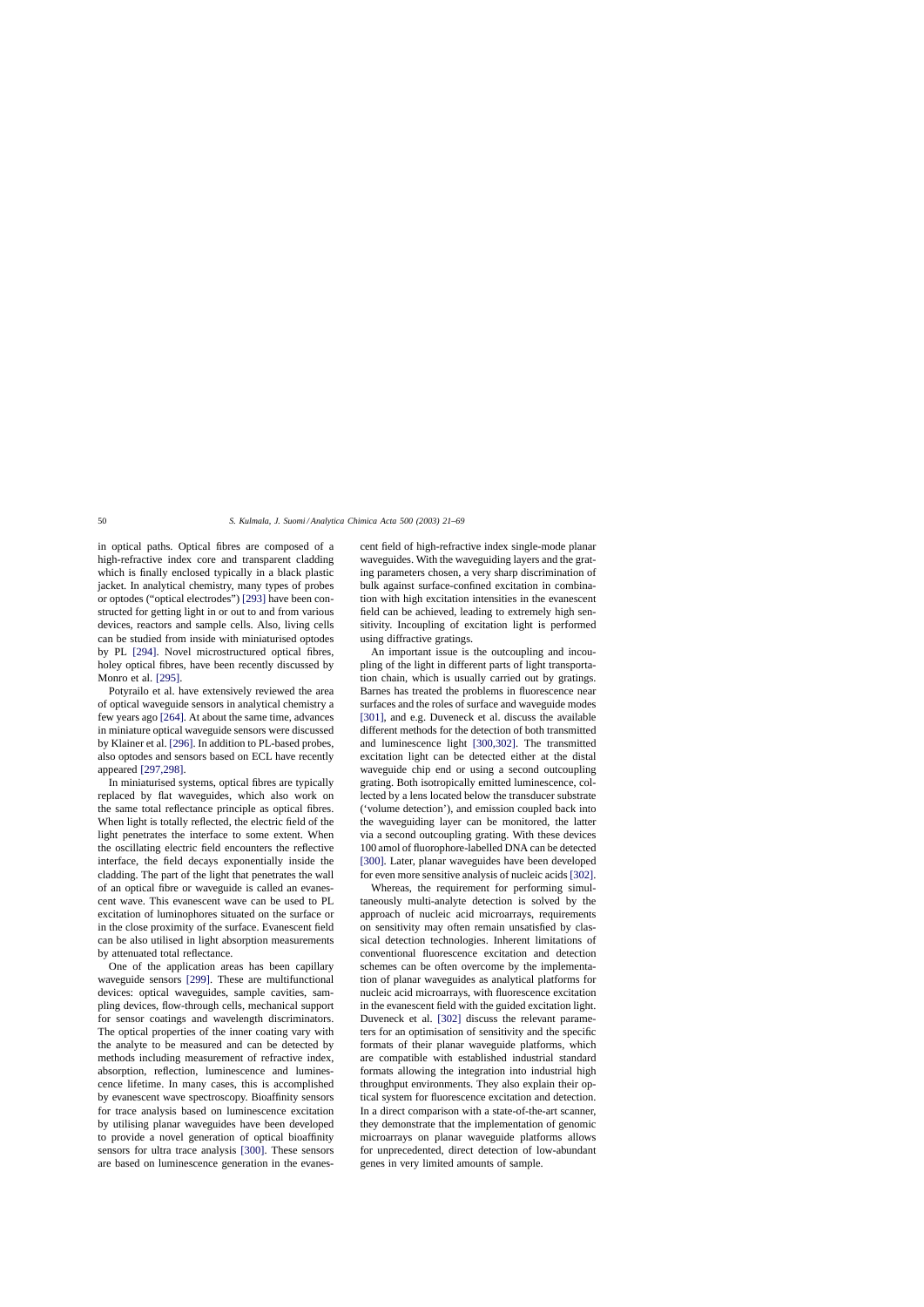Placing multiple sensing regions (sensing pads) on a single chip is a powerful means for referencing and multi-component analysis by miniature integrated optical sensors. Duebendorfer and Kunz [\[303\]](#page-45-0) describe on-chip referencing experiments performed with sensitive grating coupler sensor chips consisting of compact  $TiO<sub>2</sub>$  and  $Ta<sub>2</sub>O<sub>5</sub>$  waveguiding films on fused silica and with  $TiO<sub>2</sub>$  films on replicated polycarbonate substrates. They see that their results are not only relevant for grating coupler sensor chips but also for many other evanescent wave sensors.

Recently, Knight and Russell have reviewed the novel possibilities to guide light [\[304\]](#page-45-0) and Charlton et al. have reviewed the recent developments in the design and fabrication of visible photonic band gap waveguide devices [\[305\].](#page-45-0) The design and fabrication considerations of silicon integrated optical waveguides has been reviewed by Benaissa and Nathan [\[306\].](#page-45-0)

Organic polymers as waveguide and optical fibre materials and their processing and use have been recently reviewed several times [\[307–309\].](#page-45-0) Discussion includes optical interconnects, directional couplers, array waveguide grating (AWG) multi/demultiplexers, switches, tunable filters, variable optical attenuators (VOAs), and amplifiers. Several integrated planar lightwave circuits, such as tunable optical add/drop multiplexers (OADMs), photonic-crystal superprism waveguides, digital optical switches (DOSs) integrated with VOAs, travelling wave heterojunction phototransistors and three-dimensionally (3D) integrated optical devices are also highlighted. The devices described include a variety of passive and thermo-optically active elements that can be used in various coupling, routing, and filtering applications. These devices can be either individually pigtailed and packaged components, or they can be part of a massively parallel photonic integrated circuit on the multichip module (MCM), board, or backplane level [\[309\].](#page-46-0)

Inorganic glasses for optical waveguides has been reviewed by MacFarlane [\[310\]](#page-46-0) and fluoride glasses by Rault et al. [\[311\].](#page-46-0) Agnihotri et al. [\[312\]](#page-46-0) have considered the advances in low temperature processing of silicon nitride based dielectrics and their applications in surface passivation of silicon and integrated optical devices. The possibilities that oxidised porous silicon offers for integral optical waveguides are reviewed by Yakovtseva et al. [\[313\]](#page-46-0) and Canham et al. [\[314\].](#page-46-0) Sol–gel materials have been reviewed by Mac Craith et al. [\[315\],](#page-46-0) Righini and Pelli [\[316\]](#page-46-0) and Forastiere et al. [\[317\].](#page-46-0) The last of these reviews is concentrated on techniques for producing  $SiO<sub>2</sub>$  on Si in integrated optical devices.

IR transmitting waveguides and infrared optical sensors have been discussed by Harrington [\[318\]](#page-46-0) and Saito and Kikuchi [\[319\].](#page-46-0)

Photonic crystals consist of dielectric materials that serve as electrical insulators in which an electromagnetic field could be propagated with low loss [\[320\].](#page-46-0) Holes are arranged in a lattice-like structure in the dielectric and repeated identically and at regular intervals, a property known as periodicity. If built accurately enough, the resulting crystal would have a photonic band gap, a range of frequencies within which a specific wavelength of light is blocked. Future applications of photonic crystals are believed to include photonic-crystal lasers, light emitting diodes and photonic-crystal thin films. Advances in photonic crystals are also discussed by Weisbuch et al. [\[321,322\].](#page-46-0) These authors believe that 2D and 3D photonic crystals provide a viable route to high-performance photonic integrated circuits (PICs).

Incoupling and outcoupling of light in the devices has been widely discussed in the literature [\[323–325\].](#page-46-0) Parriaux et al. [\[323\]](#page-46-0) have reviewed the use of gratings as coupling elements with planar waveguides. Wiki et al. [\[324\]](#page-46-0) have developed an optical biosensor based on a grating coupler triplet and Maims et al. [\[325\]](#page-46-0) have fabricated injection moulded polymer waveguides that are useful in on-chip fluorescence and absorption measurements to be undertaken online in  $\mu$ -TAS. Their devices involved embossed diffractive elements incorporated in such a way that effective in- and out-coupling of light from flow channels was achieved without the need for prism coupling and index matching solutions. The system was demonstrated using laser and LED sources to obtain fluorescence and absorption spectra in the visible region. A relatively novel type of grating is chirped grating couplers [\[326\].](#page-46-0) These can be used as a powerful basic building block for constructing miniature sensor modules. Kunz et al. [\[326\]](#page-46-0) discuss the feasibility of fabricating these chips by means of very low-cost processes such as replication and thin film deposition. The most important theory fundamentals for calculating the performance of these chips are given by them, and they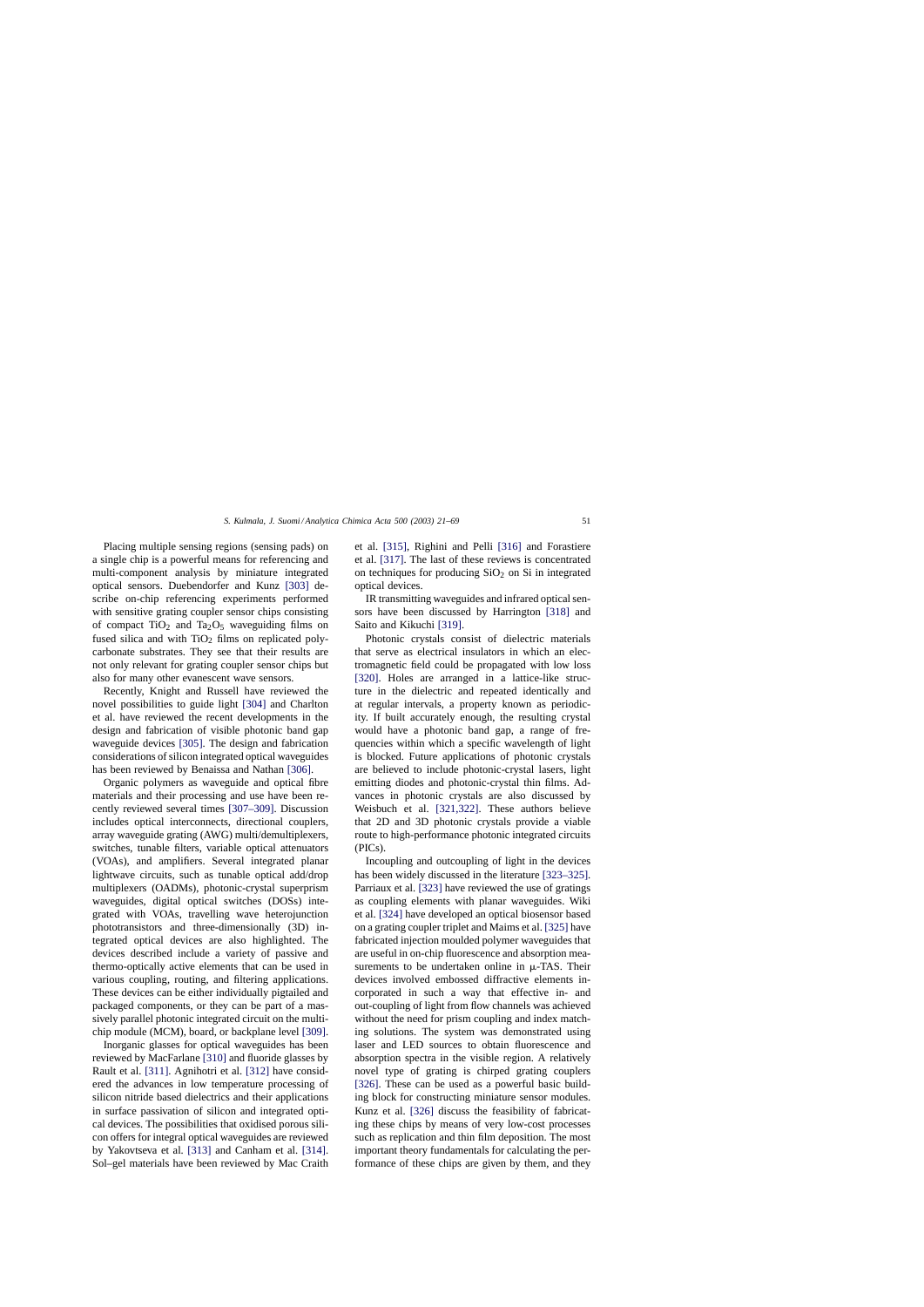report experimental results obtained with replicated polycarbonate chips used in a flow cell.

Wavelength discrimination and dispersion is often needed in analytical instruments. Many of the methods and solutions developed for optical communication devices surely can be adopted and developed further in microanalytical devices. Many applications of integrated optics, related especially to multi-wavelength telecommunications, require the use of dichroic reflectors to achieve narrow or broad-band wavelength-selective filters. Bragg mirrors in particular are very good candidates for that purpose. Ferriere and Benkelfat [\[327\]](#page-46-0) describe the design of a holographic set-up used to record a photolithographic mask directly on the substrate, enabling the inscription of periodic and aperiodic parameters waveguides for these purposes. Wavelength-division multiplexing waveguide hologram devices and photonic-crystal superprism waveguides have been discussed by Chen et al. [\[328\]](#page-46-0) in combination with the fabrication of polymer waveguides and their application in optoelectronic systems. Bragg grating technology in silica-based optical fibres as well as other fibre materials has been reviewed by Reekie and Dong [\[329\]. C](#page-46-0)hen et al. [\[330\]](#page-46-0) have discussed spectrometers on a chip.

Chekhlova and Tcheremiskin [\[331\]](#page-46-0) have recently reviewed waveguide spectral multiplexers/demultiplexers. They discuss the practical implementation of wavelength-division multiplexers in specific devices based on  $SiO<sub>2</sub>$  and InP.  $SiO<sub>2</sub>$ -based multiplexers exhibit lower losses, whereas devices based on InP make it possible to use the technologies of microelectronics and integrating optics and to fabricate radiation sources and passive components on the same substrate for optical communication purposes. Their multiplexers/ demultiplexers are fabricated by conventional lithography. Devices such as the planar arrayed-waveguide grating or the distributed Bragg reflector (AWG and DBR, respectively) are assumed to have increasing importance in the areas of fibre point-to-point communication and networking. In the particular context of dense wavelength-division multiplexing (DWDM), these devices play a well-established role as wavelength-selective elements. Parker and Walker [\[332\]](#page-46-0) have reviewed this area. Cremer et al. [\[333\]](#page-46-0) have developed a Grating spectrograph in indium gallium arsenide/indium phosphide for dense wavelength-division multiplexing purposes in IR range. This spectrograph is suited for monolithic integration with photodiodes, laser diodes, or optical amplifiers on a single chip.

Micromachined free-space integrated micro-optics have been discussed by Wu and co-workers [\[334–336\].](#page-46-0) The optical axes of these optical elements are parallel to the substrate, which enables the entire free-space optical system to be integrated on a single substrate. Microscale Fresnel lenses, mirrors, beam-splitters, gratings and precision optical mounts have been successfully fabricated and characterized. In addition, micropositioners such as rotary stages and linear translational stages are monolithically integrated with the components using the same surface-micromachining process to provide on-chip optical alignment or optomechanical switching. The groups propose that their free-space micro-optical bench (FSMOB) technology could significantly reduce the size and cost of most optical systems, and could have a significant impact on optical switching, sensing and data storage systems.

In-line fibre evanescent field electro-optic modulators have been reviewed by Afrt et al. [\[337\].](#page-46-0) They consider electro-optic modulators that consist of an optical fibre waveguide coupled to an electro-optic waveguide. Desirable attributes of these devices are that the optical fibre is uninterrupted and the interaction with the electro-optic region occurs only where the optical properties are modulated. Dalton et al. [\[338\]](#page-46-0) have discussed the polymeric electro-optic modulators quite recently. Reactive ion etching and/or multicolor photolithogaphy are used to fabricate buried channel waveguide structures out of the resulting polymeric electro-optic materials and to integrate polymeric waveguides with  $SiO<sub>2</sub>$  optical fibres. Dalton et al. have demonstrated both vertical and horizontal integration of polymeric electro-optic modulator circuitry with semiconductor very large scale integration (VLSI) circuitry.

We are sure that plenty of research carried out in the field of optical communication can be quite directly adopted in the field of microanalytical optical systems [\[339–347\].](#page-46-0) There must be loads of additional papers considering methods applied in wavelength dispersion, multiplexing, routing, mixing, filtering, etc. that real experts in this field could serve on a silver platter to analytical chemists developing microsystems.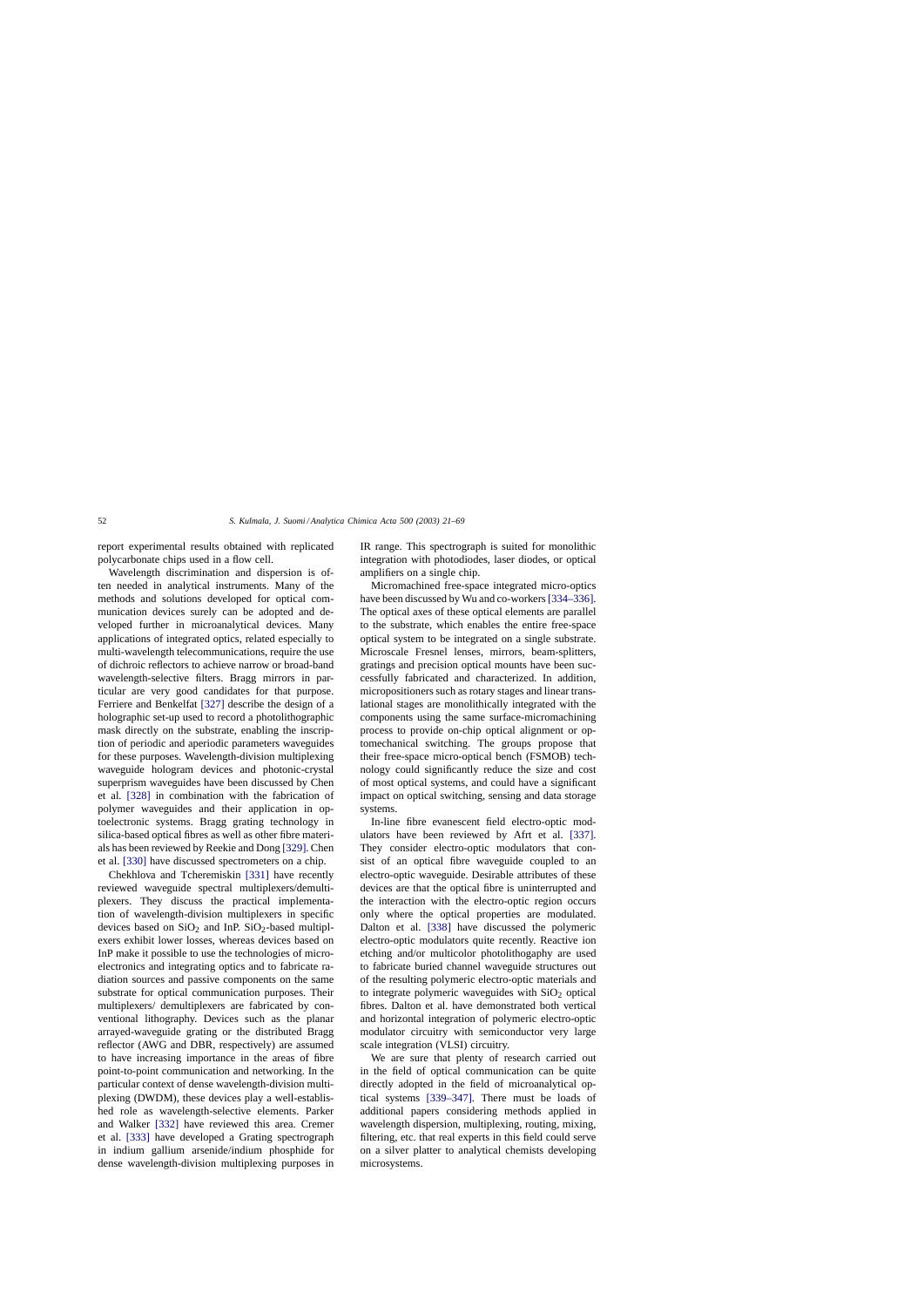# **7. Luminescence-based detection methods in regular and on-chip capillary electrophoresis**

Commercially available CE instruments are generally equipped with an UV-Vis absorbance detector, which is relatively inexpensive. However, while the mass LOD in UV detection is impressive, the concentration LOD is limited by the light path length generally determined by the capillary's inner diameter. Luminescence can offer lower LODs than absorbance-based detection.

Several luminescence-based methods have been developed for CE, and a number of reviews have been published since early 1990's on their application in the detection system of CE. Review articles on the different techniques are referred to where appropriate.

This section describes the PL, CL and ECL detection in both regular and microchip CE (MCE or  $\mu$ -TAS). [Table 5](#page-33-0) compares the different luminescencebased detection techniques, concentrating on the most recent research.

## *7.1. Photoluminescence detection methods in CE*

A number of methods employing laser-induced fluorescence (LIF) have been developed for CE and studied in several reviews (e.g. refs. [\[348–352\]\).](#page-46-0) Since this technique can be expected to be familiar to many readers and background material is easily found, in this article CE–LIF is covered superficially.

The advantages of LIF are the low background noise and the intensity of radiation produced by the lasers at narrow bandwidths, high spatial coherence and insignificant chromatic aberration [\[353\]. I](#page-46-0)n addition, the output of the laser is easily focused on to the capillary. As a result, the LODs are typically very low. Already in 1994, Chen and Dovichi [\[354\]](#page-46-0) reported yoctomole LODs for CE–LIF, in other words, detection of just a few molecules of the analyte. Since then, detection of single molecules with CE–LIF has been reported [\[355\].](#page-46-0)

With single-wavelength LIF detection little structural information of the analyte is obtained, but wavelength-resolved fluorescence detection, described in a review by Zhang et al. [\[353\],](#page-46-0) is able to give spectroscopic information about fluorescent species while maintaining low LODs. Multidimensional LIF such as wavelength-resolved, time-resolved or polarization

fluorescence detection also reduces matrix interference [\[353\].](#page-46-0) However, the main disadvantages of LIF as well as wavelength-resolved fluorescence detection have been the high cost of UV lasers and the need for pre- or post-column derivatisation for most molecules.

Indirect LIF or fluorescence detection of nonfluorescent molecules in a fluorescent electrolyte solution is also possible [\[356\],](#page-46-0) but as with indirect detection in general, the sensitivities are mostly lower than with direct detection. Indirect fluorescence has also been made on a chip [\[357\]](#page-46-0) but it is not recommended for charged analytes in MEKC [\[358\]; M](#page-46-0)EKC– LIF of neutral analytes, on the other hand, can give higher fluorescence yields than the analyte would exhibit without the presence of the micelles [\[358\].](#page-46-0)

Kuijt et al. [\[359\]](#page-46-0) have introduced a method for indirect phosphorescence detection after CE separation. The system is based on the quenching of biacetyl phosphorescence in the background electrolyte (BGE) by the analytes via various mechanisms. The system was fit for use in a wide pH range, and for phenols, benzoic acid derivatives and naphtalenedisulfonic acids the LODs were between 10 and 80 nM.

Fluorescence detection in CE has produced a few noteworthy reviews. Jankowiak et al. [\[360\]](#page-46-0) have reviewed fluorescence line narrowing detection in CE and chromatography, and Matysik [\[361\]](#page-46-0) has reviewed fluorescence detection under non-aqueous conditions.

#### *7.2. Chemiluminescence detection methods in CE*

Generally, CL is very sensitive technique, and if coupled to an efficient separation technique such as CE [\[362\],](#page-46-0) it offers outstanding selectivity and sensitivity. The LODs can be as low as with LIF, but with a simpler and much less costly instrumentation. The sensitivity of CL mainly stems from the absence of a light source, which significantly lowers the noise levels from those attained with, e.g. UV detection as well as eliminates Rayleigh and Raman scattering [\[363\]. T](#page-46-0)he linear range is also wide [\[364\]](#page-46-0) and the reactions typically have fast kinetics, making them well suited to low-volume on-line detection [\[365\].](#page-46-0)

CL is accomplished by reaction of added compounds with the analytes. The CL reagents can be classified into two groups: chemiluminescence labels and chemiluminogenic compounds. As their names imply, the first mentioned are used to label the analytes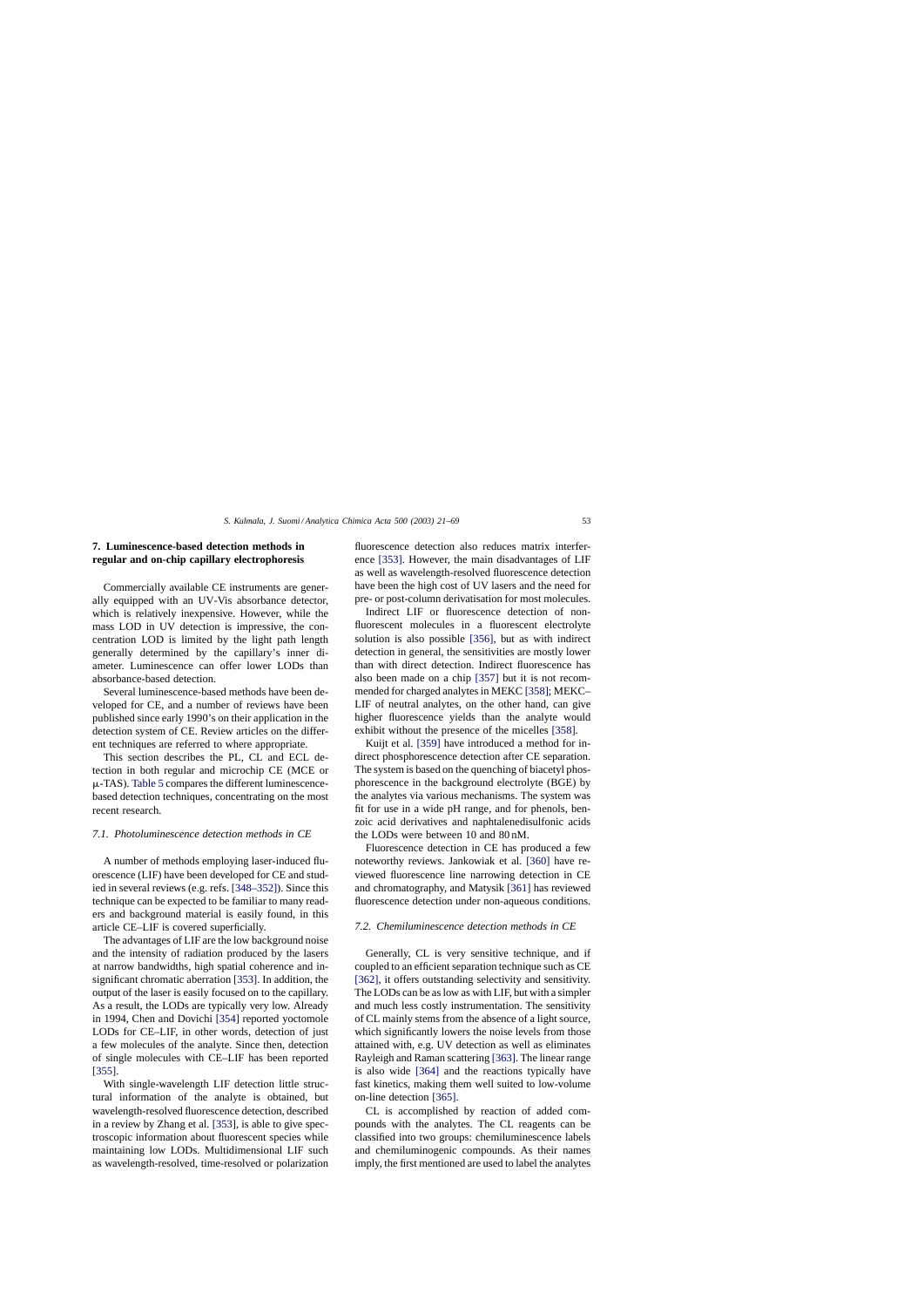<span id="page-33-0"></span>

| Technique                                  | Compounds                                             | <b>LOD</b>                                             | Other information                                              | Ref.  |
|--------------------------------------------|-------------------------------------------------------|--------------------------------------------------------|----------------------------------------------------------------|-------|
|                                            |                                                       |                                                        |                                                                |       |
| LIF                                        | Anilines                                              | $0.3 - 0.9$ nM                                         | MEKC, pre-column derivative                                    | [392] |
| LIF                                        | Anilines                                              | 57-490 nM                                              | MEKC, pre-column derivative, fast and<br>quantitative reaction | [393] |
| LIF                                        | Proteins, indocyanine green label                     | $0.3 \mu M$                                            |                                                                | [394] |
| LIF                                        | Amino acids and peptides,<br>fluorescamine labels     | $2.1 - 8.0$ nM                                         | Two solid-state UV lasers                                      | [395] |
| LIF (optical fibre)                        | $(\pm)$ -FLEC                                         | $40 \text{ nM}$                                        | Enantiomeric impurity determination                            | [396] |
| LIF                                        | Thiols and phytochelatins                             | $250 \text{ nM}$                                       |                                                                | [397] |
| LIF polarisation                           | Immunoassays                                          | $1 \text{ nM}$                                         |                                                                | [398] |
| LIF                                        | Oligosaccharides                                      | $0.85$ nM $(0.895$ fmol)                               | NACE with N-methylformamide                                    | [399] |
| LIF (red diode laser)                      | Cyanine-5 dye                                         | 9pM                                                    | 900 molecules detected of 4560 injected                        | [400] |
| LIF                                        | Rhodamine 6G                                          | $50 \text{ nmol}$                                      |                                                                | [354] |
| LIF (laser-excited confocal<br>FL scanner) | DNA genotyping                                        |                                                        | 12 parallel samples in 160 s                                   | [401] |
| LIF scanned                                | Immunoassays                                          | 30 pM fluorescein, 4.3 nM anti-estradial<br>assay      | Multi-channel µfluidic system, 30 s<br>analysis                | [402] |
| I-LIF                                      | Valproic acid                                         | $0.9 \,\mathrm{mg}/1$ (6 $\mu$ M)                      |                                                                | [356] |
| I-LIF                                      | Se and Sb compounds                                   | $2.6 - 7.5 \mu M$                                      |                                                                | [403] |
| I-LIF                                      | Aliphatic carboxylic acids C2 -                       | $0.56 - 1.55 \mu M$                                    | NACE (ACN, EtOH, water),                                       | [404] |
|                                            | C18                                                   |                                                        | merocyanine 540                                                |       |
| FL                                         | Cis and trans resveratrol                             | Not given                                              | NACE (MeOH-ACN and SC micelles),                               | [405] |
|                                            |                                                       |                                                        | enantiomeric sepn. at 77 K                                     |       |
| FL line narrowing<br>spectroscopy          | Depurinating DNA adducts                              | $0.2$ nM                                               | $CE$ at $4.2 K$                                                | [406] |
| FL                                         | Biogenic amines, FITC-labelled                        | $2.95 - 6.57 \,\mu M$                                  | MCE, 80 s sepn.                                                | [384] |
| FL (UV-light emitting diode<br>induced FL) | Fluorescamine-derivatives of<br>bradykinin and lysine | 3 fmol (bradykinin), 18 fmol (lysine)                  |                                                                | [407] |
| FL                                         | Immunoglobulins                                       | 17 nM of sheep IgM                                     | ELISA, PDMS chip                                               | [408] |
| FL (variable wavelength)                   | FITC-labelled amines, rhodamines                      | $1 \text{ nM}$ (amines), $500 \text{ pM}$ (rhodamines) | MCE, 50 s sepn. for amines, 6 s sepn.<br>For rhodamines        | [385] |
| FL                                         | Immunoassays                                          | 50 nM lowest mentioned concentration                   | µfluidic chips                                                 | [409] |
| $\mathop{\rm FL}\nolimits$                 | Antibodies and theophylline                           | 30 pM fluorescein                                      | MCE                                                            | [410] |
| I-FL                                       | Film developing agents                                | $0.2 - 0.4$ mM                                         | MCE, 30 s separation                                           | [411] |
| I-FL                                       | Biogenic amines                                       | $6.5 \mu M$                                            | MCE, 90 s sepn.                                                | [357] |
| Quenched phosphorescence                   | Naphtalenesulfonic acids, amino<br>acids and others   | $10-1000$ nM, mainly below $100$ nM                    | Biacetyl in BGE, wide pH range                                 | [359] |
| CL/L-HP                                    | $Nb(V)$ , Ta $(V)$                                    | $0.41 \text{ nM}$ (Nb), $32 \text{ nM}$ (Ta)           | Stacking                                                       | [374] |
| CL/L-HP                                    | Fluorescein conjugate of HRP                          | $9-35$ nM                                              | MCE, different channel depths                                  | [387] |
| <b>CLND</b>                                | Aminoglycosides                                       | $1.4 \mu M$ of nitrogen                                | Stacking; nebuliser and CL reaction                            | [412] |
|                                            |                                                       |                                                        | chamber optimised                                              |       |
| CL                                         | Cu(II)                                                | $4 \text{ pM}$                                         | Stacking, water plug before sample                             | [366] |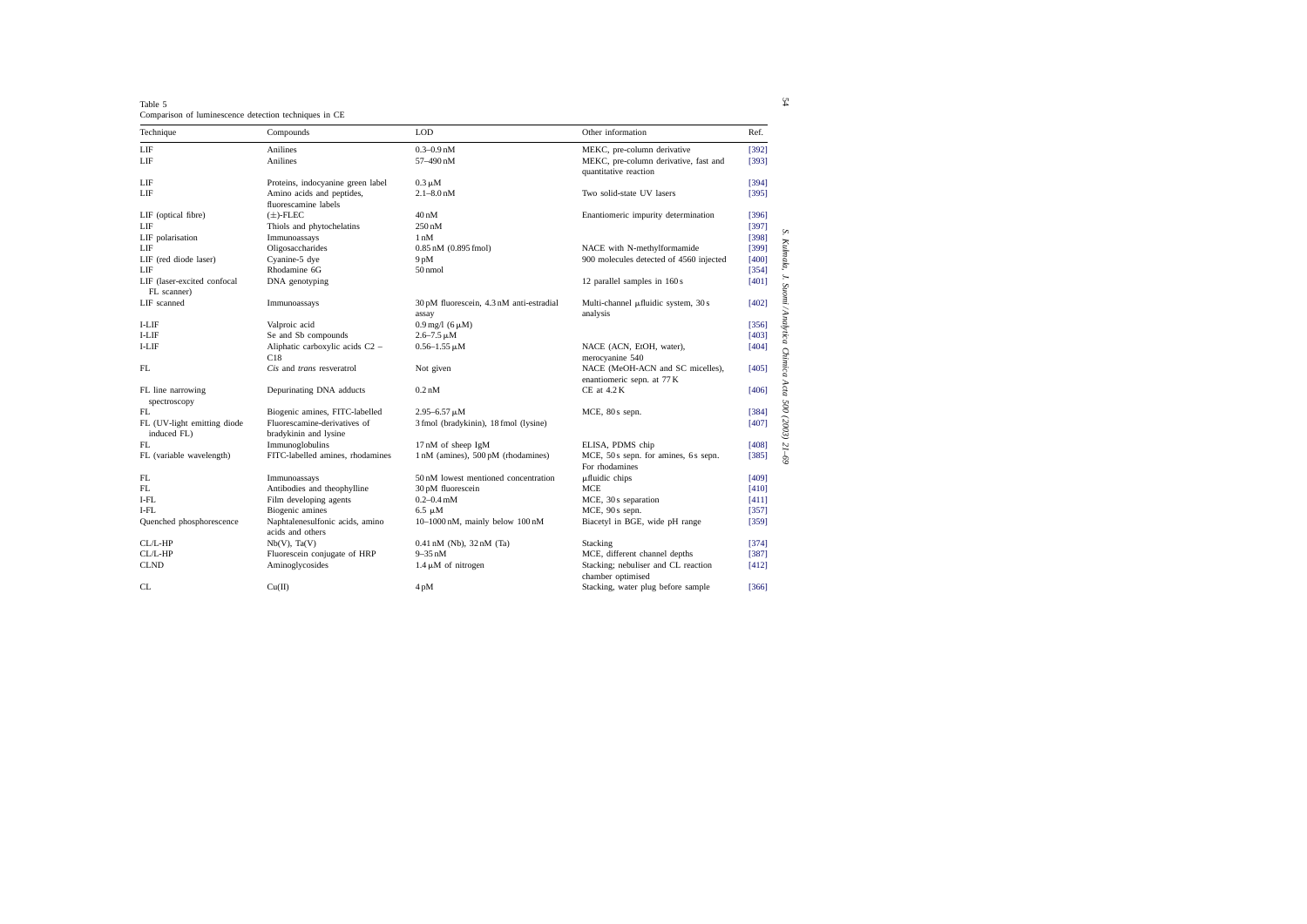| CL         | $Co(II)$ , dansyl-glycine                                   | $0.49 \mu M$ , $0.39 \mu M$                           | PDMS-chip with 3 patterns, L-HP and<br>dansyl-conjugated peroxalate-HP<br>reactions | [389]   |
|------------|-------------------------------------------------------------|-------------------------------------------------------|-------------------------------------------------------------------------------------|---------|
| CL         | $Co(II)$ , $Cu(II)$ , $Ni(II)$ , $Fe(III)$ ,<br>Mn(II)      | $0.5$ pM, $0.1$ nM, $5$ nM, $50$ nM, $8 \mu$ M        | Stacking                                                                            | $[375]$ |
| CL         | Atropine and pethidine                                      | 3.8 nM, 77 nM                                         | $\mu$ TAS with chemical Ru(bpy) <sub>3</sub> <sup>2+</sup><br>oxidation             | [413]   |
| CL         | Glucose                                                     | $100 \mu M$                                           | Microfluidic system, immobilised<br>reagents                                        | [414]   |
| CL         | Dansyl amino acids                                          | $10 \mu M$                                            | $MCE-CL$ , 40 s sepn.                                                               | [388]   |
| CL         | Dansyl-tryptophan                                           | $0.43$ fmol (lowest linearity point $30 \text{ nM}$ ) | Batch-type cell; in flow-type cell the<br>LOD of same was $1.3$ fmol                | $[372]$ |
| CL         | Luminol                                                     | $0.25$ nM without stacking, $15$ pM<br>stacked        | ACN stacking, <i>p</i> -iodophenol enhancer,<br>batch-type cell                     | $[373]$ |
| I-CL       | Monoamines and catechol                                     | $0.5 - 3.1 \mu M$                                     | L-HP with $Cu(II)$                                                                  | [377]   |
| I-CL       | Amino acids, catecholamines                                 | $0.77-43.7 \mu M$ (AA:s), 1.9-7.5 $\mu$ M<br>(CA:s)   | L-HP system with $Co(II)$ as enhancer,<br>analytes suppress the enhancer            | $[378]$ |
| <b>ECL</b> | <b>B-Blockers</b>                                           | $2 \mu M$ (0.6 mg/l)                                  | $Ru(bpy)_{3}^{2+}$ in BGE, oxidised<br>post-column                                  | [369]   |
| ECL        | Diphenhydramine                                             | $20 \text{ nM}$ at $S/N = 10$                         | $Ru(bpy)_{3}^{2+}$ as ECL reagent, wide<br>linear range                             | $[367]$ |
| ECL        | $Ru(bpy)$ and $Ru(phen)$ , indirect<br>detn. of amino acids | 0.2–0.8 $\mu$ M, AA:s ca. 300 $\mu$ M                 | MCE (MEKC), floating Pt electrode                                                   | $[368]$ |
| ECL        | Proline, valine, phenylalanine                              | $1.2 - 25 \mu M$                                      | Flow injection, falling drop interface,<br>reagent $Ru(bpy)_{3}^{2+}$               | [379]   |
| <b>ECL</b> | Tripropylamine, lidocaine                                   | 50 pM, 20 nM                                          | CE current did not affect ECL of<br>$Ru(bpy)32+$ , wide linear range                | [380]   |
| <b>ECL</b> | Tripropylamine, proline                                     | $2 \text{ nM}$ , $2 \mu \text{M}$                     | ECL reagent immobilised                                                             | $[381]$ |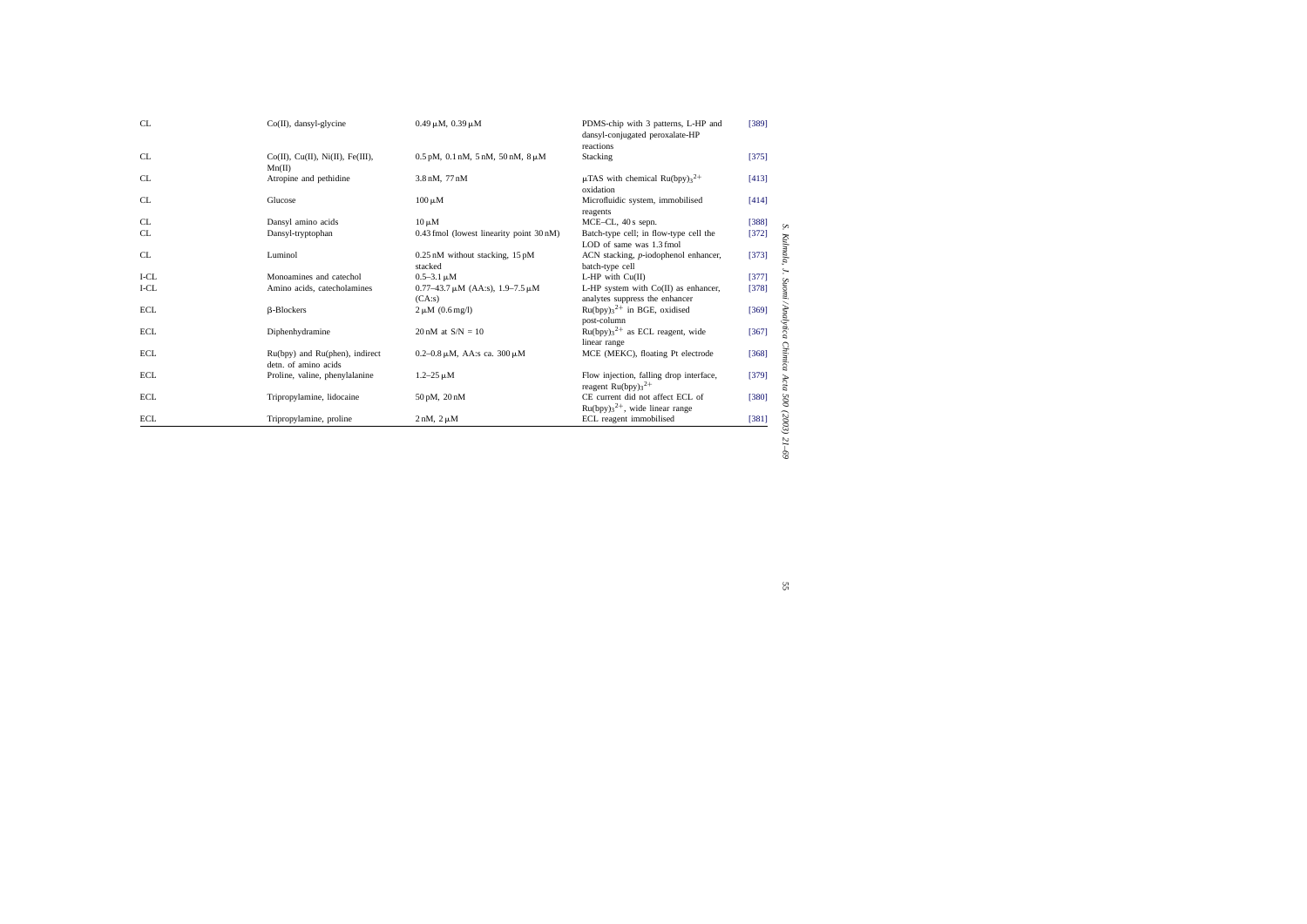with intense chemiluminophore groups. The last mentioned are themselves only weakly chemiluminescent but their reaction with analytes generates intense CL. Indirect detection, in which the analytes reduce the CL efficiency, is also possible but generally less sensitive than direct detection.

A challenge in CE–CL is the sensitivity of CL emission intensity to environmental factors such as pH, ionic strength, solvent, separation temperature and other species present in the system. This requires optimisation of the CE conditions to achieve separation under the optimal CL emission conditions, or alternatively, choosing the reagents and reactions such that the CL efficiency is highest under the separation conditions. In practice the modification of the CE conditions is usually the more easy approach. The equipment also needs to be set to measure the signal during the short time when the emission intensity of the CL reaction is at its maximum; the emission versus time profile is different for different compounds.

CL reagents such as luminol and related compounds, peroxyoxalate and its esters, acridinium esters, lophine derivatives, adamantyldioxetane compounds, ruthenium complexes, permanganate and firefly luciferase have been successfully used in CE–CL with excellent sensitivity [\[364–367\].](#page-46-0) Several reviews have been written on the applicability of these reagents. In their extensive review, Yamaguchi et al. concentrated on describing the reactions of various luminol-type reagents with different types of analytes [\[364\].](#page-46-0) In ECL detection of CE, mainly  $Ru(bpy)_{3}^{2+}$ [\[367–369\]](#page-46-0) has been used as a reagent.

The coupling of CL to CE is challenging mainly as a result of the very small flow volumes of CE and difficulties in addition of CL reagents into the separation capillaries, but a number of approaches to efficient CE–CL detector configurations have been developed. The most popular configurations are sheath flow, coaxial sheath flow, on-column and post-column CL. These have been described in detail in Kuyper and Milofsky's [\[363\]](#page-46-0) and Huang and Fang's [\[365\]](#page-46-0) review articles. Staller and Sepaniak [\[362\]](#page-46-0) grouped the instrumental configurations into three groups, one of which comprised both sheath flow and coaxial sheath flow and the second group being end-column detection. The third configuration was a moulded reactor system, in which a low dead volume junction was moulded between a single reaction capillary and multiple inlet capillaries. Separation was made in one of the inlet capillaries, while the others carried reagents.

Tsukagoshi et al. [\[370–373\]](#page-47-0) have developed several detection cells for post-column CE–CL. The cells can be divided into two distinct groups: batch- and flow-type cells. In the batch-type cells the glass cuvette detection cell also works as the outlet CE reservoir. The group has widely compared the properties of the cell types. Generally, their experience has been that batch-type cells offer more sensitive detection and require less complicated instrumentation than the other cell types. With this cell type the exact positioning of the capillary and the electrode are not critical for the peak height and the plate number. The flow-type cell, on the other hand, requires optimisation of the reaction cell dimensions, capillary tip position and reagent flow rate.

The batch-type cell gives LODs of about 1/3 of the values obtained with the flow-type cell (0.43 fmol versus 1.3 fmol in a TDPO acetonitrile–hydrogen peroxide CL reagent [\[372\],](#page-47-0) probably as a result of dilution of the sample with the CL reagent in the flow-type cells. However, the flow-type cell was the better suited of these two to continuous repeated injection [\[372\].](#page-47-0) Tsukagoshi et al. studied mainly dansyl amino acids and phenolic compounds, and they reported detectable ranges for the compounds in the  $0.01-10 \mu M$  range [\[370\].](#page-47-0) The LODs of the phenolic compounds were in the  $0.1 \mu M$  range with use of batch-type cells [\[371\].](#page-47-0) For luminol in batch-type cells, the group obtained LOD of  $0.25 \text{ nM}$  (7 amol), which could yet be lowered to 15 pM with acetonitrile stacking and further enhanced by *p*-iodophenol under weakly alkaline conditions [\[373\].](#page-47-0) The authors reported that with stacking and enhancement the sensitivity of the signal could be increased more than 400 times.

In the development of the detector configurations, it is necessary to remember that all reagents need not be mixed with the background electrolyte only near the detection point. For example, in luminol–hydrogen peroxide systems the luminol can be a part of the separation solution [\[374,375\].](#page-47-0) In designing the BGE one must remember, however, to choose the BGE compounds so that they do not affect the luminescence intensity. A few of the most commonly used surfactants, such as SDS, have been found to diminish ECL intensity [\[369\]](#page-46-0) and so MEKC–ECL requires optimisation and careful thought. However, cyclodextrins and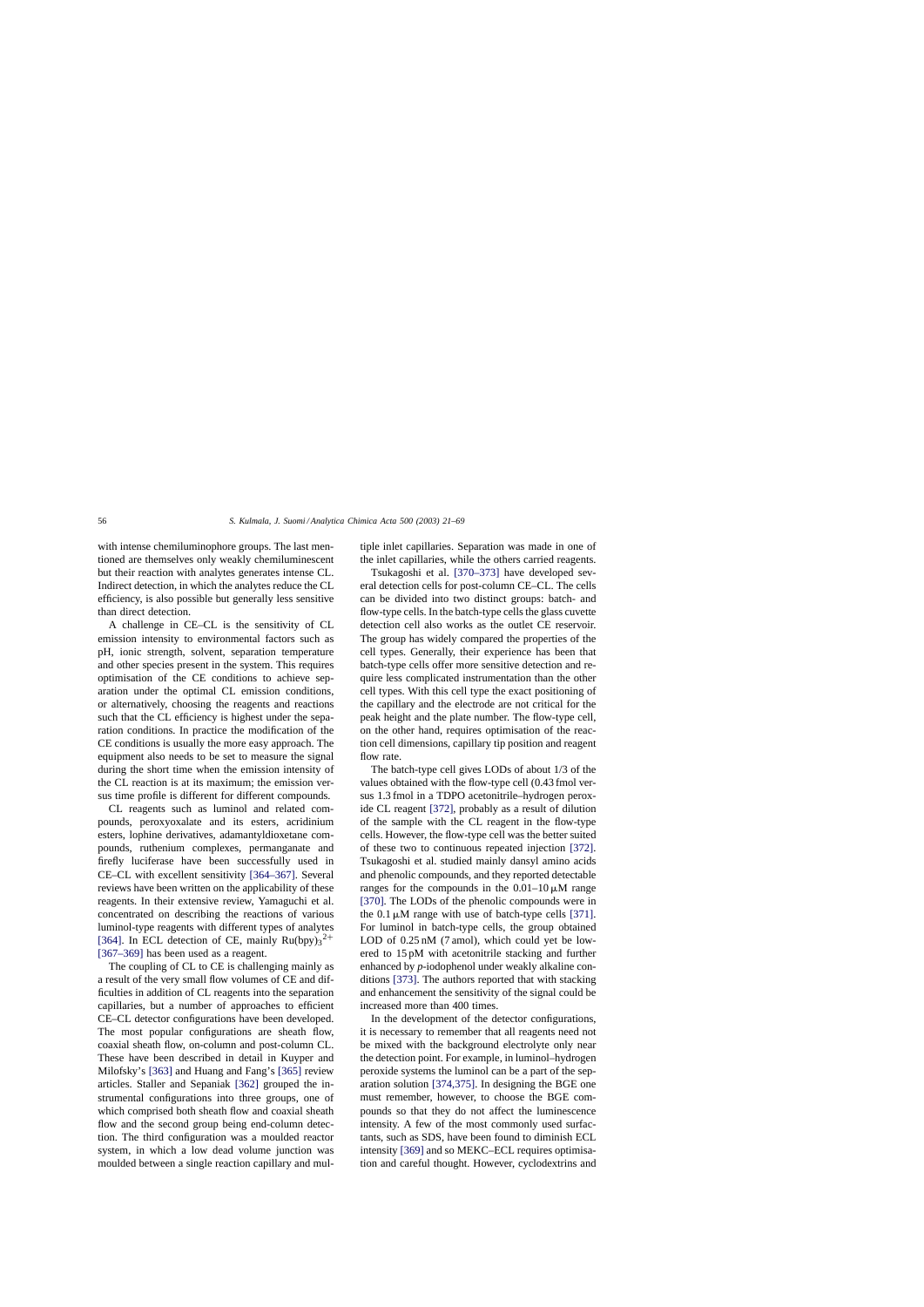Triton X-100 do not normally affect the intensity [\[369\]](#page-46-0) and can be used in the BGE.

Sample pre-concentration on-line by stacking, sweeping or other similar techniques, although common in, e.g. CE–UV systems, is still rarely seen in CE–post-column-CL. Apparently the LODs obtained with the system have been so good that sample pre-concentration has not been found necessary for practical analyses. Some studies have contained also a pre-concentration step [\[373–376\], b](#page-47-0)ut further research in this area would yet be needed since the LODs can improve quite dramatically with stacking. As an example, Liu et al. [\[376\]](#page-47-0) have reported ultrasensitive CE–CL of cobalt ions with luminol–hydrogen peroxide reaction, detecting even sub-femtomolar concentrations. At so low concentration levels, the contamination control plays a considerable role in the experiment design. The group improved the performance of the detection first by transferring the grounding electrode upstream of the detection point, then by employing a new mixing mode for the analyte and the reagent, and finally by field-amplified sample stacking. The signal was increased by several orders of magnitude until, theoretically, single Co(II) molecules could be detected. In practice, the injection volume probably contained more than just one molecule of Co(II) as a result of the stacking.

Indirect chemiluminescence detection has also been reported. Tsai and Whang [\[377\]](#page-47-0) have employed indirect luminol–hydrogen peroxide based CL detection for CE analyses. In the indirect CL detection the analytes suppress the signal by complexation with the CL enhancer, usually a metal ion such as Co(II). Tsai and Whang's LODs for monoamines and catechol were in the range  $0.5-3.1 \mu M$  and thus significantly lower than usually obtained by indirect detection. Also Zhang et al. [\[378\]](#page-47-0) used the indirect luminol CL detection with CE. In these reports the sensitivity of the method seems to be good despite the indirect detection.

While chemiluminescence is beginning to show some signs of popularity as CE detector, electrochemiluminescence detection in CE is still a rare combination. Forbes et al. [\[369\]](#page-46-0) were the first to use ECL of Ru(bpy) $3^{2+}$  for detection of  $\beta$ -blockers separated with CE.  $Ru(bpy)_{3}^{2+}$  was a part of the BGE. It was oxidised post-column and in the oxidised form reacted with the analytes producing light. The CE separation voltage had to be isolated from the vial

where the ECL was made to avoid decomposition of water. Huang et al. [\[379\]](#page-47-0) have combined flow injection sample introduction to CE–ECL. The flow injection functioned with a falling-drop interface, which isolated the flow injection system from the CE operating voltage. The LODs in these two works were roughly the same as in most CE–CL systems (see [Table 5\).](#page-33-0) In two recent articles, Cao et al. [\[380,381\]](#page-47-0) have presented two new CE–ECL couplings. In their end-column ECL system [\[380\]](#page-47-0) they showed that the electrophoretic current did not affect the ECL reaction of  $Ru(bpy)_{3}^{2+}$  and that the high voltage field only resulted in a shift of the detection potential. They also introduced a solid-state ECL detector [\[381\],](#page-47-0) in which the reagent was immobilised in a film. The sensitivity of both systems was very good.

These reports show that CE–ECL has potential to become a sensitive and easily applicable analysis system. A great advantage of  $Ru(bpy)_{3}^{2+}$  *red–ox* reactions is that derivatisation is not required for many classes of compounds, since e.g. many amines participate in the reaction.

# *7.3. Luminescence detection methods in microchip-based CE*

Microchip CE, here covering all capillary electromigration techniques applicable on a chip, is growing to be as versatile and easily applicable as ordinary CE. So far most of the reports on this area of research have used CZE in their MCE–CL applications. In future, we will probably see an increasing number of applications in which the separation involves modified surfaces of the microchannels.

The benefits of miniaturisation are extremely fast analysis times, low sample and reagent consumption and the possibility of having a portable instrument, literally a lab-on-a-chip. On the other hand, the low sample consumption requires very sensitive detection systems to be used. In her recent review, Verpoorte [\[382\]](#page-47-0) has listed the microchip applications involving clinical or forensic samples. Luminescence-based detection techniques are well represented especially in the immunoassays.

For literal lab-on-a-chip approach a LIF detector is too large, but the technique is feasible for use in MCE detection because of its sensitivity and ease of focusing. LIF is becoming one of the most common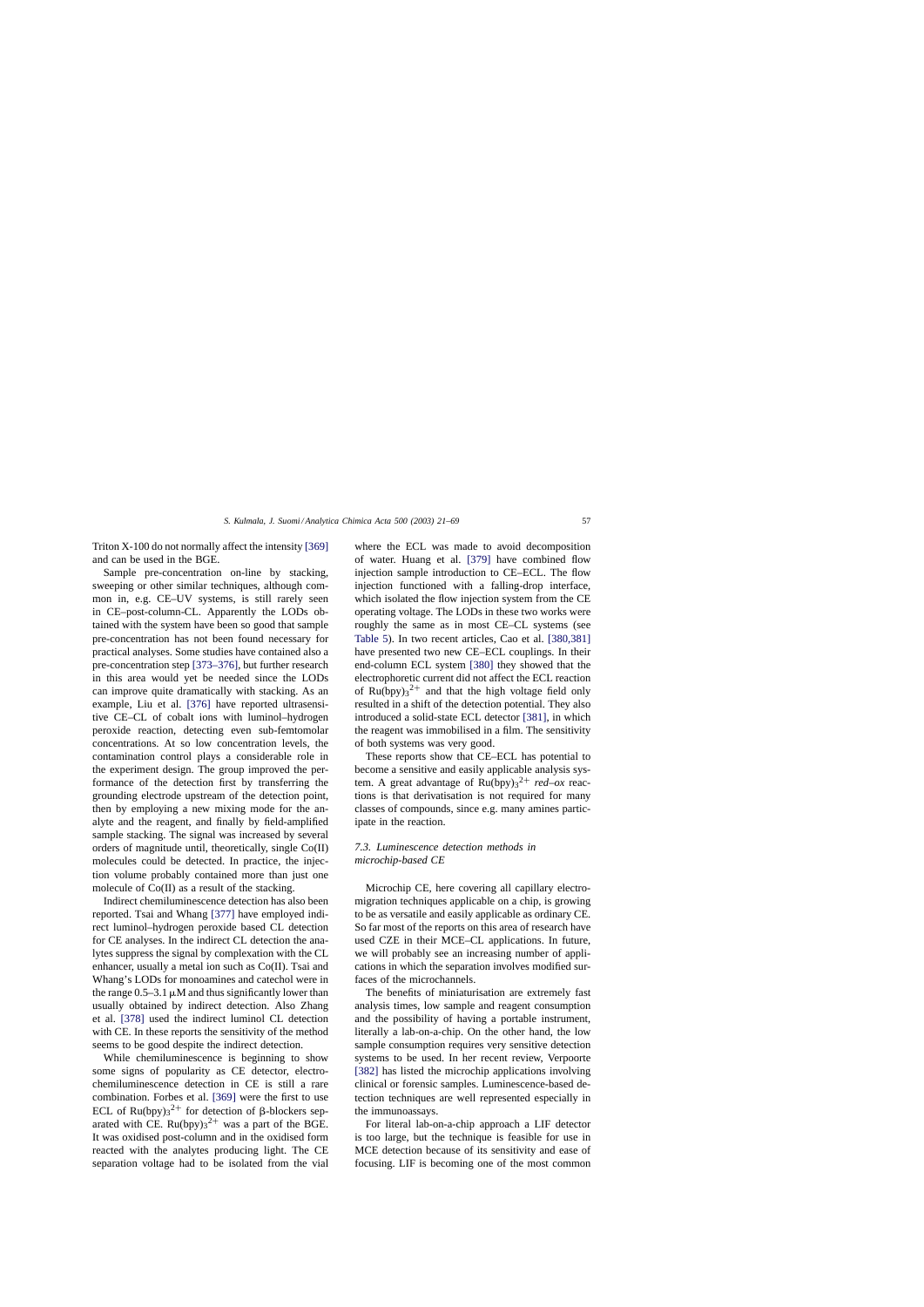detectors for MCE especially with use of glass chips. With use of plastic chips, the LIF detection often has some background noise, which, however, decreases under near-IR wavelengths. For more information on MCE–NIR–LIF the reader is encouraged to turn to McWhorter and Soper's [\[383\]](#page-47-0) review.

Other photoluminescence–MCE approaches have also been published. For the analysis of amines, Rodriguez et al. [\[384\]](#page-47-0) have reported 75 s separation times for a MEKC-on-a-chip analysis with fluorescence detection, and Belder et al. [\[385\]](#page-47-0) have achieved 6 s separation times for other amines with MCE–FL. On-chip enzymatic assays, reviewed by Wang [\[386\],](#page-47-0) mostly use fluorescence detection.

With CL detection, microchip systems avoid the need for complicated post-separation reagent mixing interfaces and consequent dead volumes. In Mangru and Harrison's development [\[387\],](#page-47-0) a sample injector, CE separation channel and post-separation CL reactor were fitted on a  $7.5 \text{ cm} \times 3 \text{ in.} \times 1.95 \text{ mm}$  chip and used for the analysis of mouse IgG. They obtained LODs in the range 9–35 nM using horseradish peroxidase catalysed reaction of luminol in systems with different channel depths. Deeper channels  $(40 \mu M)$  versus  $10 \mu$ M) allowed lower LODs. Hashimoto et al. [\[388\]](#page-47-0) have also presented a MCE–CL system, in which they analysed dansyl amino acids. All these groups used glass as the chip material.

Liu et al. [\[389\]](#page-47-0) have studied CL detection for a microchip CE (MCE) system fabricated in poly(dimethylsiloxane). They used Co(II)-catalysed luminol-peroxide reaction and dansyl-conjugated peroxalate-peroxide reaction to compare three chip patterns: cross, cross combining with Y and cross combining with V. The cross-Y combination was promising for the luminol-peroxide CL system and the cross-V combination for the other system. LODs for a dansyl amino acid were 0.39  $\mu$ M (59 amol) to 8.56  $\mu$ M (1310 amol) depending on the used MCE strategy. Chiral forms of compounds (dansyl-phenylalanine) were also separated and detected at  $5 \mu$ M concentration with their MCE–CL system.

Arora et al. [\[368\]](#page-46-0) have studied the use of a floating platinum electrode in MCE–ECL. The floating working electrode has an electrolytic contact only, not an electronic contact, i.e. the working electrode is in an electric field produced by two auxiliary electrodes and the other end of the floating working electrode is serving as an anode and the other as a cathode [\[390,391\].](#page-47-0) The separation [\[368\]](#page-46-0) involved MEKC on a glass chip. The sensitivity of direct detection of ruthenium complexes was good, that of indirect detection of amino acids was not mentioned but the lowest sample concentrations were  $300 \mu M$ .

## **8. Other on-chip applications**

Most of the present on-chip applications are based on CE, but we are sure that many other techniques will be emerging in the very near future. Present microchip applications generally utilise optical, electrochemical or mass spectrometry detection. Optical methods involve absorption, refractive index, and turbidance measurements in addition to luminescence methods. Andreas Manz et al. has nicely shown what miniaturisation actually means for LODs when the detection volume drastically decreases ([Fig. 11\)](#page-38-0) [\[415\].](#page-47-0) The figure displays how the sensitive fluorescence will finally be beaten by potentiometry and refractive index measurements when detection volumes are decreased sufficiently small. In addition, the figure shows an area where less than one molecules exist. Thus, there is nothing to detect unless you have sufficiently time to wait that your analyte will diffuse into your detection volume, or you are able to force the whole sample through your miniature detection volume.

In principle, it is relatively easy to design different functions of a very complicated  $\mu$ -TAS on a chip, but much more difficult to get it actually work in real world (see, e.g. Burns et al. [\[416\]\).](#page-47-0) However, Webster et al. [\[417\]](#page-47-0) have fabricated a really working monolithic CE device with an integrated fluorescence detector for separation of DNA fragments. Also single molecules have been detected on a chip [\[418\].](#page-47-0) In microscale, there are various different studied ways of mixing solutions by passive and active mixers [\[419–422\],](#page-47-0) and transport or filtration of liquids or nanoparticles. There are solutions for pre- and post-column derivatisation, cell lysis, extraction, pre-concentration and dialysis [\[423,424\]. A](#page-47-0)lso active and passive microvalves, pumps and microreactors have been developed. You just name it, and maybe can already now find the solution for your problem from the literature.

For instance, PCR has been carried out on chip by Northrup et al. [\[425\],](#page-47-0) and PCR products have been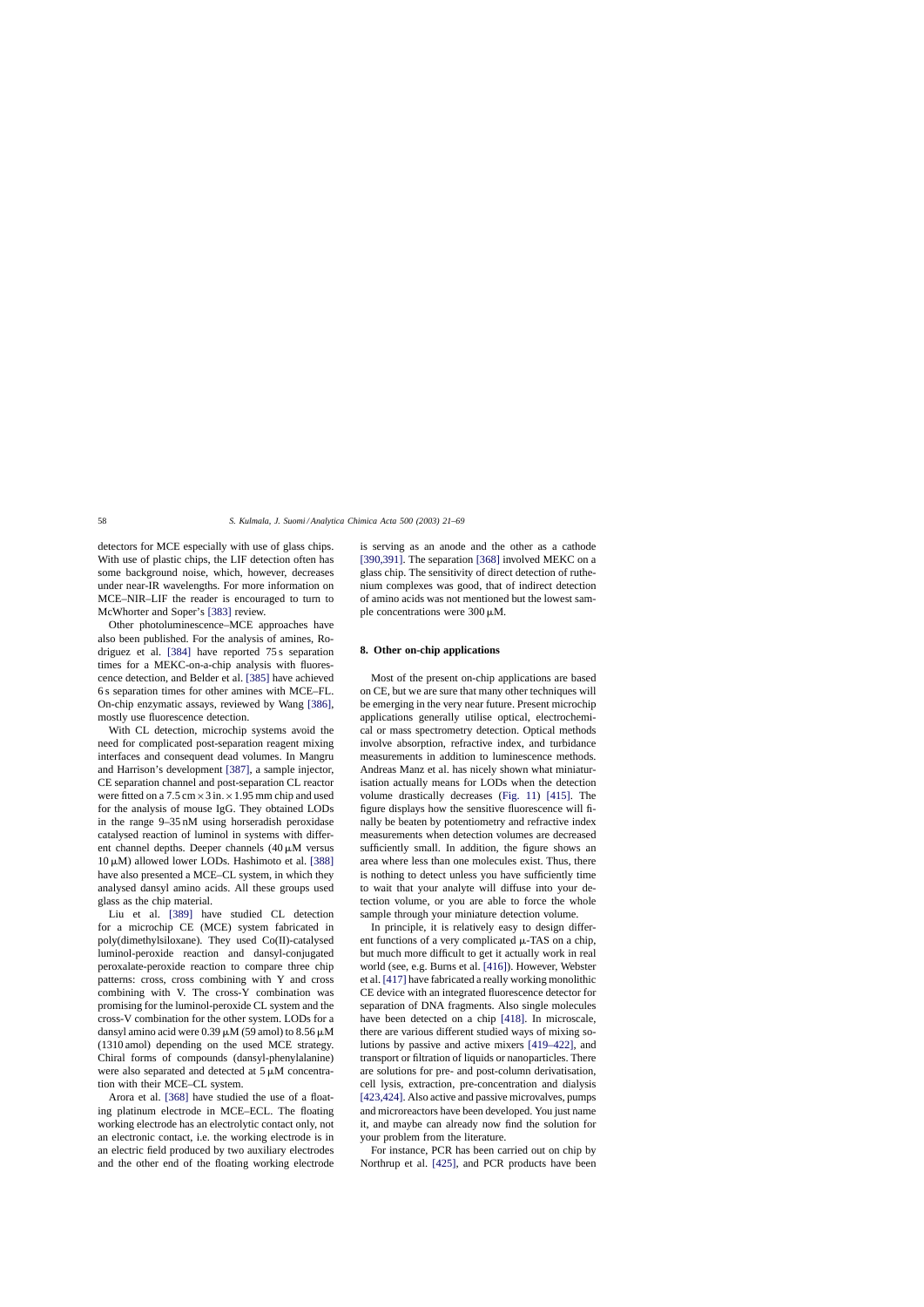<span id="page-38-0"></span>

Fig. 11. Detection limits as a function of the detection volume, for refractive index, potentiometric and fluorescence detectors [\[415\].](#page-47-0)

analysed by Woolley et al. [\[426\]. A](#page-47-0)lso monolithic integrated PCR/CE system has been fabricated [\[427\]](#page-47-0) and continuous flow PCR on a chip has been carried out [\[428\]. A](#page-47-0)utomated multi-step genetic assays have been described by Andersson et al. [\[429\]. P](#page-47-0)L-based nucleic acid detection and microarrays has been recently reviewed by Epstain et al. [\[430\].](#page-47-0)

Different applications need their own solutions for chip-based sample preparation and no universal answer can be given. Sometimes monolithic integration is worthwhile and sometimes discrete components are more economical and reasonable [\[382,431,432\].](#page-47-0)

Poly(dimethysiloxane) (PDMS) is a nice optically transparent and versatile material for many purposes in micro systems. For instance, Chabinyc et al. have fabricated a PDMS-based chip with integrated optical fibres and an avalanche photodiode [\[433\];](#page-48-0) Yang et al. [\[434\]](#page-48-0) have fabricated microchannels from PDMS for rapid on-chip immunoassay with fluorescence detection. Linder et al. have carried out electrokinetically driven heterogeneous immunoassays in a PDMS/glass microfluidic chip with Cy5 as a tracer [\[435\].](#page-48-0) Camou et al. [\[436\]](#page-48-0) have fabricated 2D optical lenses from this material, and Jensen-McMullin et al. [\[437\]](#page-48-0) have used PDMS in their chip in which microbeads were trapped for fluorescence detection.

SU-8 is another interesting material, which is originally a resist developed for photolithography purposes but which allows to fabricate relatively thick layers upon smooth substrates, such as silicon and glass wafers, which layers can be channelled as desired. L'Hostis et al. [\[438\]](#page-48-0) have constructed an ECL

detector and a microenzymic reactor combining Si and SU-8 technologies. Both devices were fabricated using standard processing techniques to produce on-wafer sensor elements, which were composed of a platinum or, alternatively, carbon interdigitated electrode array. The platinum array was resting on top of a Si p–n photodiode. After these elements were completed, the entire wafer was modified with SU-8, which was structured to form a series of shaped spacers surrounding each device. For the ECL detector a simple flow-channel was defined, whereas for the microreactor a more complex layout defining two chambers separated by a series of SU-8 columns was employed. The upstream chamber of the microreactor was packed with porous glass beads modified with immobilised enzyme glucose oxidase, whereas the downstream chamber contained the detector. The performance of the ECL detector was assessed by the detection of codeine using  $Ru(bpy)_{3}^{2+}$ . A LOD of  $100 \mu M$  was obtained. Glucose was determined with detection a limit  $50 \mu M$  by the ECL response.

Also, Fiaccabrino et al. [\[439\]](#page-48-0) have used  $Ru(bpy)_{3}^{2+}$ in demonstration of their chip. They fabricated a miniaturised and fully integrated probe for assays based on ECL. It combined both the electrode transducer and the photodetector in a single  $5 \text{ mm} \times 6 \text{ mm}$ Si chip. The device accommodated two identical cells, each consisting of a Au interdigitated microelectrode array (IDA) resting on top of a p–n photodiode, and of which one was used as an active cell and the other as a dummy. Light-intensity measurements were taken in a differential mode to increase the overall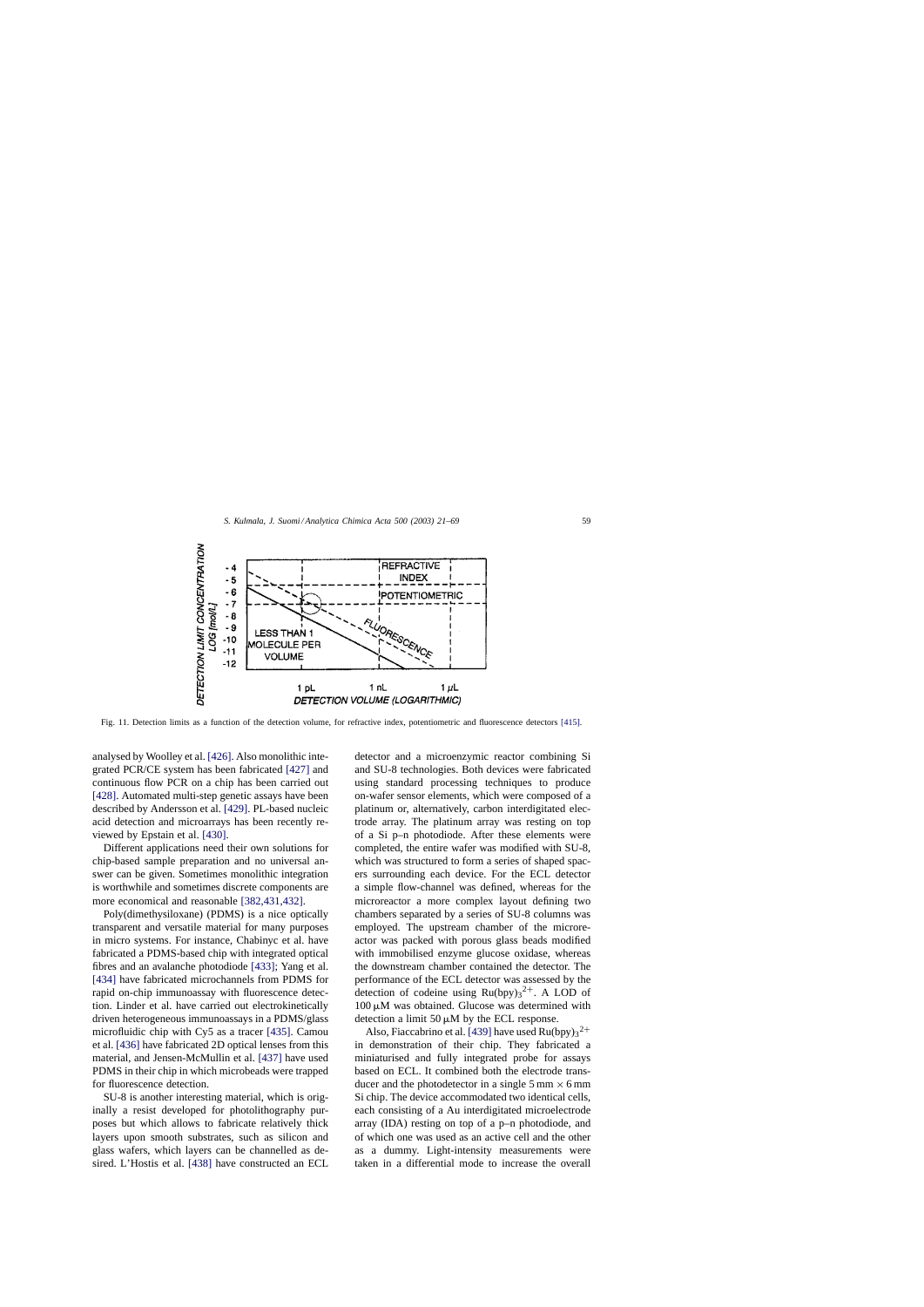system performances. The device was characterised using Ru(II) tris(2,2 -bipyridyl) and tripropylamine as model system. The highest signal intensities were detected in a phosphate buffer of pH 7.5 and an IDA gap of  $0.8 \mu m$ . The observed excellent correlation between the peak light intensity and the concentration of the Ru complex over a  $0.5-50 \mu M$  range.

Using comparable microelectrode array Horiuchi et al. [\[440\]](#page-48-0) carried out a real-time visualisation of ECL in a microscale region using IDA in a thin layer flow cell. The authors studied the ECL reaction, which was based on the annihilation of cations and anions of 9,10-diphenylanthracene at the IDA, from the spatial and temporal emission patterns in the thin layer (not possible with macroelectrodes). Michel et al. [\[441\]](#page-48-0) have shown practically same phenomena by demonstrating that  $Ru(bpy)_{3}^{2+}$  label can be excited by redox-cycling of a ruthenium chelate covalently linked to a protein and placed in an aqueous medium, which is not possible at macroelectrodes. ECL measurements were performed in phosphate buffer at carbon interdigitated microelectrode arrays. The light intensity represented 31% of that obtained using free  $Ru(bpy)_{3}^{2+}$  in phosphate buffer containing proteins. No actual immunoassay was carried out probably because the sensitivity would have been insufficient.

Greenwood et al. [\[442\]](#page-48-0) have constructed a portable  $\mu$ -TAS drug screening device utilising again the tris (2,2 -bipyridine)ruthenium(II) reaction using both chemiluminescence and electrogenerated chemiluminescence. Zhan et al. have made novel use of  $Ru(bpy)_{3}^{2+}$  ECL [\[443\].](#page-48-0) They describe a microfluidics-based sensing system that relies on electrochemical detection and ECL reporting. The important result is that the ECL reporting reaction is chemically decoupled from the electrochemical sensing reaction. That is, the electrochemical sensing reaction does not participate directly in the ECL process, but because electrochemical cells require charge balance, the sensing and ECL reactions are coupled. This provides a means for direct photonic readout of electrochemical reactions that do not directly participate in an ECL reaction and thus broadens the spectrum of redox compounds that can be detected by ECL. The system was used to electrochemically detect benzyl viologen present in solution and report its presence via  $Ru(bpy)_{3}^{2+}$  luminescence.

In addition to the luminescence systems, even a plasma emission has been successfully miniaturised to be carried out on a chip [\[444\].](#page-48-0)

#### **9. Future developments and prospects**

Presently, analytical chemistry has reached a stage where individual molecules can be detected, identified, counted and even their physical and chemical properties can often be measured. The first single molecule that could be detected was Rhodamine 6G [\[445\].](#page-48-0) This was obtained by fluorescence, and a derivative of this molecule, tetramethyl rhodamine isothiocyanate (TRITC) is thus useful for extremely sensitive labelling of biomolecules. The most sensitive PL methods are based either on: (i) confocal excitation, (ii) pulsed excitation with time-resolved or time-correlated detection, (iii) two-photon excitation, (iv) sophisticated energy-transfer scheme, or their combinations.

In addition, Bard and Fan [\[446\]](#page-48-0) has seen two alternative ways to achieve a single-molecule detection: (i) either trapping an electroactive molecule in solution between a small ultramicroelectrode tip and a conductive substrate in a scanning electrochemical microscope, or (ii) the use of ECL, in which the product of the electron transfer of the electroactive molecule reacts to form an excited state that emits a photon.

One field where the ability to detect single molecules is required is HTS, in which extremely fast and low-volume assays are presently being developed. In this field, detection based on luminescence will surely be dominating and at least PL (PL intensity screens, PL polarization screens, PL resonance energy transfer assays, homogeneous time-resolved PL, PL correlation spectroscopy, photoluminescent reporter assays, PL imaging), CL and ECL methods will have an interesting future, but with a hard competition [\[447\].](#page-48-0)

The strength of CL and ECL methods is a low-cost excitation step because there is no need for expensive lasers or accurate excitation optics. However, the solid-state lasers are becoming all the time better and cheaper, and the price of the instrument in HTS is typically not the most important issue. In direct search, only a couple of references can presently be found with combination of HTS and ECL [\[448,449\].](#page-48-0) However,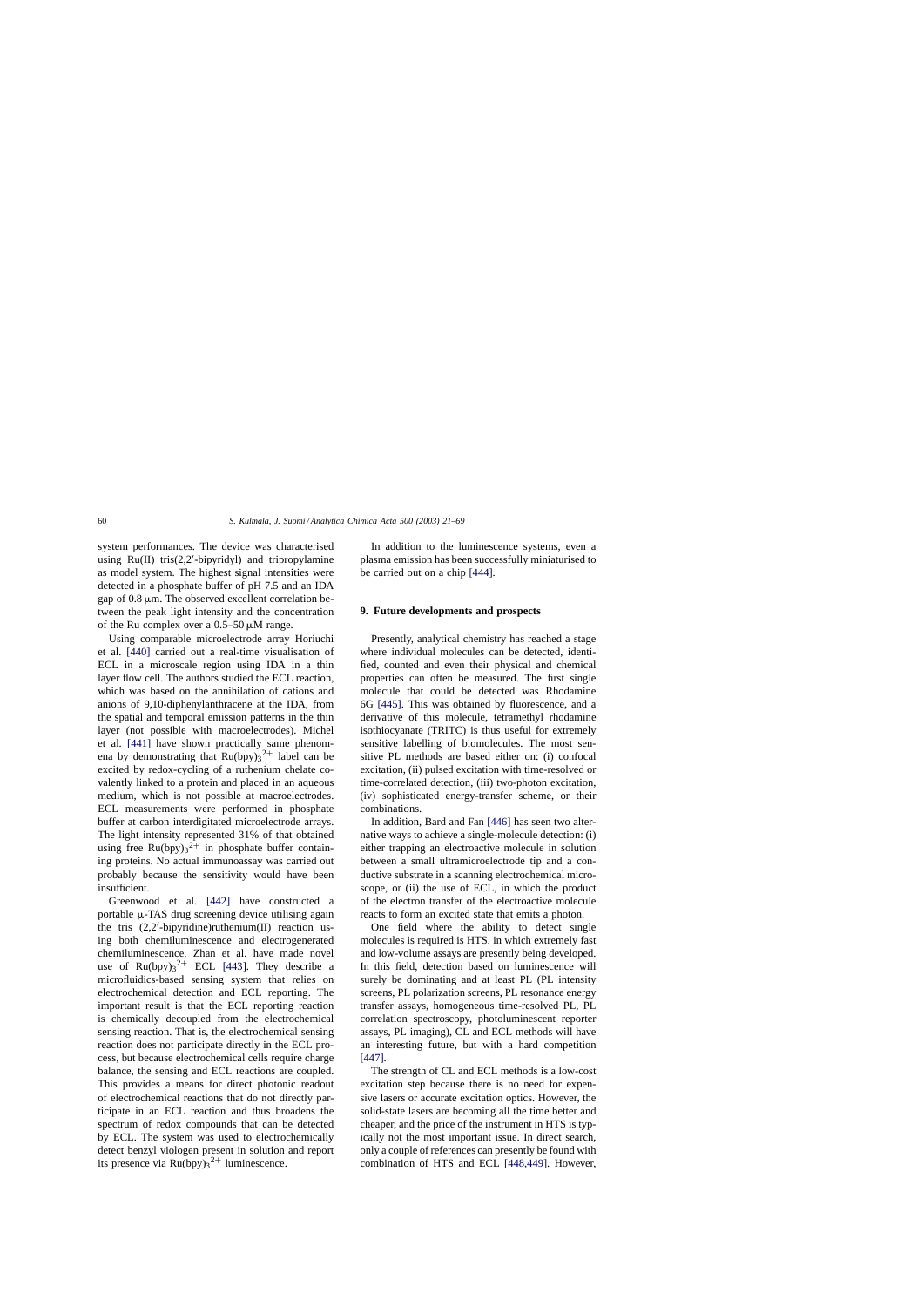<span id="page-40-0"></span>plenty of patent applications have been filed which consider different types of electrode arrays useful in the HTS applications, and in addition, in other miniaturised analysis methods.

We believe that miniaturisation will induce a revolution in analytical chemistry analogously to that which occurred in electronics earlier but with a less dramatic impact. The benefits of miniaturisation are easy to see: (i) decreased sample volume, (ii) decreased reagent cost, (iii) faster analysis, (iv) parallelisation, integration and automation becomes possible and (v) portable instruments can be constructed. Lab-on-chip  $(\mu$ -TAS, Micro Total Analysis System) applications will surely have uttermost importance in many areas of analytical chemistry. Very recent excellent reviews can be found virtually in any areas of miniaturisation: State of the art in miniaturised separation techniques [\[450\],](#page-48-0) microfluidics in general [\[451,452\],](#page-48-0) bioanalysis in microfluidic devices [\[453\],](#page-48-0) life science in general [\[454,455\],](#page-48-0) chemistry in general [\[456\],](#page-48-0) sample manipulation [\[431\],](#page-47-0) etc.

Nano- and microfabrication plays an ever increasing role in science and technology and will soon allow the scientists to build systems of the same complexity as found in nature. Conventional methods that emerged from microelectronics are now used for the fabrication of structures for microelectromechanic systems, micro-optics and microanalytical devices [\[457–459\].](#page-48-0)

The areas of environmental analysis and POC desperately need portable low-cost analysers and the new emerging technologies seem to make the construction of these devices both technically and economically easier and easier [\[460,461\].](#page-48-0) Luminescence methods together with electroanalytical methods will be in the most important role also in these areas.

We believe that electrochemistry with ultramicroelectrodes using voltammetric or amperometric instrumentation will very often lose the race with luminescence-based methods, but potentiometry will be strong in the areas and concentration levels in which it can be applied. The ECL and other CL methods will dominate in certain applications, but PL will be the most popular tool for analysis, at least for the present decade, and possibly for ever. All in all, luminescence methods seem to have very bright lights ahead, although very low light levels are being detected.

#### **References**

[1] K. Papadopoulos, T. Triantis, D. Dimotikali, J. Nikokevouras, J. Photochem. Photobiol. A 131 (2000) 55; K. Papadopoulos, J. Lignos, M. Stamatakisy, D. Dimotikali, J. Nikokavouras, J. Photochem. Photobiol. A 115 (1998) 137; S. Kulmala, A. Hakanen, E. Laine, K. Haapakka, J. Alloys Compd. 225 (1995) 279; A.F. Rodde Jr., Radiation-induced chemiluminescence of

aqueous fluorescein dyes, Illinois Institute of Technology, 1970, Dissertation, Diss. Abstr. Int. B 31 (1971) 4931.

- [2] M. Elbanowski, B. Makowska, K. Staninski, M. Kaczmarek, J. Photochem. Photobiol. A 130 (2000) 75.
- [3] G.T. Reynolds, J. Lumin. 54 (1992) 43.
- [4] A. Kulmala, S. Kulmala, T. Ala-Kleme, A. Hakanen, T. Korpela, Anal. Chim. Acta 382 (1999) 233; C. Matachescu, S. Kulmala, E. Laine, P. Raerinne, Anal. Chim. Acta 349 (1997) 1; S. Kulmala, A. Hakanen, P. Raerinne, A. Kulmala, K. Haapakka, Anal. Chim. Acta 309 (1995) 197.
- [5] S.J. Dhoble, V. Nayar, R.S. Kher, B.P. Chandra, M.S.K. Khokhar, Indian J. Physics 76A (2002) 577; S.J. Dhoble, Radiat. Prot. Dosim. 100 (2002) 285; A. Raman, I.K. Oommen, T.K. Gundu Rao, D.N. Sharma, Appl. Radiat. Isot. 57 (2002) 93.
- [6] M.A. Margulis, I.M. Margulis, Ultrason. Sonochem. 9 (2002) 1;

M.P. Brenner, S. Hilgenfeldt, D. Lohse, Rev. Mod. Phys. 74 (2002) 425;

D. Hammer, L. Frommhold, J. Mod. Optics 48 (2001) 239.

[7] A.L. Robinson, Sonoluminescence for the quantitative analysis of alkali and alkaline earth chlorides, University of Washington, 2001, Dissertation, Diss. Abstr. Int. B 62 (2001) 2305; F.A. Chmilenko, A.N. Baklanov, J. Anal. Chem. (Transl. Zhurnal Analiticheskoi Khimii) 55 (2000) 1152; S. Kulmala, T. Ala-Kleme, M. Latva, K. Haapakka, A.

Hakanen, J. Chem. Soc., Faraday Trans. 92 (1996) 2529; D.W. Kuhns, The viability of multiple bubble sonoluminescence for analytical applications (light, pressure, sodium), University of Washington, 1997, Dissertation, Diss. Abstr. Int. B 58 (1997) 3006.

- [8] P.E. Stanley, L.J. Kricka (Eds.) Bioluminescence & Chemiluminescence: Progress & Current Applications, in: Proceedings of the 12th Conference, Robinson College, University of Cambridge, UK, 5–9 April 2002.
- [9] E.C. Ferreira, A.V. Rossi, Quim. Nova 25 (2002) 1003.
- [10] A.M. Jimenez, M.J. Navas, Grasas Aceites 53 (2002) 64.
- [11] A.M. Garcia-Campana, W.R.G. Baeyens, L. Cuadros-Rodriguez, F.A. Barrero, J.M. Bosque-Sendra, L. Gamiz-Gracia, Curr. Org. Chem. 6 (2002) 1.
- [12] B.J. Hindson, N.W. Barnett, Anal. Chim. Acta 445 (2001) 1.
- [13] G. Gubitz, M.G. Schmid, H. Silviaeh, H.Y. Aboul-Enein, Crit. Rev. Anal. Chem. 31 (2001) 167.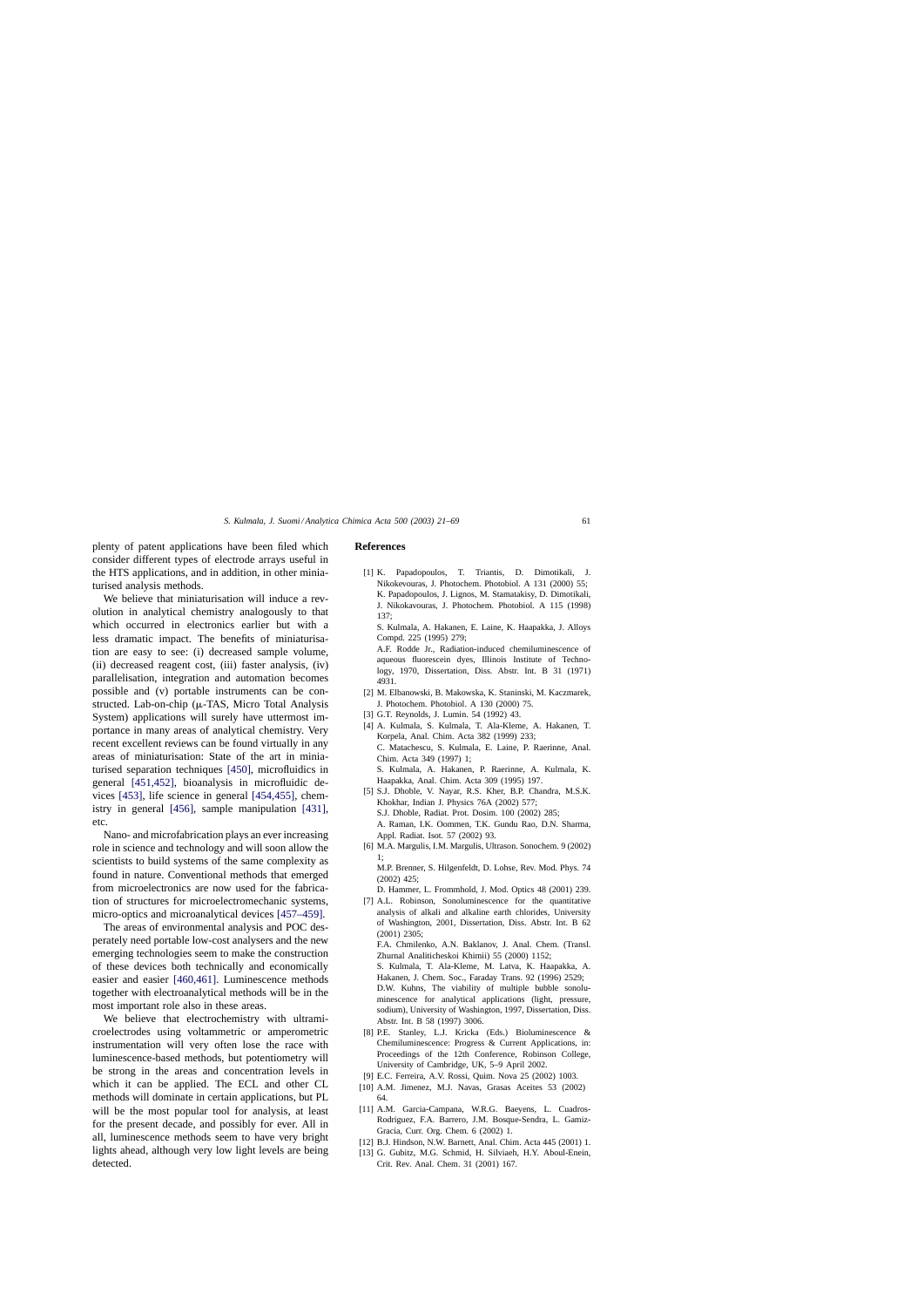- <span id="page-41-0"></span>[14] P.J. Worsfold, E.P. Achterberg, A.R. Bowie, R.C. Sandford, R. Mantoura, C. Fauzi Ocean Sci. Technol. 1 (2000) 71.
- [15] P. Fletcher, K.N. Andrew, A.C. Calokerinos, S. Forbes, P.J. Worsfold, Luminescence 16 (2001) 1.
- [16] H.Y. Aboul-Enein, R.-I. Stefan, J.F. Van Staden, X.R. Zhang, A.M. Garcia-Campana, W.R.G. Baeyens, Crit. Rev. Anal. Chem. 30 (2000) 271.
- [17] M.M. Ziegler, T.O. Baldwin (Eds.), Methods in Enzymology, vol. 305: Bioluminescence and Chemiluminescence, Part C, Academic Press, San Diego, USA, 2000.
- [18] A. Roda, P. Pasini, M. Guardigli, M. Baraldini, M. Musiani, M. Mirasoli, Fresenius J. Anal. Chem. 366 (2000) 752.
- [19] A.R. Bowie, M.G. Sanders, P.J. Worsfold, J. Biolumin. Chemilumin. 11 (1996) 61.
- [20] R.A. Agbaria, P.B. Oldham, M. McCarroll, L.B. McGown, I.M. Warner, Anal. Chem. 74 (2002) 3952.
- [21] P.B. Oldham, M.E. McCarroll, L.B. McGown, I.M. Warner, Anal. Chem. 72 (2000) 197.
- [22] R. Kraayenhof, A.J.W.G. Visser, H.C. Gerritsen (Eds.), Proceedings of the Seventh Conference Fluorescence Spectroscopy, Imaging and Probes: New tools in Chemical, physical and Life Sciences, Amsterdam, The Netherlands, 16–19 September 2001, Springer Ser. Fluoresc. 2 (2002).
- [23] B. Valeur (Ed.), Molecular Fluorescence—An Introduction: Principles and Applications, Wiley, Weinheim, Germany, 2000.
- [24] J.R. Lakowicz, R.B. Thompson (Eds.) Proceedings of the Symposium on Advances in Fluorescence Sensing Technology V, San Jose, CA, 24–25 January 2001, Proc. SPIE-Int. Soc. Opt. Eng. (2001) 4252.
- [25] M.E. McCarrol, I.M. Warner, R.A. Agbar, Encyclopedia of Analytical Chemistry, Wiley, 2000, 10251–10280.
- [26] I. Klimant, C. Huber, G. Liebsch, G. Neurauter, A. Stangelmayer, O.S. Wolfbeis, Springer Ser. Fluoresc. 1 (2001) 257.
- [27] J.R. Lakowicz, Anal. Biochem. 298 (2001) 1.
- [28] L.B. McGown, K. Nithipatikom, Appl. Spectrosc. Rev. 35 (2000) 353.
- [29] N.R. Armstrong, R.M. Wightman, E.M. Gross, Ann. Rev. Phys. Chem. 52 (2001) 391.
- [30] K.A. Fahnrich, M. Pravda, G.G. Guilbault, Talanta 54 (2001) 531.
- [31] A.-M. Andersson, R.H. Schmehl, Electron Transfer Chem. 1 (2001) 312.
- [32] A. Bard, J. Debad, J. Leland, G. Sigal, J. Wilbur, J. Wohlstadter, in: R.A. Meyers (Ed.), Encyclopedia of Analytical Chemistry. Applications, Theory and Instrumentation. Wiley, New York, USA, 2000.
- [33] A.W. Knight, Trends Anal. Chem. 18 (1999) 47.
- [34] R.D. Gerardi, N.W. Barnett, S.W. Lewis, Anal. Chim. Acta 378 (1999) 1.
- [35] W.Y. Lee, Microchim. Acta 127 (1997) 19.
- [36] G. Garlic, in: S. Flugge (Ed.), Handbook der Physik, vol. XXVI, Springer, Berlin, 1958, p. 1.
- [37] G. Blasse, B. Grabmaier, Luminescent Materials, Springer-Verlag, Berlin, 1994, p. 224.
- [38] A. Gilbert, J. Baggott, Essentials of Molecular Photochemistry, Oxford Blackwell Scientific Publications, Oxford, 1991, pp. 107–108.
- [39] P. So, C. Dong, B. Masters, K. Berland, Annu. Rev. Biomed. Eng. 2 (2000) 399.
- [40] R. Yalow, S. Berson, J. Clin. Invest. 39 (1960) 1157.
- [41] E. Diamandis, Clin. Biochem. 23 (1990) 437.
- [42] I. Hemmilä, Applications of Fluorescence in Immunoassays, Wiley, New York, 1991, and the references cited therein.
- [43] I. Hemmilä, S. Webb, Drug Discovery Today 2 (1997) 373.
- [44] J.P. Gosling (Ed.), Immunoassays: A Practical Approach, Oxford University Press, Oxford, UK, 2000.
- [45] S.S. Deshpande (Ed.), Enzyme Immunoassays: From Concept to Product Development, Chapman & Hall, New York, 1996.
- [46] R. Edwards (Ed.), Immunoassays: Essential Data, Wiley, Chichester, UK, 1995.
- [47] E.P. Diamandis, Clin. Chim. Acta 194 (1990) 19.
- [48] A. Brandenburg, A. Braun, C. Hoffmann, Bioforum Int. 6  $(2002)$  142
- [49] S.J. Lassiter, W.J. Stryjewski, Y. Wang, S.A. Soper, PharmaGenomics 2 (2002) 16.
- [50] W.J. Wall, in: H. Guenzler, A. Williams (Eds.), Handbook of Analytical Techniques, Wiley, Weinheim, Germany, 2001, pp. 1131–1150.
- [51] C.H. Mastrangelo, Adv. Sci. Technol. 26 (1999) 465.
- [52] H. Härmä, Tekes, National Technology Agency, Technology Review, vol. 126/2002, Helsinki, 2002, p. 35.
- [53] R. Cubeddu, D. Comelli, C.D. Andrea, P. Taroni, G. Valentini, J. Phys. D Appl. Phys. 35 (2002) R61.
- [54] W.P. Ambrose, P.M. Goodwin, J.H. Jett, A. Van Orden, J.H. Werner, R.A. Keller, Chem. Rev. 99 (1999) 2929.
- [55] M. Bruchez, M. Moronne, P. Gin, S. Weiss, A. Valissos, Science 281 (1998) 2013.
- [56] H. Beverloo, A. van Shadewijk, H. Ziljmans, H. Tanke, Anal. Biochem. 203 (1992) 326.
- [57] R. Fulton, R. McDade, P. Smith, K. Kienker, J. Kettman, Clin. Chem. 43 (1997) 1749.
- [58] N. Getoff, Radiat. Phys. Chem. 34 (1989) 711.
- [59] W.P. Ambrose, P.M. Goodwin, J.H. Jett, A. Van Orden, J.H. Werner, R.A. Keller, Chem. Rev. 99 (1999) 2929.
- [60] K. Nash, E. Sullivan, in: K. Gschneider Jr., L. Eyring (Eds.), Handbook on the Physics and Chemistry of Rare Earths, vol. 15, North-Holland, Amsterdam, p. 347.
- [61] G. Buono-Core, H. Li, Coord. Chem. Rev. 99 (1990) 55.
- [62] P.andG. Yahiloglu, Nat. Prod. Rep. 13 (1996) 1.
- [63] D.B. Papkovsky, G.V. Ponomarev, Spectrochim. Acta 57A (2001) 1897.
- [64] D. Dolphin, The Porphyrins, Academic Press, New York, vol. 1–4, 1979.
- [65] J.P. Falk, Porphyrins and Metalloporphyrins, Elsevier, Amsterdam, 1964.
- [66] T.D. Bradrick, J.E. Churchich, in: M.G. Gore (Ed.), Spectrophotometry and Spectrofluorimetry, Oxford University Press, Oxford, UK, 2000, pp. 69–97.
- [67] D.C. Harris, Chemical Quantitative Analysis, fifth ed., Freeman, New York, 1999, p. 558.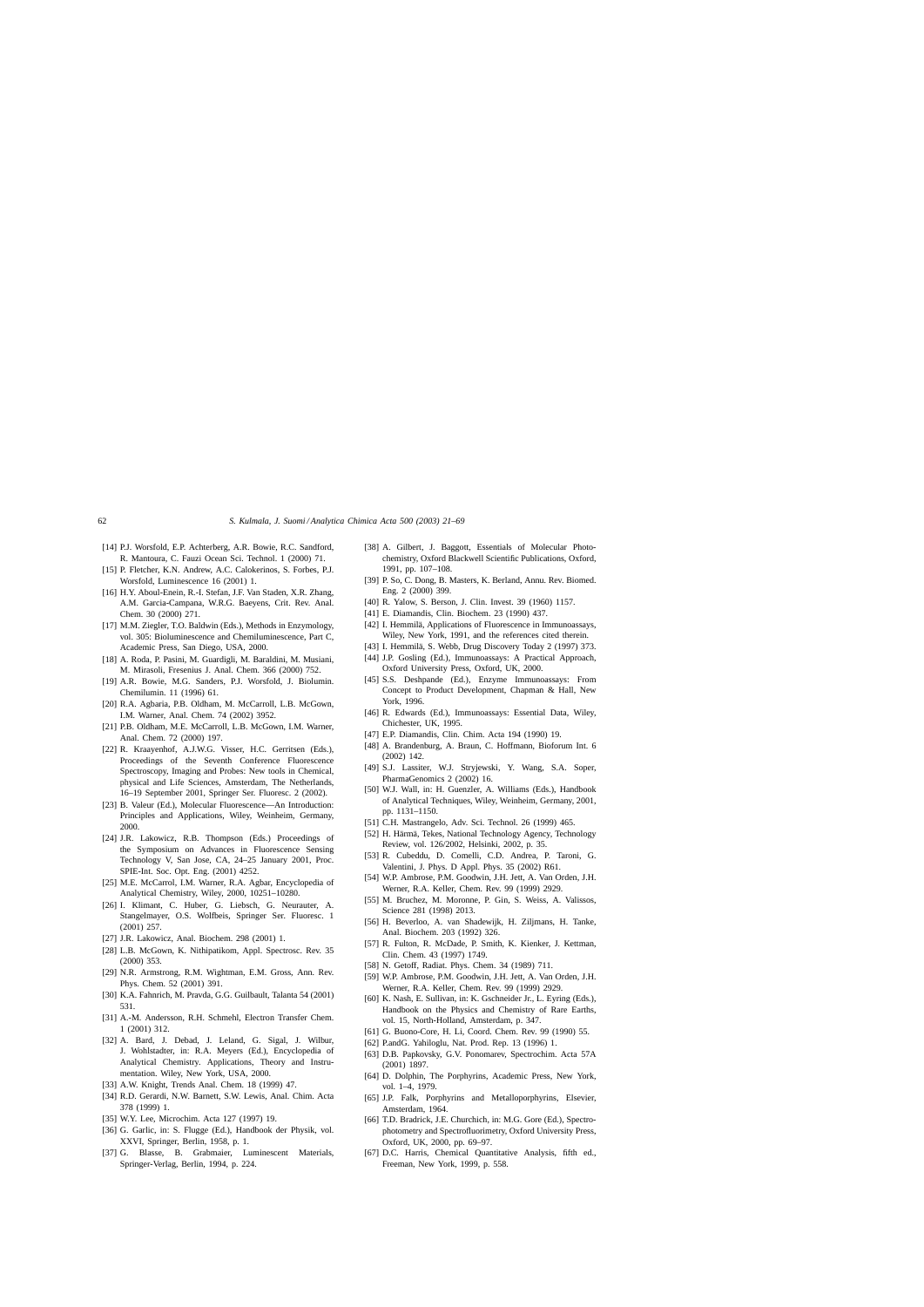- <span id="page-42-0"></span>[68] E. Soini, T. Lövgren, CRC Crit. Rev. Anal. Chem. 18 (1987) 105.
- [69] P.J. O'Sullivan, M. Burke, A.E. Soini, D.B. Papkovsky, Nucleic Acids Res. 30 (2002) e114.
- [70] T.C. O'Riordan, A.E. Soini, J.T. Soini, D.B. Papkovsky, Anal. Chem. 74 (2002) 5845.
- [71] A.E. Soini, L. Seveus, N. Meltola, D.B. Papkovsky, E. Soini, Microsc. Res. Tech. 58 (2002) 125.
- [72] T.C. O'Riordan, A.E. Soini, D.B. Papkovsky, Anal. Biochem. 290 (2001) 366.
- [73] W. Koppenol, J. Butler, J. Adv. Free Rad. Biol. Med. 1 (1985) 91.
- [74] V.I. Ogurtsov, D.B. Papkovsky, Sens. Actuators B88 (2003) 89.
- [75] M. Smiddy, N. Papkovskaia, D.B. Papkovsky, J.P. Kerry, Food Res. Int. 35 (2002) 577.
- [76] M. Smiddy, D. Papkovsky, J. Kerry, Food Res. Int. 35 (2002) 571.
- [77] V.I. Ogurtsov, D.B. Papkovsky, N.Y. Papkovskaia, Sens. Actuators B81 (2001) 17.
- [78] M. Fitzgerals, D.B. Papkovsky, M. Smiddy, J.P. Kerry, C.K. O'Sullivan, D.J. Buckley, G.G. Guilbault, J. Food Sci. 66 (2001) 105.
- [79] A.N. Ovchinnikov, V.I. Ogurtsov, W. Trettnak, D.B. Papkovsky, Anal. Lett. 32 (1999) 701.
- [80] D.B. Papkovsky, T. O'Riordan, A. Soini, Biochem. Soc. Trans. 28 (2000) 74.
- [81] D.B. Papkovsky, A.N. Ovchinnikov, V.I. Ogurtsov, G.V. Ponomarev, T. Korpela, Sens. Actuators B51 (1998) 137.
- [82] D.-P. Qin, M. Christiansen, K. Pettersson, Clin. Chem. 48 (2002) 473.
- [83] K. Pettersson, T. Katajamäki, K. Irjala, V. Leppanen, K. Majamaa-Voltti, P. Laitinen, Luminescence 15 (2000) 399.
- [84] J.G. Westerfield, Anal. Bioanal. Chem. 372 (2002) 43.
- [85] A. Dietrich, V. Buschmann, C. Muller, M. Sauer, Rev. Mol. Biotech. 82 (2002) 211.
- [86] H. Bazin, E. Trinquet, G. Mathis, Rev. Mol. Biotech. 83 (2002) 233.
- [87] G. Mathis, Clin. Chem. 41 (1995) 1391.
- [88] I. Hemmilä, V. Mukkala, CRC Rev. Clin. Lab. Sci. 18 (2001) 441.
- [89] J. Westerfeld, Anal. Bioanal. Chem. 372 (2002) 43.
- [90] L. Prystasy, M. Gosselin, P. Banks, J. Biomol. Screen. 6 (2001) 141.
- [91] M. Jolley, J. Biomol.Screen. 1 (1996) 33.
- [92] O. Krichevsky, G. Bonnet, Rep. Prog. Phys. 65 (2002) 251.
- [93] R. Rigler, L. Edman, Z. Foldes-Papp, S. Wennmalm, Springer Ser. Chem. Phys. 67 (2001) 177.
- [94] C.G. Hubner, V. Krylov, A. Renn, P. Nyffeler, U.P. Wild, Springer Ser. Chem. Phys. 67 (2001) 161.
- [95] K. Konig, J. Microsc. 200 (2000) 83.
- [96] P. So, C.DongB. Masters, K. Berland, Ann. Rev. Biomed. Eng. 2 (2000) 399.
- [97] W.P. Ambrose, P.M. Goodwin, J.H. Jett, A. Van Orden, J.H. Werner, R.A. Keller, Chem. Rev. 99 (1999) 2929.
- [98] J. Merz, C. Xu, W. Webb, Opt. Lett. 20 (1995) 2532.
- [99] K. Overway, S. Duhachek, K. Loeffelmann, S. Zugel, F. Lytle, Appl. Spectrosc. 50 (1996) 1335.
- [100] L. Brand, C. Eggeling, C. Seidel, Nucleosides Nucleotides 16 (1997) 551.
- [101] P. Hanninen, J. Soini, E. Soini, Cytometry 36 (1999) 183.
- [102] E. Soini, N.J. Meltola, A.E. Soini, J. Soukka, J.T. Soini, P.E. Hanninen, Biochem. Soc. Trans. 28 (2000) 70.
- [103] P. Hanninen, A. Soini, N. Meltola, J. Soini, J. Soukka, E. Soini, Nature Biotechnol. 18 (2000) 548.
- [104] E. Soini, P. Hanninen, Homogeneous biospecific assay using a solid phase, two-photon excitation and confocal fluorescence detection, PCT Int. Appl., WO 9963344 A1 (1999), 22 pp.
- [105] W. Chan, S. Nie, Science 281 (1998) 2016.
- [106] T. Soukka, H. Härmä, J. Paukkunen, T. Lövgren, Clin. Chem. 47 (2001) 1269.
- [107] H. Härmä, T. Soukka, T. Lövgren, Clin. Chem. 47 (2001) 561.
- [108] E. Ullman, H. Kirakossian, A. Switchenko, J. Ishikanian, J. Ericson, Clin. Chem. 42 (1996) 1518.
- [109] M. Gleria, R. Memming, Z. Phys. Chem. N.F. 101 (1976) 171.
- [110] J.D. Luttmer, A.J. Bard, J. Electrochem. Soc. 125 (1978) 1423.
- [111] J. Birks, Photophysics of Aromatic Molecules, Wiley, London, 1970, pp. 397–399.
- [112] S. Kulmala, T. Ala-Kleme, Anal. Chim. Acta 355 (1997) 1.
- [113] W. Koppenol, Bioelectrochem. Bioenerg. 18 (1987) 3.
- [114] V. Balzani, A. Juris, Coord. Chem. Rev. 211 (2001) 97.
- [115] A. Juris, V. Balzani, F. Barigelletti, S. Campagna, P. Belser, A. Zelewsky, Coord. Chem. Rev. 84 (1988) 85.
- [116] X. Xu, R. Jeffers, J. Gao, B. Logan, Analyst 126 (2001) 1285.
- [117] G. Blackburn, H. Shah, J. Kenten, J. Leland, R. Kamin, J. Link, J. Peterman, M. Powell, A. Shah, D. Talley, S. Tyagi, E. Wilkins, T.-G. Wu, J. Massey, Clin. Chem. 37 (1991) 1534.
- [118] J. Noffsinger, N. Danielson, Anal. Chem. 59 (1987) 865.
- [119] J. Leland, M. Powell, J. Electrochem. Soc. 137 (1990) 3127.
- [120] H. White, A. Bard, J. Am. Chem. Soc. 104 (1982) 6891.
- [121] D. Ege, W. Becker, A. Bard, Anal. Chem. 56 (1984) 2413.
- [122] R. Memming, J. Electrochem. Soc. 116 (1969) 785.
- [123] W. Miao, J.-P. Choi, A.J. Bard, J. Am. Chem. Soc. 124 (2002) 14478.
- [124] L. Faulkner, H. Tachikawa, A. Bard, J. Am. Chem. Soc. 94 (1972) 691.
- [125] J. Kankare, K. Fälden, S. Kulmala, K. Haapakka, Anal. Chim. Acta 256 (1992) 17.
- [126] S. Kulmala, K. Haapakka, J. Alloy. Compd. 225 (1995) 502.
- [127] S. Kulmala, A. Kulmala, T. Ala-Kleme, J. Pihlaja, Anal. Chim. Acta 367 (1998) 17.
- [128] S. Kulmala, T. Ala-Kleme, A. Hakanen, K. Haapakka, J. Chem. Soc., Faraday Trans. 93 (1997) 165.
- [129] S. Kulmala, T. Ala-Kleme, L. Heikkilä, L. Väre, J. Chem. Soc., Faraday Trans. 93 (1997) 3107.
- [130] S. Kulmala, T. Ala-Kleme, H. Joela, A. Kulmala, J. Radioanal. Nucl. Chem. 232 (1998) 91.
- [131] T. Ala-Kleme, S. Kulmala, M. Latva, Acta Chem. Scand. 51 (1997) 541.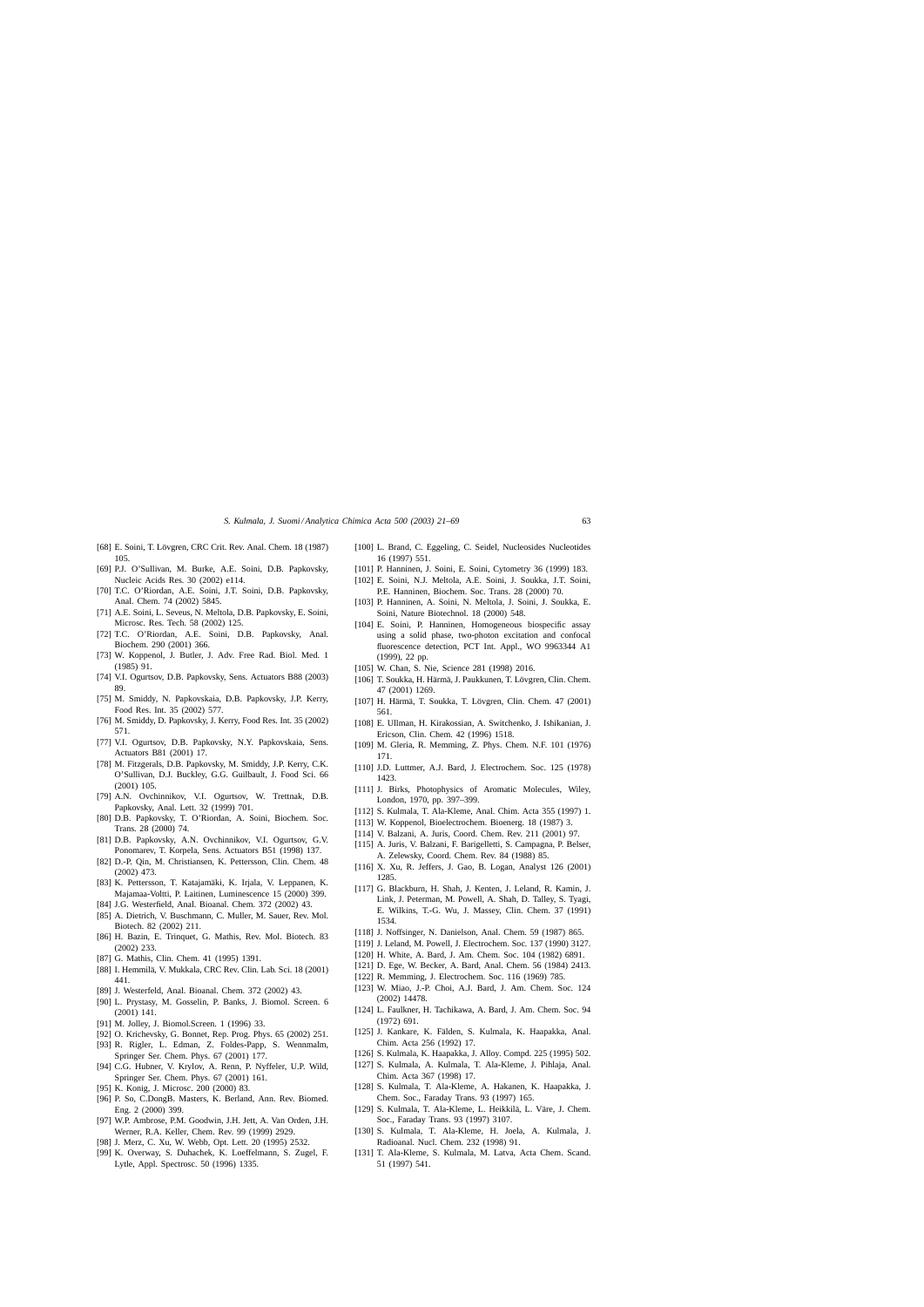- <span id="page-43-0"></span>[132] Y. Pleskov, Z. Rotenberg, in: H. Gerischer, C. Tobias (Eds.), Advances in Electrochemistry and Electrochemical Engineering, Wiley, New York, 1978, pp. 3–115.
- [133] E. Hart, M. Anbar, The Hydrated Electron, Wiley, New York, 1970.
- [134] G. Buxton, C. Greenstock, W. Helman, A. Ross, J. Phys. Chem. Ref. Data 17 (1988) 513.
- [135] T. Ala-Kleme, S. Kulmala, L. Väre, P. Juhala, M. Helin, Anal. Chem. 71 (1999) 5538.
- [136] J. Noffsinger, N. Danielson, J. Chromatogr. 387 (1987) 520.
- [137] S. Kulmala, T. Ala-Kleme, M. Latva, K. Loikas, H. Takalo, J. Fluor. 8 (1998) 59.
- [138] M. Richter, A. Bard, Anal. Chem. 68 (1996) 2641.
- [139] T. Ala-Kleme, K. Haapakka, M. Latva, J. Alloy Comp. 275–277 (1998) 911.
- [140] T. Ala-Kleme, K. Haapakka, M. Latva, Anal. Chim. Acta 395 (1999) 205.
- [141] W. Carnall, in: K. Gschneider Jr., L. Eyring (Eds.), Handbook on the Physics and Chemistry of Rare Earths, vol. 3, North-Holland, Amsterdam, 1979, pp. 171–208.
- [142] R. Reisfeld, J. Res. Natl. Bur. Stand. U.S. Sect. A 76 (1972) 613.
- [143] S. Sakura, Anal. Chim. Acta 262 (1992) 49.
- [144] S. Sakura, H. Imai, Anal. Sci. 4 (1988) 9.
- [145] Y. Yoshimi, H. Haramoto, T. Miyasaka, K. Sakai, K. J. Chem. Eng. Jpn. 29 (1996) 851.
- [146] S. Kulmala, T. Ala-Kleme, A. Kulmala, D. Papkovsky, K. Loikas, Anal. Chem. 70 (1998) 1112.
- [147] N. Harvey, J. Phys. Chem. 33 (1929) 1456.
- [148] B. Epstein, T. Kuwana, Photochem. Photobiol. 6 (1967) 605.
- [149] K. Haapakka, J. Kankare, Anal. Chim. Acta 138 (1982) 253.
- [150] L. Erdey, I. Buzas, K. Vigh, Talanta 13 (1966) 463.
- [151] A. Babko, N. Lukovskaya, Ukr. Khim. Zh. 29 (1963) 479.
- [152] K. Haapakka, J. Kankare, J. Linke, Anal. Chim. Acta 139 (1982) 379.
- [153] E. Hodgson, I. Fridovich, Photochem. Photobiol. 18 (1973) 451.
- [154] J. Lind, G. Merenyi, T. Eriksen, J. Am. Chem. Soc. 105 (1983) 7655.
- [155] G. Merenyi, J. Lind, T. Eriksen, J. Am. Chem. Soc. 108 (1986) 7716.
- [156] G. Merenyi, J. Lind, T. Eriksen, J. Biolumin. Chemilumin. 5 (1990) 53.
- [157] G. Merenyi, J. Lind, X. Shen, E. Eriksen, J. Phys. Chem. 94 (1990) 748.
- [158] P. Neta, Adv. Phys. Org. Chem. 12 (1976) 223.
- [159] P. Pastore, G. Favaro, A. Gallina, R. Antiochia, Ann. Chim. 92 (2002) 271.
- [160] M. Itagaki, E. Kasugai, N. Kobari, K. Watanabe, Electrochemistry (Tokyo, Japan) 69 (2001) 104.
- [161] Y.-G. Sun, H. Cui, Y.-H. Li, X.-Q. Lin, Talanta 53 (2000) 661.
- [162] Y.-G. Sun, H. Cui, X.-Q. Lin, Y.-H. Li, H.-Z. Zhao, Anal. Chim. Acta 423 (2000) 247.
- [163] X. Zheng, Z. Guo, Z. Zhang, Anal. Sci. 17 (2001) 1095.
- [164] X. Zheng, Z. Guo, Z. Zhang, Anal. Chim. Acta 441 (2001) 81.
- [165] L. Zhu, Y. Li, G. Zhu, Anal. Lett. 35 (2002) 2527.
- [166] X. Zheng, Z. Zhang, Z. Guo, Q. Wang, Analyst 127 (2002) 1375.
- [167] J.J. Li, J.X. Du, J.R. Lu, Talanta 57 (2002) 53.
- [168] F.E. Buttrey, M. Mallace, H.N. McMurray, Eur. Fed. Corros. Publ. 28 (2000) 139.
- [169] C.A. Marquette, S. Ravaud, L.J. Blum, Anal. Lett. 33 (2000) 1779.
- [170] L. Zhu, Y. Li, G. Zhu, Sens. Actuators B86 (2002) 209.
- [171] C.A. Marquette, B.D. Leca, L.J. Blum, Luminescence 16 (2001) 159.
- [172] B. Leca, L.J. Blum, Analyst 125 (2000) 789.
- [173] B.D. Leca, A.M. Verdier, L.J. Blum, Sens. Actuators B74 (2001) 190.
- [174] V.C. Tsafack, C.A. Marquette, B. Leca, L.J. Blum, Analyst 125 (2001) 151.
- [175] C.H. Wang, S.M. Chen, C.M. Wang, Analyst 127 (2002) 1507.
- [176] L. Zhu, Y. Li, F. Tian, B. Xu, G. Zhu, Sens. Actuators B84 (2002) 265.
- [177] H. Cui, G.-Z. Zou, X.-Q. Lin, Anal. Chem. 75 (2003) 324.
- [178] S. Kulmala, T. Ala-Kleme, A. Kulmala, M. Helin, L. Väre, Anal. Chim. Acta 386 (1999) 1.
- [179] M. Helin, M.. Hakansson, P. Canty, A.-M. Spehar, S. Kulmala, Anal. Chim. Acta 454 (2002) 193.
- [180] G. Chen, R. Lin, H. Zhuang, Z. Zhao, X. Xu, F. Zhang, Anal. Chim. Acta 375 (1998) 269.
- [181] A. Campbell, A. Patel, Biochem. J. 216 (1983) 185.
- [182] A. Patel, C. Davies, A. Campbell, F. McCapra, Anal. Biochem. 129 (1983) 162.
- [183] K. Arai, K. Takashi, F. Kusu, Anal. Chem. 71 (1999) 2237.
- [184] M. Yang, C. Liu, K. Qian, P. He, Y. Fang, Analysis 127 (2002) 1267.
- [185] S. Kulmala, C. Matachescu, H. Joela, E.-M. Lilius, E.-L. Kupila, J. Chem. Soc., Faraday Trans. 93 (1997) 3497.
- [186] C. Matachescu, S. Kulmala, T. Ala-Kleme, H. Joela, Anal. Chem. 69 (1997) 3385.
- [187] S. Kulmala, C. Matachescu, A. Kulmala, D. Papkovsky, M. Hakansson, H. Ketamo, P. Canty, Anal. Chim. Acta 453 (2002) 253.
- [188] C. Matachescu, S. Kulmala, E. Laine, P. Raerinne, Anal. Chim. Acta 349 (1997) 1.
- [189] J.S. Littig, T.A. Nieman, Anal. Chem. 64 (1992) 1140.
- [190] J.-M. Lin, M. Yamada, Microchem. J. 58 (1998) 105.
- [191] R. Wilson, H. Akhavan-Tafti, R. DeSilva, A.P. Schaap, Anal. Chem. 73 (2001) 763.
- [192] M. Yang, C. Liu, X. Hu, P. He, Y. Fang, Anal. Chim. Acta 461 (2002) 141.
- [193] Y.-G. Sun, H. Cui, X.-Q. Lin, J. Lumin. 92 (2001) 205.
- [194] C. Zhang, H. Qi, Anal. Sci. 18 (2002) 819.
- [195] T. Okajima, T. Ohsaka, J. Electroanal. Chem. 534 (2002) 181.
- [196] R. Wilson, H. Akhavan-Tafti, R. DeSilva, A.P. Schaap, Electroanalysis 13 (2001) 1083.
- [197] G.N. Chen, L. Zhang, R.E. Lin, Z.C. Yang, J.P. Duan, H.Q. Chen, D.B. Hibbert, Talanta 50 (2000) 1275.
- [198] E.M. Gross, N.R. Armstrong, R.M. Wightman, J. Electrochem. Soc. 149 (2002) E137.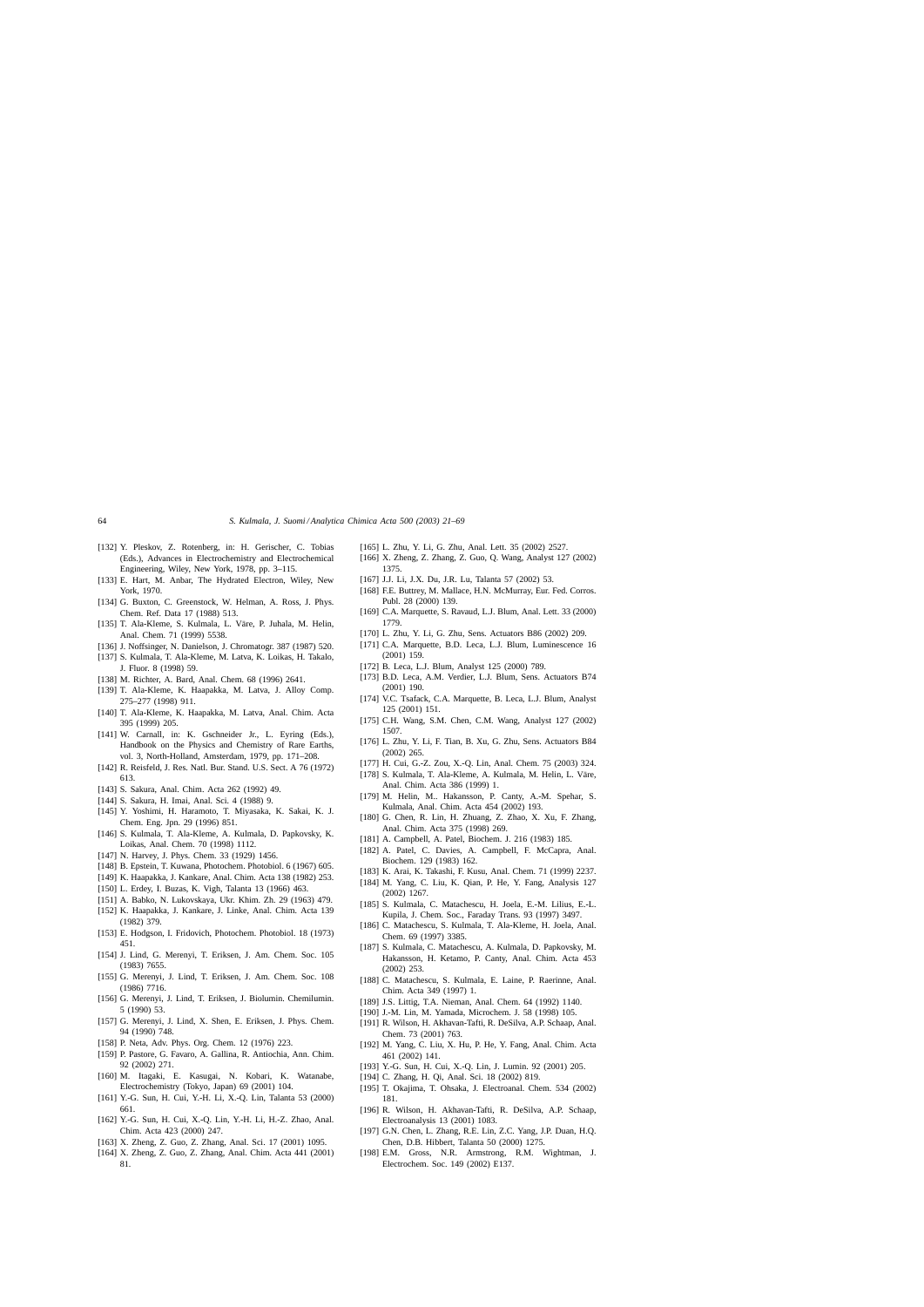- <span id="page-44-0"></span>[199] F.-C. Chen, J.-H. Ho, C.-Y. Chen, Y.O. Su, T.-I. Ho, J. Electroanal. Chem. 499 (2001) 17.
- [200] P. Canty, L. Vare, M. Håkansson, A.-M. Spehar, D. Papkovsky, T. Ala-Kleme, J. Kankare, S. Kulmala, Anal. Chim. Acta 453 (2002) 269.
- [201] M. Navarro, T. Palencia, M. Bonnin, P. Rosel, Clin. Chem. 44 (1998) 1772.
- [202] A. Rose, C. Chang, G. Pappert, Clin. Chem. 44 (1998) 1773.
- [203] J.-C. Forest, J. Masse, A. Lane, Clin. Biochem. 31 (1998) 81.
- [204] P. Luppa, S. Reutermann, U. Huber, R. Hoermann, S. Poertl, S. Kraiss, S. Von Buelow, D. Neumeier, Clin. Chem. Lab. Med. 36 (1998) 789.
- [205] M. Sanchez-Carbayo, M. Mauri, R. Alfayate, C. Miralles, F. Soria, Clin. Chem. 44 (1998) 1744.
- [206] V. Ehrhardt, G. Assmann, O. Baetz, C. Bieglmayer, C. Mueller, D. Neumeier, H.-J. Roth, A. Veys, J. Yvert, Wien Klin. Wochenschr. 110 (1998) 61.
- [207] M. Sanchez-Carbayo, M. Mauri, R. Alfayate, C. Miralles, F. Soria, Clin. Biochem. 32 (1999) 395.
- [208] M. Sanchez-Carbayo, A. Espasa, V. Chinchilla, E. Herrero, J. Megias, A. Mira, F. Soria, Clin. Chem. 45 (1999) 1944.
- [209] K. Yamaguchi, T. Sawada, T. Naraki, R. Igata-Yi, H. Shiraki, Y. Horii, T. Ishii, K. Ikeda, N. Asou, H. Okabe, M. Mochizuki, K. Takahashi, S. Yamada, K. Kubo, S. Yashiki, R.W.II. Waltrip, K.M. Carbone, Clin. Diagn. Lab. Immunol. 6 (1999) 696.
- [210] K. Abicht, H. Kreutzmann, C. Luley, Laboratoriumsmedizin 23 (1999) 156.
- [211] F. Nomura, M. Ishijima, K. Kuwa, N. Tanaka, T. Nakai, K. Ohnishi, Am. J. Gastroenterol. 94 (1999) 650.
- [212] N. Gassler, T. Peuschel, R. Pankau, Clin. Lab. 46 (2000) 553.
- [213] P. Stieber, R. Molina, D. Chan, H. Fritsche, R. Beyrau, J. Bonfrer, G. Filella, T. Gornet, T. Hoff, G. Van Kamp, D. Nagel, K. Peisker, L. Sokoll, F. Troalen, M. Untch, I. Domke, Clin. Chem. 47 (2001) 2162.
- [214] K. Scheunert, S. Albrecht, V. Konnegen, G. Wunderlich, W. Distler, Chemiluminescence at the Turn of the Millennium, 2001, p. 347.
- [215] A. Liebert, L. Beier, E. Schneider, P. Kirch, Chemiluminescence at the Turn of the Millennium, 2001, p. 341.
- [216] R. Sapin, V. Le Galudec, F. Gasser, M. Pinget, D. Grucker, Clin. Chem. 47 (2001) 602.
- [217] G. Gilson, P. Schmit, J. Thix, J.-P. Hoffman, R.-L. Humbel, Clin. Chem. 47 (2001) 331.
- [218] J. Kulpa, E. Wojcik, M. Reinfuss, L. Kolodziejski, Clin. Chem. 48 (2002) 1931.
- [219] D. Hermsen, L. Franzson, J.-P. Hoffmann, A. Isaksson, J. Kaufman, E. Leary, C. Muller, K. Nakatsuka, Y. Nishizawa, H. Reinauer, W. Riesen, H.-J. Roth, T. Steinmuller, T. Troch, P. Bergmann, Clin. Lab. 48 (2002) 131.
- [220] J. Kenten, J. Casadei, J. Link, S. Lupold, J. Willey, M. Powell, A. Rees, R. Massey, Clin. Chem. 37 (1991) 1626.
- [221] S. Gudibande, J. Kenten, J. Link, R. Massey, Mol. Cell. Probes 6 (1992) 495.
- [222] D. Gatto-Menking, H. Yu, J. Bruno, M. Goode, M. Miller, A. Zulich, Proc. ERDEC Sci. Conf. Chem. Biol. Def. Res., 1994, p. 229.
- [223] D. Gatto-Menking, H. Yu, J. Bruno, M. Goode, M. Miller, A. Zulich, Biosens. Bioelectron. 10 (1995) 501.
- [224] B. van Gemen, A. Beuningen, A. Nabbe, D. Strijp, S. Jurriaans, P. Lens, T. Kievits, J. Virol. Meth. 49 (1994) 157.
- [225] T. Schutzbank, J. Smith, J. Clin. Microbiol. 33 (1995) 2036.
	- [226] J. DiCesare, B. Grossman, E. Katz, Biotechniques 15 (1993) 152.
	- [227] D. Gatto-Menking, H. Yu, J. Bruno, M. Goode, M. Miller, A. Zulich, Biosens. Bioelectr. 10 (1995) 501.
	- [228] K. Jessen-Eller, E. Picozza, J. Crivello, Biotechniques 17 (1994) 962.
	- [229] J. Heroux, M. Szczepanik, PCR Meth. Appl. 4 (1995) 327.
	- [230] C. Vandevyer, J. Raus, Cell Mol. Biol. 41 (1995) 683.
	- [231] K. Motmans, J. Raus, C. Vandevyer, J. Immunol. Methods 190 (1996) 107.
	- [232] H. Yu, J. Bruno, T. Cheng, J. Calomiris, M. Goode, D. Gatto-Menking, Proc. ERDEC Sci. Conf. Chem. Biol. Def. Res. (1994) 811.
	- [233] H. Yu, J. Bruno, T. Cheng, J. Calomiris, M. Goode, J. Biolumin. Chemilumin. 10 (1995) 239.
	- [234] X.-H. Xu, H. Yang, T. Mallouk, A. Bard, J. Am. Chem. Soc. 116 (1994) 8386.
	- [235] M. de Jong, J. Weel, T. Schuurman, D. Wertheim-van, R. Boom, J. Clin. Microbiol. 38 (2000) 2568.
	- [236] K. Klingler, D. Zech, K. Wielckens, Clin. Lab. 46 (2000) 41.
	- [237] M. De Jong, J. Weel, T. Schuurman, D. Wertheim, M. Pauline, R. Boom, J. Clin. Microbiol. 38 (2000) 2568.
	- [238] K. Fukuda, K. Takahashi, Y. Iwata, N. Mori, K. Gonda, T. Ogawa, S. Shigeta, J. Clin. Microbiol. 39 (2001) 419.
	- [239] D. Hoon, C. Kuo, S. Wen, M. Wang, L. Metelitsa, C. Reynolds, R. Seeger, Am. J. Pathol. 159 (2001) 493.
	- [240] B. Taback, A. Chan, C. Kuo, P. Bostick, H.-J. Wang, D. Hoon, Cancer Res. 61 (2001) 8845.
	- [241] R. Franco, E. de Jonge, P. Dekkers, J. Timmerman, C. Spek, S. van Deventer, P. van Deursen, L. Kerkhoff, B. van Gemen, H. ten Cate, T. van der Poll, P.H. Reitsma, Blood 96 (2000) 554.
	- [242] R. Lanciotti, A. Kerst, J. Clin. Microbiol. 39 (2001) 4506.
	- [243] S.-J. Wu, E. Lee, R. Putvatana, R. Shurtliff, K. Porter, W. Suharyono, D. Watts, C.-C. King, G. Murphy, C. Hayes, J. Romano, J. Clin. Microbiol. 39 (2001) 2794.
	- [244] A. Baeumner, M. Humiston, R. Montagna, R. Durst, Anal. Chem. 73 (2001) 1176.
	- [245] A. Borst, J. Verhoef, E. Boel, A. Fluit, Clin. Lab. 48 (2002) 487.
	- [246] R. Collins, L.-S. Ko, K. Fung, L.-T. Lau, J. Xing, A. Yu, Biochem.Biophys. Res. Commun. 297 (2002) 267.
	- [247] R. Collins, L.-S. Ko, K.-L. So, T. Ellis, L.-T. Lau, A. Yu, J. Virol. Meth. 103 (2002) 213.
	- [248] J. Min, A. Baeumner, Anal. Biochem. 303 (2002) 186.
	- [249] J. Fox, S. Han, A. Samuelson, Y. Zhang, M. Neale, D. Westmoreland, J. Clin. Virol. 24 (2002) 117.
	- [250] S. Hibbitts, A. Rahman, R. John, D. Westmoreland, J. Fox, J. Virol. Meth. 108 (2003) 145.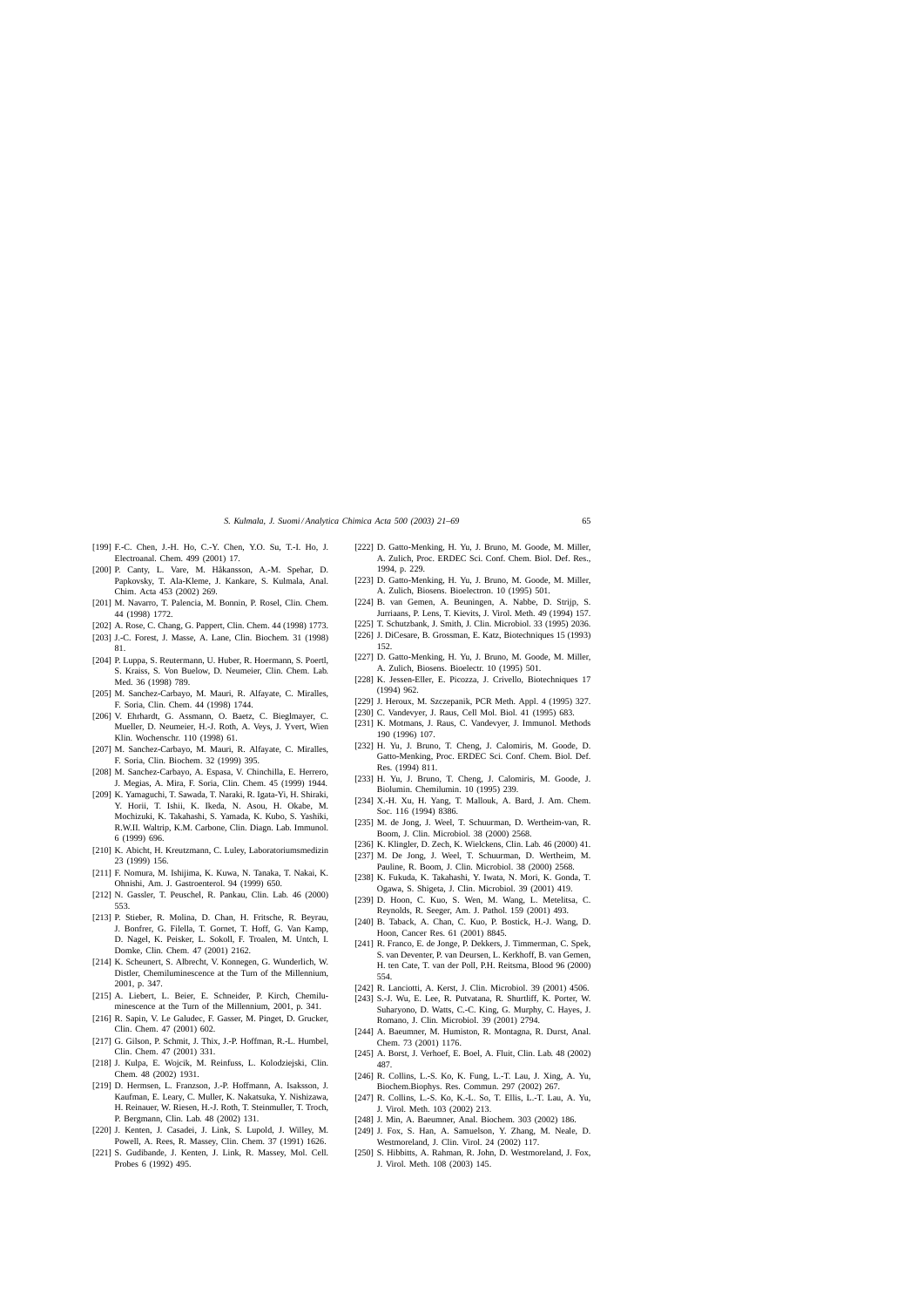- <span id="page-45-0"></span>[251] M.C. Kibbey, D. MacAllan, J.W. Karaszkiewicz, JAMA 5 (2000) 45.
- [252] M. Richter, J. Debad, D. Striplin, G. Crosby, A. Bard, Anal. Chem. 68 (1996) 4370.
- [253] P. Ceroni, F. Paolucci, C. Paradisi, A. Juris, S. Roffia, S. Serroni, S. Campagna, A. Bard, J. Am. Chem. Soc. 120 (1998) 5480.
- [254] S. Bernhard, X. Gao, G.G. Malliaras, H.D. Abruna, Adv. Mater. 14 (2002) 433.
- [255] D. Bruce, M.M. Richter, Anal. Chem. 74 (2002) 1340.
- [256] C. Cole, B.D. Muegge, M.M. Richter, Anal. Chem. 75 (2003) 601.
- [257] J. Kankare, K. Haapakka, S. Kulmala, V. Näntö, J. Eskola, H. Takalo, Anal. Chim. Acta 266 (1992) 205.
- [258] J. Kankare, A. Karppi, H. Takalo, Anal. Chim. Acta 295 (1994) 27.
- [259] M. Helin, L. Vare, M. Håkansson, P. Canty, H.-P. Hedman, L. Heikkilä, T. Ala-Kleme, J. Kankare, S. Kulmala, J. Electroanal. Chem. 524–525 (2002) 176.
- [260] S. Kulmala, M. Håkansson, A.-M. Spehar, A. Nyman, J. Kankare, K. Loikas, T. Ala-Kleme, J. Eskola, Anal. Chim. Acta 458 (2002) 271.
- [261] N. Myung, A. Bard, Nano Lett. 2 (2002) 1315.
- [262] Z. Ding, B. Quinn, S. Haram, L. Pell, Korgel, A. Bard, Science 296 (2002) 1293.
- [263] T. Ala-Kleme, R. Maki, A. Maki, K. Haapakka, Synth. Met. 121 (2001) 1177.
- [264] R.A. Potyrailo, S.E. Hobbs, G.M. Hieftje, Fresenius J. Anal. Chem. 362 (1998) 349.
- [265] P. Vanoppen, J. Hofkens, L. Latterini, K. Jeuris, H. Faes, F.C. De Schryver, J. Kerimo, P.F. Barbara, A.E. Rowan, R.J.M. Nolte, in: W. Rettig (Ed.), Applied Fluorescence in Chemistry, Biology and Medicine, Springer, Berlin, Germany, 1999, pp. 119–136.
- [266] A.G. Szabo, Proc. SPIE Int. Soc. Opt. Eng. 909 (1988) 2.
- [267] H. Markoc, A. Di Carlo, R. Cingolani, Solid-State Electron. 46 (2002) 157.
- [268] A. Breskin, T. Boutboul, A. Buzulutskov, R. Chechik, E. Garty, G. Shefer, B.K. Singh, Nucl. Instrum. Methods Phys. Res. A 442 (2000) 58.
- [269] P. Kwiat, A. Steinberg, R. Chiao, P.andM. Petroff, Phys. Rev. A 48 (1993) R867.
- [270] D. Robinson, B. Metscher, Appl. Phys. Lett. 51 (1987) 1493.
- [271] F. Zappa, A. Lacaita, S. Cova, P. Lovati, Opt. Eng. 35 (1996) 938.
- [272] S. Cova, A. Longoni, G. Ripamonti, IEEE Trans. Nucl. Sci. 29 (1982) 599.
- [273] M. Ghioni, S. Cova, F. Zappa, C. Samori, Rev. Sci. Instrum. 67 (1996) 3440.
- [274] J. Martinez-Duart, R. Martin-Palma, Phys. Stat. Sol. 232 (2002) 81.
- [275] K. Taguchi, K. Makita, I. Watanabe, M. Tsuji, M. Hayashi, T. Nakata, Opt. Quant. Elec. 30 (1998) 219.
- [276] A. Verevkin, J. Zhang, R. Sobolewski, A. Lipatov, O. Okunen, G. Chulkova, A. Semenov, Appl. Phys. Lett. 80 (2002) 4687.
- [277] A.J. Shields, M.P. O'Sullivan, I. Farrer, D.A. Ritchie, M.L. Leadbeater, N.K. Patel, R.A. Hogg, C.E. Norman, N.J. Curson, M. Pepper, Jpn. J. Appl. Phys. Part 1 40 (2001) 2058.
- [278] A.J. Shields, M.P. O'Sullivan, I. Farrer, D.A. Ritchie, R.A. Hogg, M.L. Leadbeater, C.E. Norman, M. Pepper, Appl. Phys. Lett. 76 (2000) 3673.
- [279] F.M. Pennebaker, D.A. Jones, C.A. Gresham, R.H. Williams, R.E. Simon, M.F. Schappert, M.B. Denton, J. Anal. Atom. Spectrom. 13 (1998) 821.
- [280] J.M. Harnly, J. Anal. Atom. Spectrom. 14 (1999) 137.
- [281] T. Johansson, A. Pettersson, Rev. Sci. Instrum. 68 (1997) 1962.
- [282] P. Messler, H. Harz, R. Uhl, J. Neurosci. Methods 69 (1996) 137.
- [283] S. Landgraf, Spectchim. Acta Part A 57A (2001) 2029.
- [284] T. Imasaka, Talanta 48 (1999) 305, and the references therein.
- [285] N.M. Johnson, A.V. Nurmikko, S.P. DenBaars, Phys. Today 53 (2000) 31.
- [286] A. Ryder, T. Glyn, M. Przyjalgowski, B. Szczupak, J. Fluores. 12 (2002) 177.
- [287] H. Hirayama, Y. Aoyagi, Nippon Kessho Seicho Gakkaishi 29 (2002) 274.
- [288] H. Hirayama, Optronics 226 (2000) 145.
- [289] T. Nishida, H. Saito, N. Kobayashi, Appl. Phys. Lett. 79 (2001) 711.
- [290] T. Nishida, H. Saito, N. Kobayashi, Appl. Phys. Lett. 78 (2001) 3927.
- [291] J.P. Zhang, J.W. Yang, V. Adivarahan, H.M. Wang, Q. Fareed, E. Kuokstis, A. Chitnis, M. Shatalov, G. Simin, M. Asif Khan, R. Gaska, M.S. Shur, Mater. Res. Soc. Symp. Proc. 693 (2002) 277.
- [292] G. Kipshide, V. Kuryatkov, B. Borisov, N.M. Holz, S. Nikishin, H. Temkin, Appl. Phys. Lett. 20 (2002) 3682.
- [293] H. Hisamoto, K. Suzuki, Trends Anal. Chem. 18 (1999) 513.
- [294] M. Kuratli, E. Pretch, Anal. Chem. 60 (1994) 85.
- [295] T. Monro, W. Belardi, K. Furusava, J. Bagget, N. Broderick, Meas. Sci. Technol. 12 (2001) 854.
- [296] S.M. Klainer, S.L. Coulter, R.J. Pollina, D. Saini, Sens. Actuators B38 (1997) 176.
- [297] S. Szunerits, D.R. Walt, Chem. Phys. Chem. 4 (2003) 186.
- [298] A.-M. Andersson, R.H. Schmehl, Mol. Supramol. Photochem. 7 (2001) 153.
- [299] O.S. Wolfbeis, Trends Anal. Chem. 15 (1996) 225.
- [300] G.L. Duveneck, M. Pawlak, D. Neuschaefer, E. Baer, W. Budach, U. Pieles, M. Ehrat, Sens. Actuators B38 (1997) 88.
- [301] W.L. Barnes, J. Mod. Optics 45 (1998) 661.
- [302] G.L. Duveneck, A.P. Abel, M.A. Bopp, G.M. Kresbach, M. Ehrat, Anal. Chim. Acta 469 (2002) 49.
- [303] J. Duebendorfer, R.E. Kunz, Sens. Actuators B38 (1997) 116.
- [304] J.C. Knight, P.St.J. Russell, Science 296 (2002) 276.
- [305] M.D.B. Charlton, G.J. Parker, M.E. Zoorob, J. Mater. Sci: Mater. Electron. 10 (1999) 429.
- [306] K. Benaissa, A. Nathan, Sens. Actuators A65 (1998) 33.
- [307] H. Ma, A.K.-Y. Jen, L.R. Dalton, Adv. Mater. 14 (2002) 1339.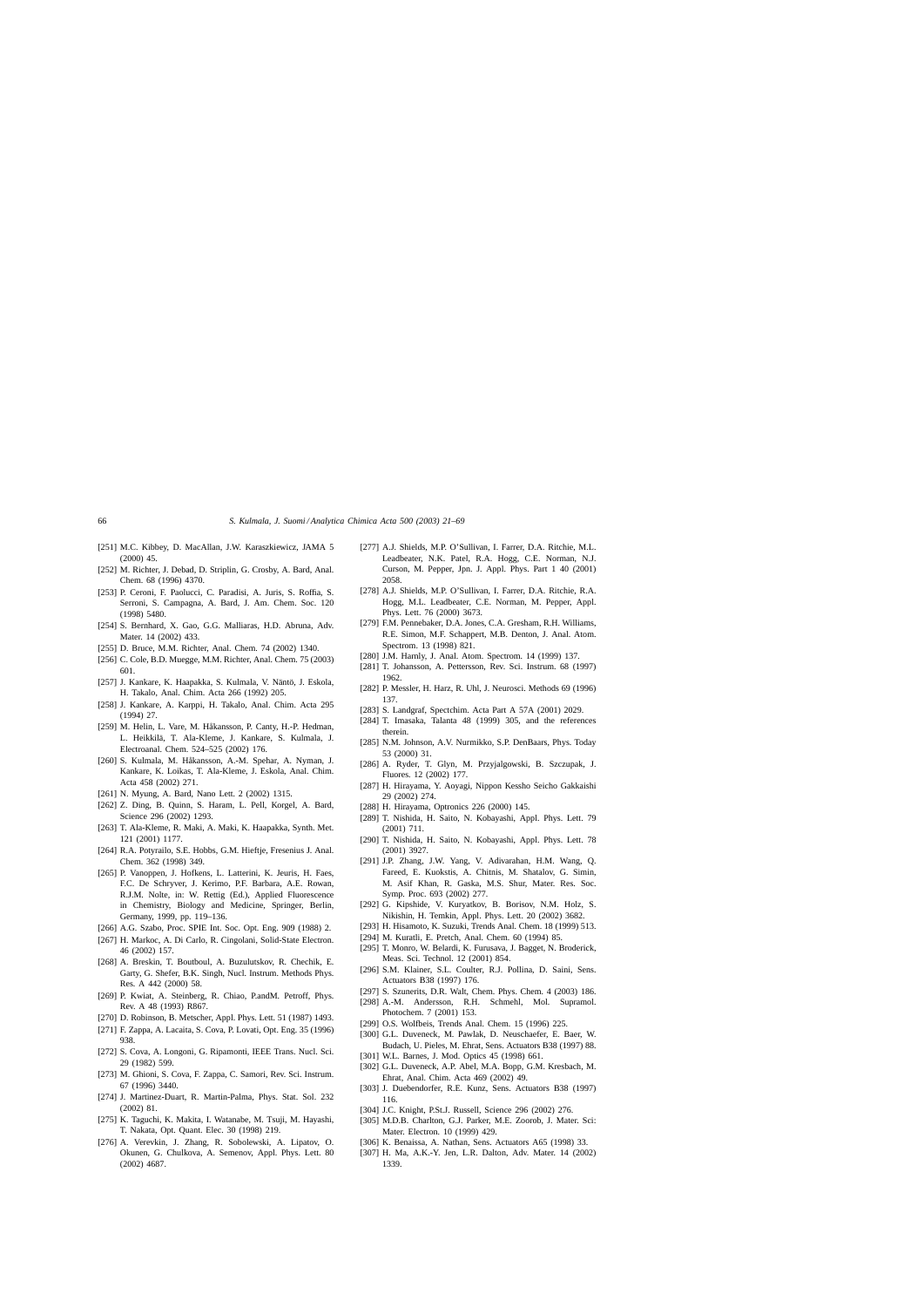- <span id="page-46-0"></span>[308] A.R. Blythe, J.R. Vinson, Polym. Adv. Technol. 11 (2000) 601.
- [309] L. Eldada, R. Blomquist, L.W. Shacklette, M.J. McFarland, Opt. Eng. 39 (2000) 596.
- [310] D.R. MacFarlane, Ceram. Int. 22 (1996) 535.
- [311] G. Rault, J.L. Adam, F. Smektala, J. Lucas, J. Fluor. Chem. 110 (2001) 165.
- [312] O.P. Agnihotri, S.C. Jain, J. Poortmans, J. Szlufcik, G. Beaucarne, J. Nijs, Semicond. Sci. Technol. 15 (2000) R29.
- [313] V. Yakovtseva, L. Dolgyi, N. Vorozov, N. Kazuchits, V. Bondarenko, M. Malucani, G. Lamedica, L. Franchina, A. Ferrari, J. Porous Mater. 7 (2000) 215.
- [314] L.T. Canham, T.I. Cox, A. Loni, A.J. Simons, Appl. Surf. Sci. 102 (1996) 436.
- [315] B.D. Mac Craith, C. Mc Donagh, A.K. Mcevoy, T. Butler, G. O'Keeffe, V. Murphy, J. Sol–Gel Sci. Technol. 8 (1997) 1053.
- [316] G.C. Righini, S. Pelli, J. Sol–Gel Sci. Technol. 8 (1997) 991.
- [317] M.A. Forastiere, S. Pelli, G.C. Righini, M. Guglielmi, A. Martucci, M.M. Ahmad, O. McCarthy, E. Yeatman, A. Vannucci, Fiber Integr. Optics 20 (2001) 29.
- [318] J.A. Harrington, Fiber Integr. Optics 19 (2000) 211.
- [319] M. Saito, K. Kikuchi, Opt. Rev. 4 (1997) 527.
- [320] J. Ouellette, Ind. Physicist 7 (2002) 14.
- [321] C. Weisbuch, H. Benisty, M. Rattier, C.J.M. Smith, T.F. Krauss, Synth. Met. 116 (2001) 449.
- [322] C. Weisbuch, H. Benisty, S. Olivier, M. Rattier, C.J.M. Smith, T.F. Krauss, Phys. Status Solidi B 221 (2000) 93.
- [323] O. Parriaux, V.A. Sychugov, A.V. Tishenko, Pure Appl. Opt. 5 (1996) 453.
- [324] M. Wiki, R.E. Kunz, G. Voirin, K. Tiefenthaler, A. Bernard, Biosens. Bioelectron. 13 (1998) 453.
- [325] C. Maims, J. Hulme, P.R. Fielden, N.J. Goddard, Sens. Actuators B77 (2001) 671.
- [326] R.E. Kunz, J. Edlinger, P. Sixt, M.T. Gale, Sens. Actuators A47 (1995) 482.
- [327] R. Ferriere, B.-E. Benkelfat, Opt. Commun. 206 (2002) 275.
- [328] R.T. Chen, B. Li, J.J. Foshee, W.B. Hartman, S. Tang, Laser Focus World 36 (2000) 139.
- [329] L. Reekie, L. Dong, Curr. Opin. Solid State Mater. Sci. 2 (1997) 200.
- [330] Y.J. Chen, Y.-P. Ho, W. Lin, H. Li, J. Hryniewicz, G. Porkolab, M. Dagenais, D. Stone, Proc. SPIE Int. Soc. Opt. Eng. 2690 (1996) 337.
- [331] T.K. Chekhlova, I.V. Tcheremiskin, J. Russ. Laser Res. 21 (2000) 81.
- [332] M.C. Parker, S.D. Walker, Appl. Phys. B 73 (2001) 635.
- [333] C. Cremer, G. Ebbinghaus, G. Heise, R. Mueller-Nawrath, M. Schienle, L. Stoll, Appl. Phys. Lett. 59 (1991) 627.
- [334] M.C. Wu, L.-Y. Lin, S.-S. Lee, K.S.J. Pister, Sens. Actuators A50 (1995) 127.
- [335] S.S. Lee, L.Y. Lin, M.C. Wu, Appl. Phys. Lett. 67 (1995) 2135.
- [336] L.Y. Lin, S.S. Lee, K.S.J. Pister, M.C. Wu, Appl. Phys. Lett. 66 (1995) 2946.
- [337] C. Afrt, D.R. Yankelevich, A. Knoesen, E. Mao, J.S. Harris, J. Non-linear Opt. Phys. Mater. 9 (2000) 79.
- [338] L. Dalton, A. Harper, A. Ren, F. Wang, G. Todorova, J. Chen, C. Zhang, M. Lee, Ind. Eng. Chem. Res. 38 (1999) 8.
- [339] M.G. Durrett, S.M. Savoy, M.F. Becker, M. Beam, Proc. SPIE Int. Soc. Opt. Eng. 3713 (1999) 77.
- [340] M.D.B. Charlton, G.J. Parker, Mater. Res. Soc. Symp. Proc. 486 (1998) 87.
- [341] R.M. De Ridder, K. Worhoff, A. Driessen, P.V. Lambeck, H. Albers, IEEE J. Sel. Top. Quant. Electron. 4 (1998) 930.
- [342] G. Sanger, Ind. Physicist 8 (2002) 18.
- [343] F. Chazallet, Frederic. Optical filter, its fabrication process by ionic doping, and its use for a multiplexing system. Fr. Demande, Application FR 2000-13869 20001027 (2002), 20 pp.
- [344] W.A. Martin, Micromachined tunable VCSELs for wavelength division multiplexing systems, Stanford University, 2002, Dissertation, Diss. Abstr. Int. B 63 (2002) 431.
- [345] J.-P. Huignard, B. Loiseaux, D. Dolfi, P. Feneyrou, Fast switching controllable filter, PCT Int. Appl. WO 2002- FR2403 20020709 (2003).
- [346] T. Komatsu, K. Nara, K. Kashihara, Optical wavelength multiplexer/demultiplexer, US Patent Appl. Publ. US 2002-145108 20020515 (2002).
- [347] T. Ota, Wavelength multiplexing light source and wavelength multiplexing device. PCT Int. Appl. WO 2001-JP10716 20011207 (2002).
- [348] S.J. Lillard, E.S. Yeung, in: J.P. Landers (Ed.), Handbook of Capillary Electrophoresis, CRC Press, Boca Raton, USA, 1997, pp. 523–544.
- [349] G.Nouadje, J. Amsellem, B. Couderc, Ph. Verdeguer, F. Couderc, Prog. HPLC-HPCE 5 (1997) 49.
- [350] K. Swinney, D.J. Bornhop, Electrophoresis 21 (2000) 1239.
- [351] L. Tao, R.T. Kennedy, Trends Anal. Chem. 17 (1998) 484.
- [352] M.V. Novotny, Curr. Opin. Biotechnol. 7 (1996) 29.
- [353] X. Zhang, J.N. Stuart, J.V. Sweedler, Anal. Bioanal. Chem. 373 (2002) 332.
- [354] D.Y. Chen, N.J. Dovichi, J. Chromatogr. B 657 (1994) 265.
- [355] D. Craig, E.A. Arriaga, P. Banks, Y. Zhang, A. Renborg, M.M. Palcic, N.J. Dovichi, Anal. Biochem. 226 (1995) 147.
- [356] L.J. Jin, T. Wang, S.F.Y. Li, Electrophoresis 20 (1999) 1856.
- [357] N.P. Beard, A.J. de Mello, Electrophoresis 23 (2002) 1722.
- [358] M. Molina, M. Silva, Electrophoresis 23 (2002) 3907.
- [359] J. Kuijt, U.A.T. Brinkmann, C. Gooijer, Electrophoresis 21 (2000) 1305.
- [360] R. Jankowiak, K.P. Roberts, G.J. Small, Electrophoresis 21 (2000) 1251.
- [361] F.-M. Matysik, Electrophoresis 23 (2002) 400.
- [362] T.D. Staller, M.J. Sepaniak, Electrophoresis 18 (1997) 2291.
- [363] C. Kuyper, R. Milofsky, Trends Anal. Chem. 20 (2001) 232.
- [364] M. Yamaguchi, H. Yoshida, H. Nohta, J. Chromatogr. A 950 (2002) 1.
- [365] X.-J. Huang, Z.-L. Fang, Anal. Chim. Acta 414 (2000) 1.
- [366] Y.-M. Liu, J.-K. Cheng, J. Chromatogr. A 959 (2002) 1.
- [367] J. Liu, W. Cao, X. Yang, E. Wang, Talanta 59 (2003) 453.
- [368] A. Arora, J.C.T. Eijkel, W.E. Morf, A. Manz, Anal. Chem. 73 (2001) 3282.
- [369] G.A. Forbes, T.A. Nieman, J.V. Sweedler, Anal. Chim. Acta 347 (1997) 289.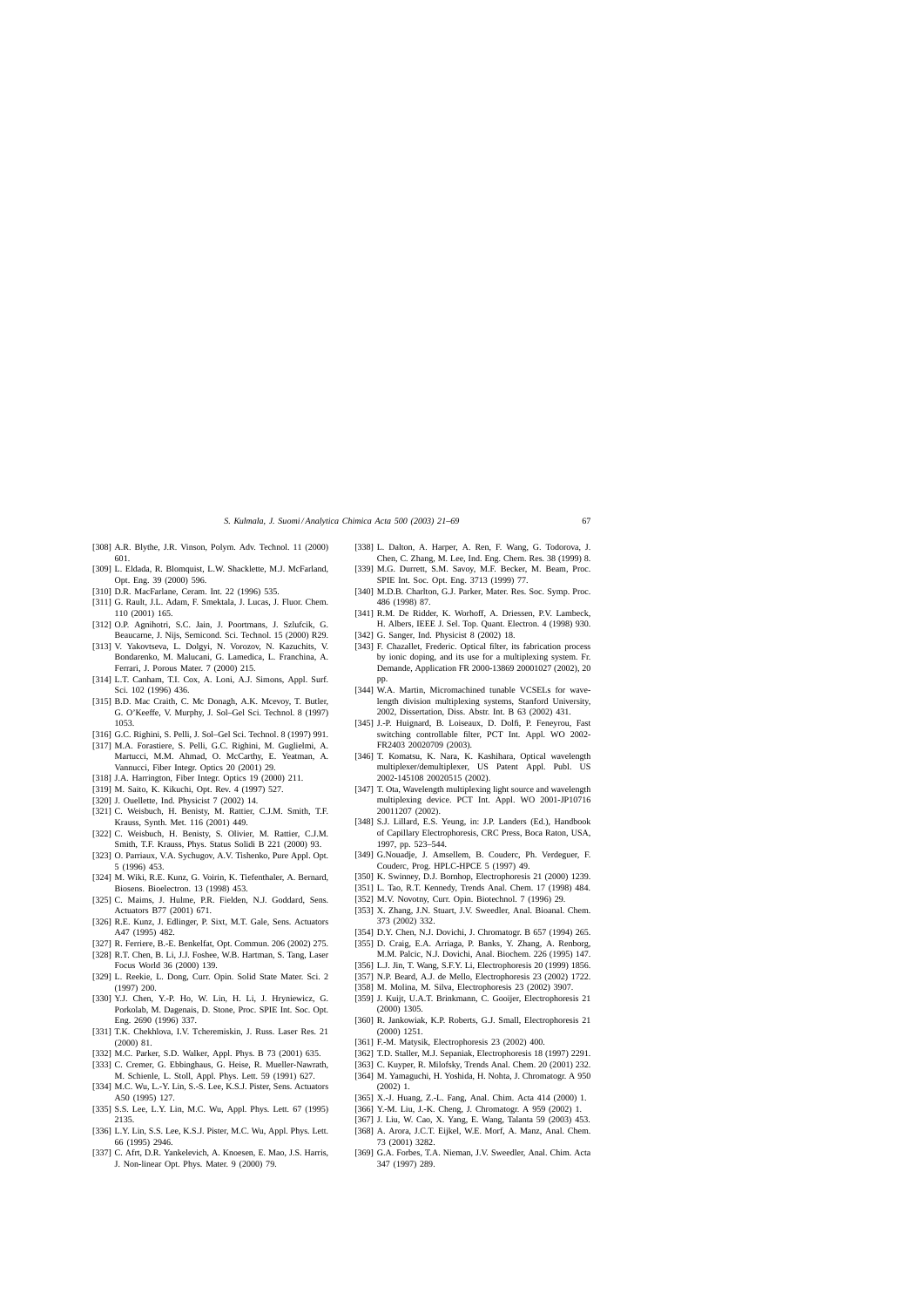- <span id="page-47-0"></span>[370] K. Tsukagoshi, M. Otsuka, Y. Shikata, R. Nakajima, J. Chromatogr. A 930 (2001) 165.
- [371] K. Tsukagoshi, T. Kameda, M. Yamamoto, R. Nakajima, J. Chromatogr. A 978 (2002) 213.
- [372] K. Tsukagoshi, Y. Obata, R. Nakajima, J. Chromatogr. A 971 (2002) 255.
- [373] K. Tsukagoshi, T. Nakamura, R. Nakajima, Anal. Chem. 74 (2002) 4109.
- [374] E.-B. Liu, Y.-M. Liu, J.-K. Cheng, Anal. Chim. Acta 443 (2001) 101.
- [375] B. Huang, J.-J. Li, L. Zhang, J.-K. Cheng, Anal. Chem. 68 (1996) 2366.
- [376] Y.-M. Liu, E.-B. Liu, J.-K. Cheng, J. Chromatogr. A 939 (2001) 91.
- [377] H.-C. Tsai, C.-W. Whang, Electrophoresis 20 (1999) 2533.
- [378] Y. Zhang, B. Huang, J.-K. Cheng, Anal. Chim. Acta 363 (1998) 157.
- [379] X.-J. Huang, S.-L. Wang, Z.-L. Fang, Anal. Chim. Acta 456 (2002) 167.
- [380] W. Cao, J. Liu, X. Yang, E. Wang, Electrophoresis 23 (2002) 3683.
- [381] W. Cao, J. Jia, X. Yang, S. Dong, E. Wang, Electrophoresis 23 (2002) 3692.
- [382] E. Verpoorte, Electrophoresis 23 (2002) 677.
- [383] S. McWhorter, S.A. Soper, Electrophoresis 21 (2000) 1267.
- [384] I. Rodriguez, H.K. Lee, S.F.Y. Li, Electrophoresis 20 (1999) 118.
- [385] D. Belder, A. Deege, M. Maass, M. Ludwig, Electrophoresis 23 (2002) 2355.
- [386] J. Wang, Electrophoresis 23 (2002) 713.
- [387] S.D. Mangru, D.J. Harrison, Electrophoresis 19 (1998) 2301.
- [388] M. Hashimoto, K. Tsukagoshi, R. Nakajima, K. Kondo, A. Arai, J. Chromatogr. A 867 (2000) 271.
- [389] B.-F. Liu, M. Ozaki, Y. Utsumi, T. Hattori, S. Terabe, Anal. Chem. 75 (2003) 36.
- [390] T. Ala-Kleme, K. Haapakka, Keijo, P. Juhala, J. Kankare, S. Kulmala, R. Kappi, K. Loikas, M. Nauma, J. Pihlaja, T. Sutela, R. Valli, Method for luminescence measurements, US 6136268 A 20001024 (2000), 11 pp.
- [391] A. Manz, A.A. Arora, Electrochemiluminescence cell with floating reaction electrodes, PCT Int. Appl. WO 0003233 A1 20000120 (2000), 47 pp.
- [392] W. Wall, Z. El Rassi, Electrophoresis 22 (2001) 2312.
- [393] W. Wall, K. Chan, Z. El Rassi, Electrophoresis 22 (2001) 2320.
- [394] E.M. McCorquodale, C.L. Colyer, Electrophoresis 22 (2001) 2403.
- [395] K.C. Chan, G.M. Muschik, H.J. Issaq, Electrophoresis 21 (2000) 2062.
- [396] H. Wan, S. Schmidt, L. Carlsson, L.G. Blomberg, Electrophoresis 20 (1999) 2705.
- [397] J.J. Hart, R.M. Welch, W.A. Norvell, L.V. Kochian, Electrophoresis 23 (2002) 81.
- [398] O.-H. Wan, X.C. Le, J. Chromatogr. A 853 (1999) 555.
- [399] V.L. Ward, M.G. Khaledi, J. Chromatogr. B 718 (1998) 15.
- [400] G. Jiang, S. Attiya, G. Ocvirk, W.E. Lee, D.J. Harrison, Biosens. Bioelectron. 14 (2000) 861.
- [401] A.T. Woolley, G.F. Sensabaugh, R.A. Mathies, Anal. Chem. 69 (1997) 2181.
- [402] S.B. Cheng, C.D. Skinner, J. Taylor, S. Attiya, W.E. Lee, G. Picelli, D.J. Harrison, Anal. Chem. 73 (2001) 1472–1479.
- [403] S.Y. Chang, H.-T. Chiang, Electrophoresis 23 (2002) 2913– 2917.
- [404] T.-C. Chiu, M.-F. Huang, C.-C. Huang, M.-M. Hsieh, H.-T. Chang, Electrophoresis 23 (2002) 449–455.
- [405] C.-H. Lin, Y.-H. Chen, Electrophoresis 22 (2001) 2574– 2579.
- [406] K.P. Roberts, C.-H. Lin, M. Singhal, G.P. Casale, G.J. Small, R. Jankowiak, Electrophoresis 21 (2000) 799.
- [407] S. Hillebrand, J.R. Schoffen, M. Mandaji, C. Termignoni, H.P.H. Grieneisen, T.B.L. Kist, Electrophoresis 23 (2002) 2445.
- [408] E. Eteshola, D. Leckband, Sens. Actuators B 72 (2001) 129.
- [409] A. Dodge, K. Fluri, E. Verpoorte, N.F. de Rooij, Anal. Chem. 73 (2001) 3400–3409.
- [410] N. Chiem, D.J. Harrison, Anal. Chem. 69 (1997) 373.
- [411] S. Sirichai, A.J. de Mello, Electrophoresis 22 (2001) 348.
- [412] A.D. Sokolowski, G. Vigh, Electrophoresis 22 (2001) 3824.
- [413] P.A. Greenwood, C. Merrin, T. McCreedy, G.M. Greenway, Talanta 56 (2002) 539.
- [414] Y. Yi, Z. Zhujun, Analyst 127 (2002) 1176.
- [415] A. Manz, D.J. Harrison, E. Verpoorte, H.M. Widmer, Adv. Chromatogr. 33 (1993) 1.
- [416] M.A. Burns, B.N. Johnson, S.N. Brahmasandra, K. Handique, J.R. Webster, T.S. Sammarco, P.M. Man, D. Jones, D. Heldsinger, C.H. Mastrangelo, D.T. Burke, Science 282 (1998) 484.
- [417] J.R. Webster, M.A. Burns, D.T. Burke, C.H. Mastrangelo, Anal. Chem. 73 (2001) 1622.
- [418] J.C.III. Fister, S.C. Jacobson, L.M. Davis, J.M. Ramsey, Anal. Chem. 70 (1998) 431.
- [419] C. Erbacher, F. Bessoth, M. Busch, E. Verpoorte, A. Manz, Mirochim. Acta 131 (1999) 19.
- [420] S.K.W. Dertinger, D.T. Chiu, N. Li Jeon, G.M. Whitesides, Anal. Chem. 73 (2001) 1240.
- [421] S.C. Jacobson, T.E. McKnight, J.M. Ramsey, Anal. Chem. 71 (1999) 4455.
- [422] M.H. Oddy, J.G. Santiago, and J.C. Mikkelsen, Anal. Chem. 73 (2001) 5822.
- [423] G.J. Bruin, Electrophoresis 21 (2000) 3931.
- [424] J.P. Kutter, Trends Anal. Chem. 19 (2000) 352.
- [425] M.A. Northrup, B. Benett, D. Hadley, P. Landre, S. Lehew, J. Richards, P. Stratton, Anal. Chem. 70 (1998) 918.
- [426] A. Woolley, D. Hadley, P. Landre, A.J. deMello, R.A. Mathies, M.A. Northrup, Anal. Chem. 68 (1996) 4081.
- [427] E.T. Lagally, P.C. Simpson, R.A. Mathies, Sens. Actuators B63 (2000) 138.
- [428] M.U. Kopp, A.J. de Mello, A. Manz, Science 280 (1998) 1046.
- [429] R.C. Anderson, X. Su, G.J. Bogdan, J. Fenton, Nucleic Acids Res. 28 (2000) e60.
- [430] J. Epstein, I. Biran, D. Walt, Anal. Chim. Acta 469 (2002) 3.
- [431] P.A. Greenwood, G.M. Greenway, Trends Anal. Chem. 21 (2002) 726.